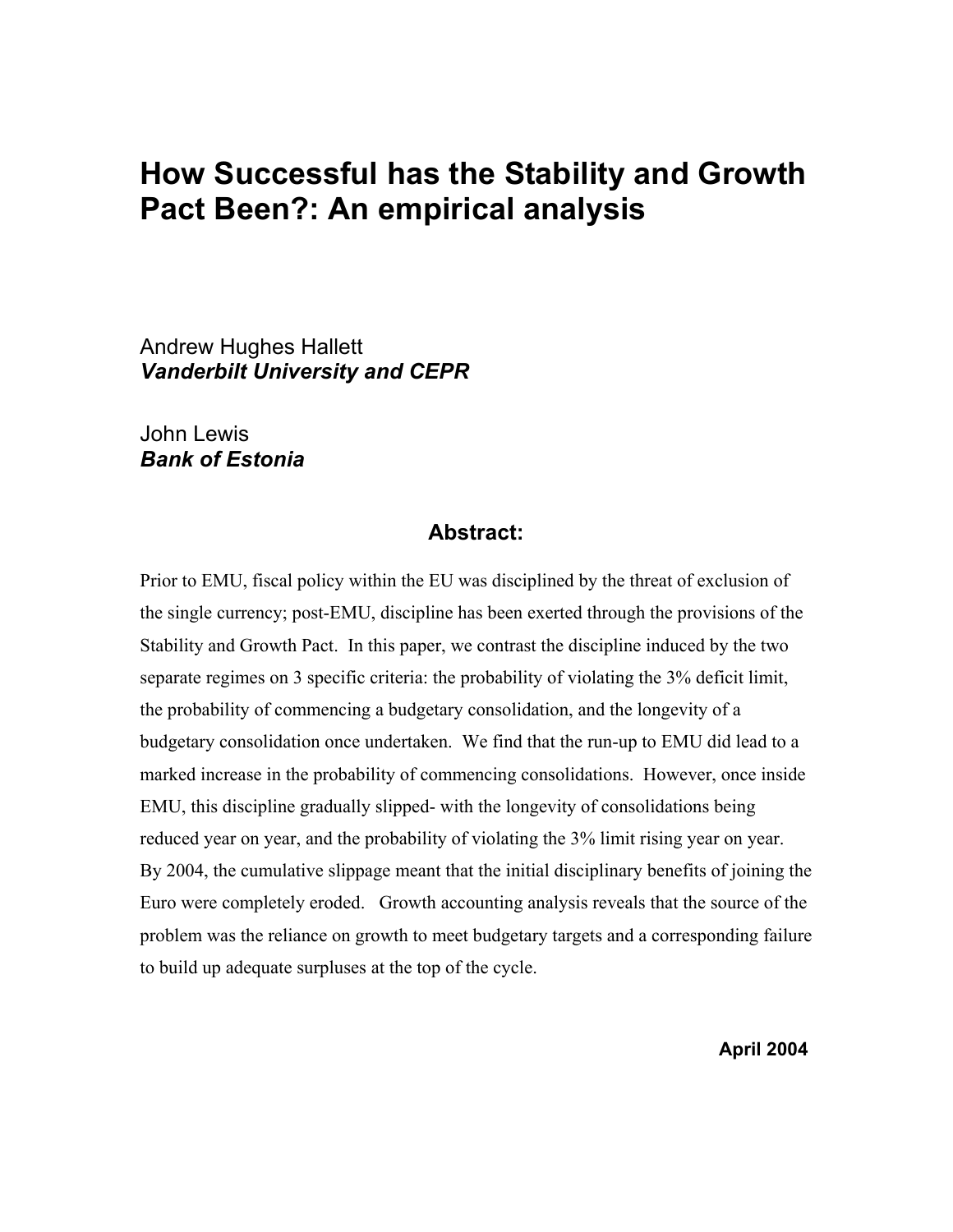## **1. Introduction**

At the heart of the institutional design of EMU, lies the belief that fiscal policy indiscipline can jeopardise the conduct of monetary policy, and adversely affect the stability of the price level and the exchange rate.<sup>1</sup> The rationale for this is documented extensively in the literature<sup>[2](#page-1-1)</sup> and is based on the fear that an excessive debt level may create political pressure for a bailout of debt, or more a looser monetary policy which leads to, in the language of Canzoneri et al (2001) a *fiscally dominated* regime, where monetary policy is subservient to the needs of fiscal policy.

This will be a particular problem when there are many fiscal authorities and just one monetary authority, since spillover effects and free rider problems encourage member states to run larger deficits than if they ran their own monetary policies. Therefore, some institutional constraint is required to counteract these expansionary tendencies.

During the current process of European Monetary Union, we can identify two distinct institutional epochs. Between the signing of the Maastricht Treaty in December 1991 and the European Commissions 1997 decision on applications to join the Euro, countries were in effect, disciplined by the threat of being excluded from the first wave of single currency participants by virtue of violating one of the fiscal convergence criteria enshrined in article of the Maastricht Treaty. This stipulated that the deficit ratio was below 3%, and that government debt was below 60% of GDP or approaching that level satisfactorially

Following 1998, the threat of exclusion from the Euro was no longer credible or possible. Instead, governments were constrained by the strictures of the Stability and Growth Pact. In theory, this prohibited deficits of more than 3% of GDP, and laid out disciplinary

1

<span id="page-1-0"></span><sup>&</sup>lt;sup>1</sup> See Sargent and Wallace (1981)

<span id="page-1-1"></span> $2^2$  Beetsma (2001) provides a comprehensive account of the this problem in the specific context of EMU.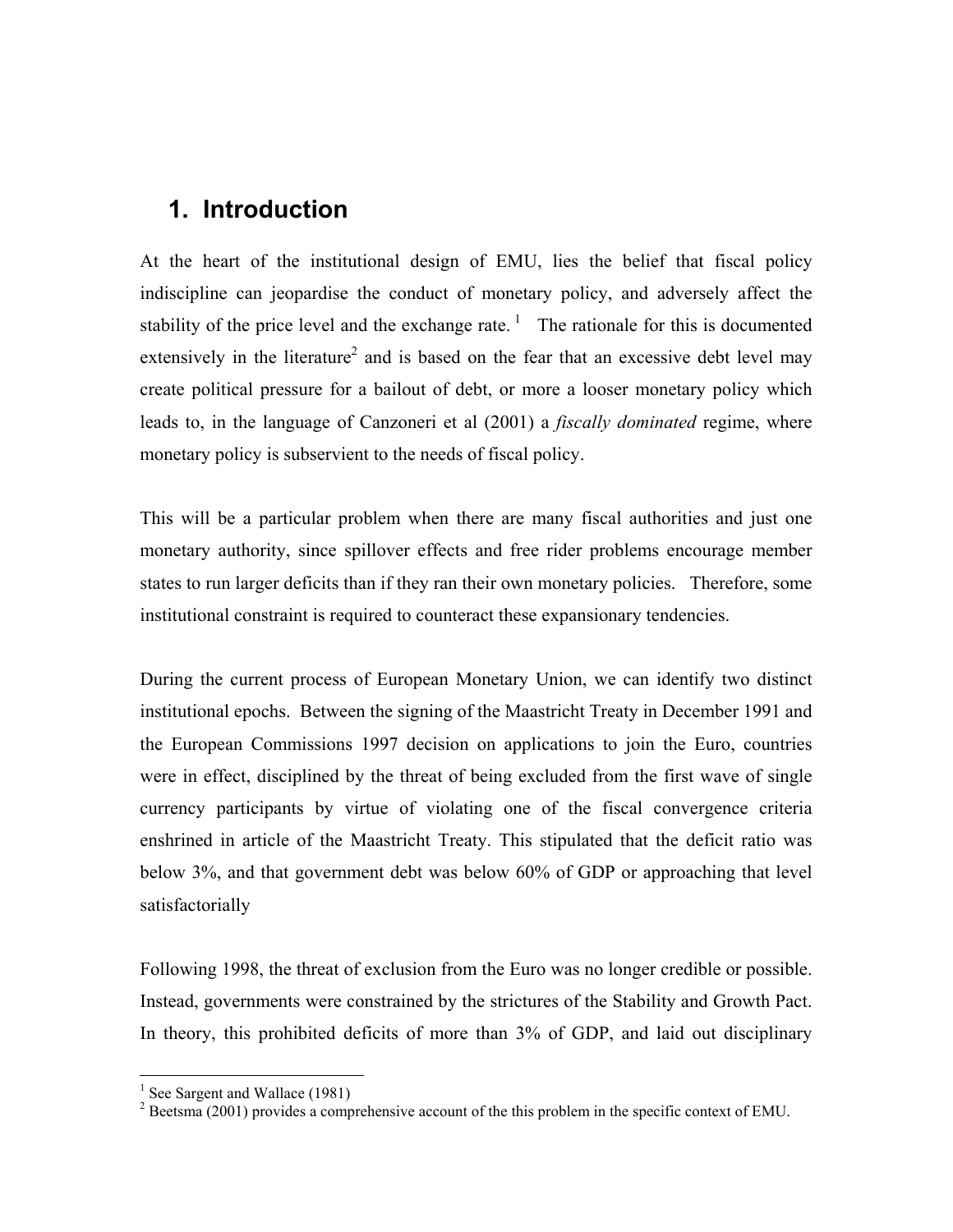procedures including fines on member states. It also required that member states publish annual reports outlining their compliance, and required member states to take remedial action if deficits approached 3% of GDP.

Since its launch, the stability pact has come under criticism from a variety of sources from the European Commission President downwards<sup>[3](#page-2-0)</sup>. In this paper, we focus on one area of criticism- namely that it has been ineffective in disciplining member states. Accordingly, we examine empirically the question of whether the Stability and Growth Pact has succeeded on its own terms in disciplining fiscal policy.

In this paper, we quantify discipline by comparing fiscal discipline under the stability pact with previous epochs. Three specific features of fiscal policy are considered. First, we consider the probability of undertaking a fiscal consolidation, second we examine the longevity of consolidations once undertaken, and third, we examine the probability of a deficit violating the 3% reference value, which was a feature of both epochs. In each case, we aim to control for all *economic* factors which might affect fiscal policy at any given time. We assume that the behaviour which cannot be explained by institutional factors but which is picked up by time specific variables captures the effects of the institutional structure prevalent at this time.

In this way, we are able to put a numerical value on the success or failure of the stability pact, by comparing the probabilities before and after. More complex time variables also enable us to test for, and track changes over time in the disciplinary effects of the SGP.

This analysis contributes to current policy debates in several ways. First, we contrast fiscal discipline prior to the launch of the Euro, with the period afterwards, providing a clear numerical measure of the effects. Our results suggest that the threat of being excluded from the Euro led to a significant increase in fiscal discipline, but that once inside the Euro, the SGP failed to maintain this discipline. Second, our analysis tracks

1

<span id="page-2-0"></span><sup>&</sup>lt;sup>3 "</sup>"I know very well that the stability pact is stupid, like all decisions which are rigid"- Romano Prodi, in Le Monde 17<sup>th</sup> October 2002.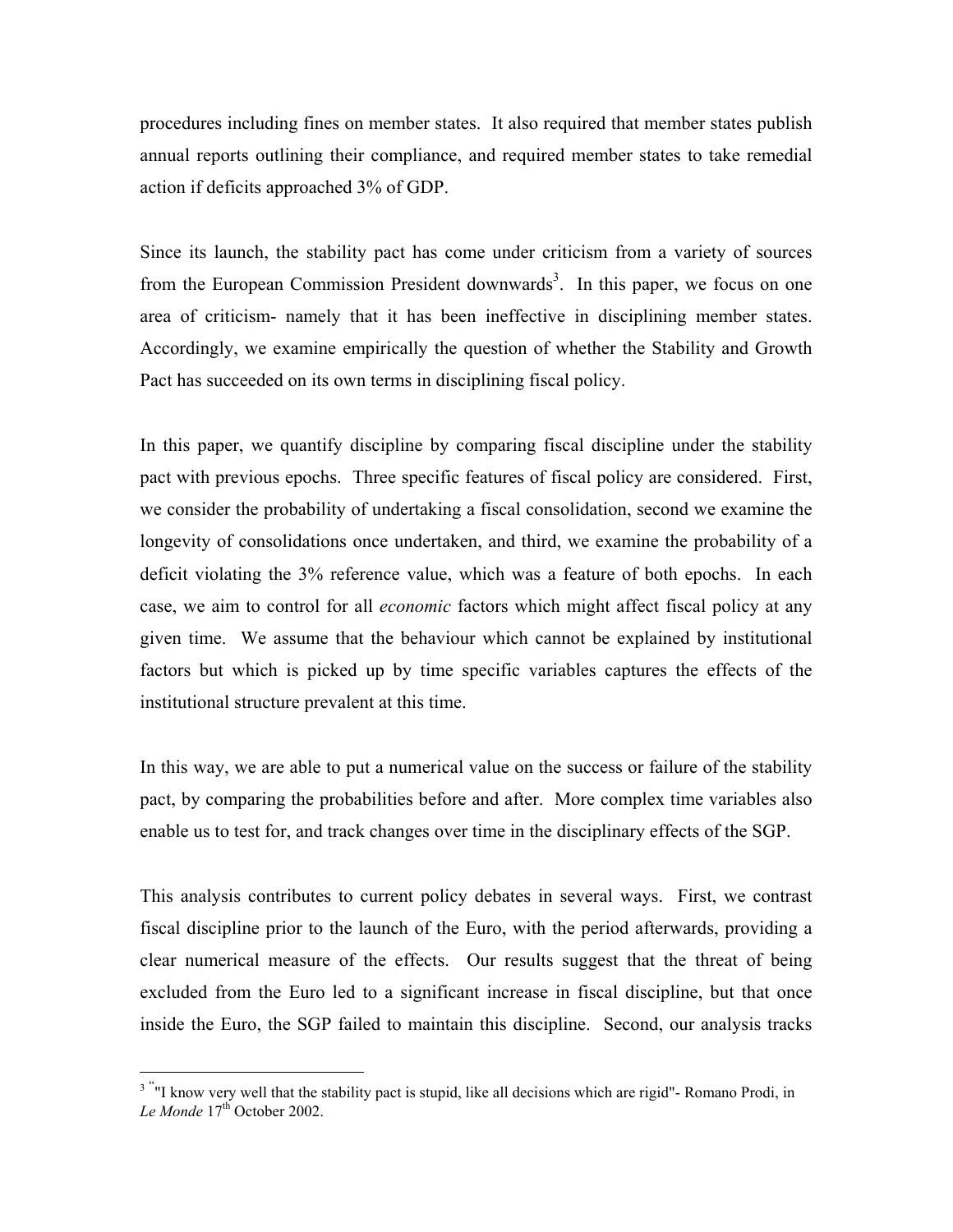the behaviour of fiscal authorities from 1998 onwards, and chronicles the unwinding of the stability pact. We find that by the time the pact was *de facto* suspended in 2003, the disciplinary effects of the pact had been completely eroded, with fiscal discipline identical to that of the pre-1991 era when no supranational institutional constraints existed. Third, we add to the literature on fiscal consolidations by quantifying the impact of monetary union and the stability as factors explaining the likelihood and success of consolidations. In this regard, we find that political factors can be much more important in determining the success or failure of consolidations than prevailing economic conditions. Fourth, given that the 3% benchmark was a common feature of both epochs, our results suggest that the enforcement technology which backs up a rule, is of critical importance in determining the consequences of a rule. In particular, this provides empirical support for the argument that enforcement structures which rely on peer pressure make punishment less credible.

The paper is organised as follows. Section 2 examines the factors affecting the commencement of a consolidation by means of a probit regression. Section 3 utilises hazard rate analysis to highlight the influences on the longevity of a consolidation once undertaken. Section 4 examines the probability of violating the 3% budget deficit criterion. Section 5 uses a growth accounting approach to decompose the effects of growth and fiscal prudence, to examine the relative contributions of these two factors to observed fiscal stance. Finally, results and discussed, and conclusions presented in section 6.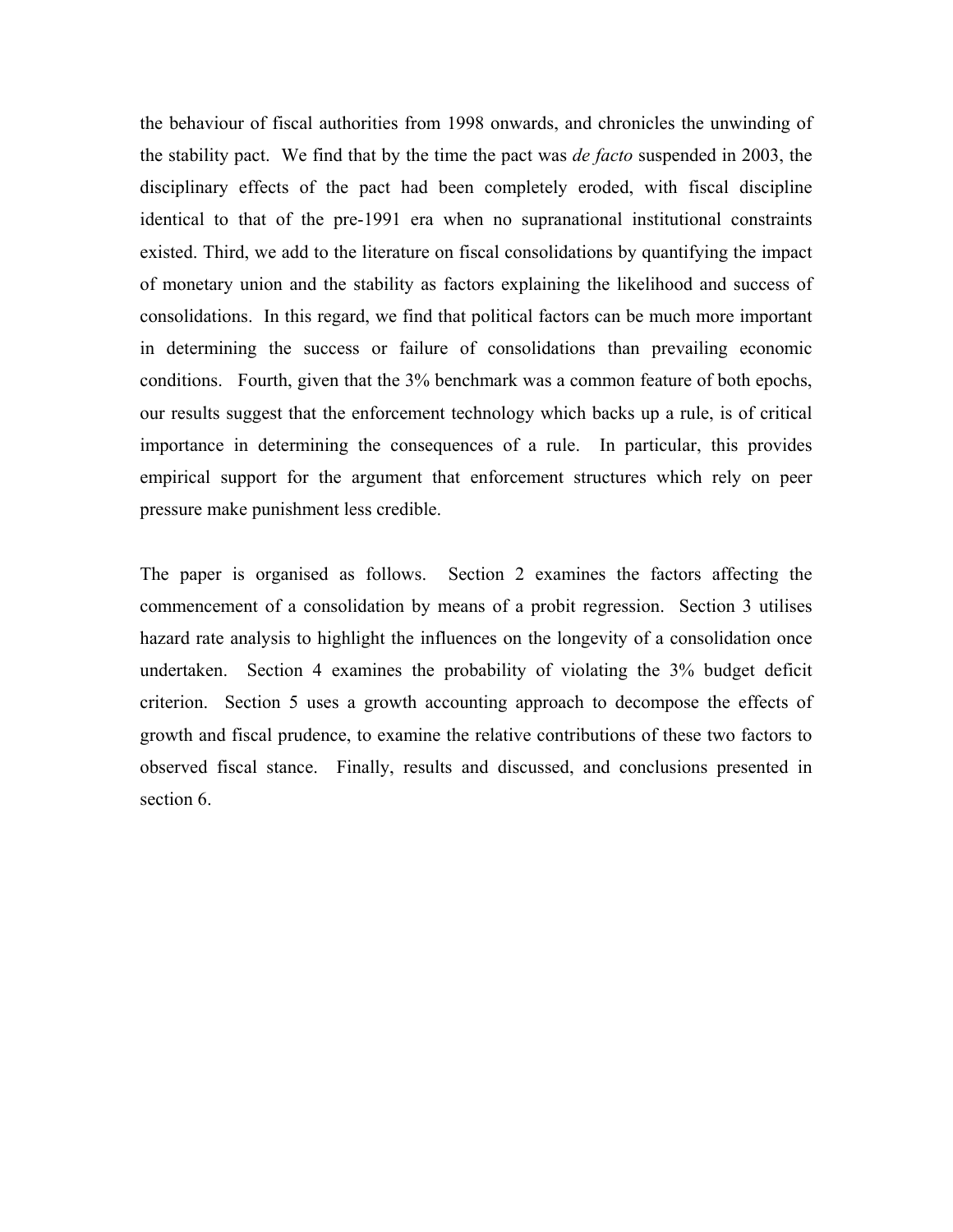## **2. The probability of commencing a consolidation**

In this section, we aim to quantify the factors determining the likelihood of starting a consolidation in any given period.

For the purposes of this analysis, we use the following definition of **"fiscal consolidation***"* taken from von Hagen et al (2001). A fiscal consolidation is defined as an episode in which the cyclically adjusted budget deficit decreases (or surplus increases) by at least 1.25% of cyclically adjusted GDP in two consecutive years; or if the change exceeds 1.5% in one year, but was positive in both the preceding and following year. A consolidation episode is said to be **"ongoing"** for as long as the budget balance stands at no less than 75% of the balance in the first year of the consolidation episode. Cyclical adjustments are made on the basis of a linear quadratic trend for each country. A consolidation is therefore a contraction in a deficit position; a fiscal adjustment is a change that could go either way.

Clearly such a definition is to some extent arbitrary. However, it does have the advantage of focussing attention on periods in which governments made strong and deliberate efforts to consolidate their deficits. $4$ 

In what follows, the data used runs from 1960 to 2002, for all 15 countries who were EU members at the launch of the single currency.

# *2.1 Initial Conditions and the Probability of Commencing Fiscal Consolidations*

In this section, we attempt to characterise the conditions under which fiscal consolidations are likely to be started. To do this, we construct a dummy variable which

 $\overline{a}$ 

<span id="page-4-0"></span><sup>&</sup>lt;sup>4</sup> See Alesina and Perotti(1995,1997a) for a demonstration of the robustness of these results with respect to changes in definitions of "consolidation". Reasonable changes do not change the qualitative results (see also von Hagen et al 2001,2002), and the results reported in this paper are no exception.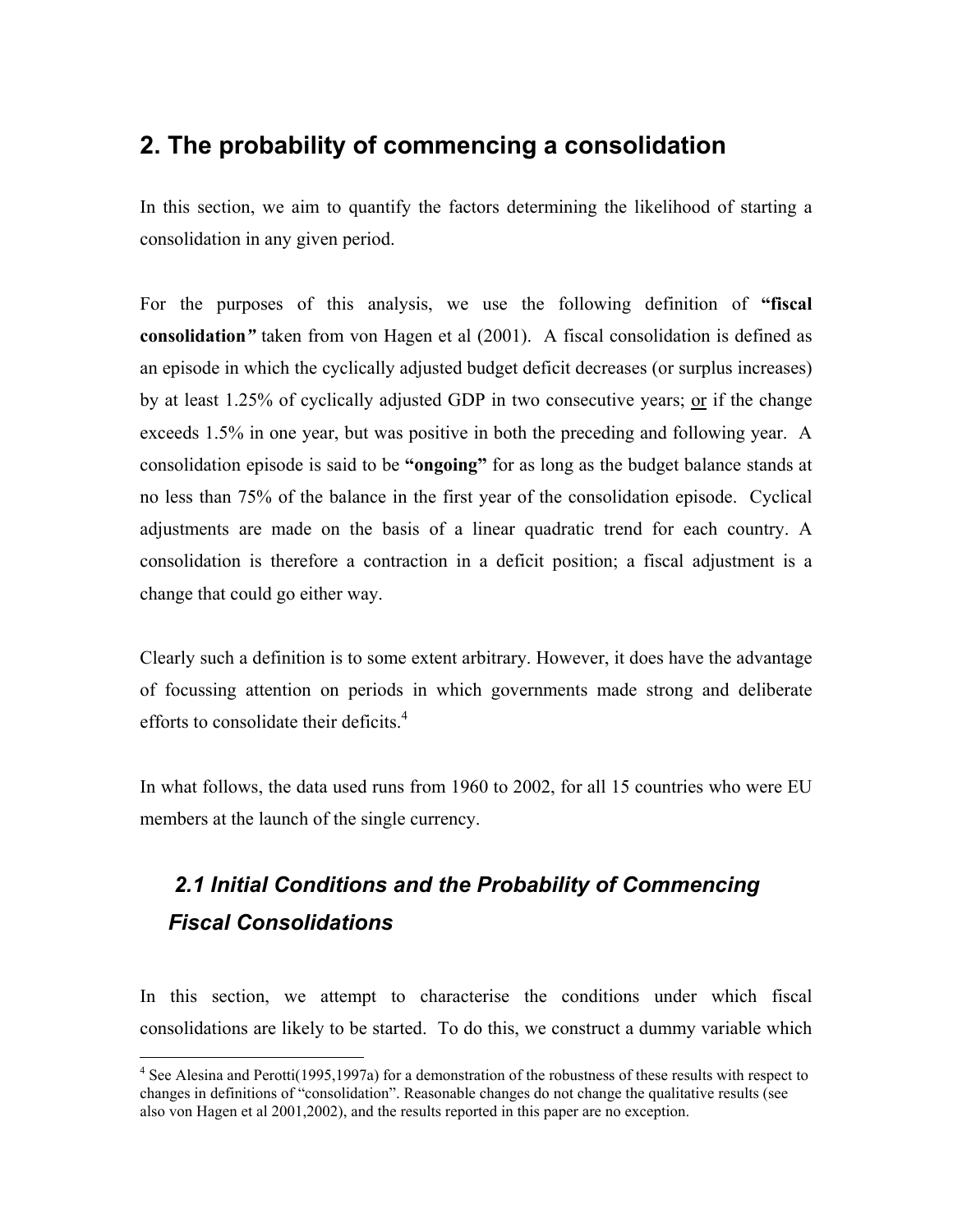takes the value one in the period that a consolidation is started, and zero in a period in which a consolidation is not started. Periods in which a previously begun consolidation is ongoing are excluded from the sample on the grounds that they are difficult to classify into one group or the other. $5$ 

We then conduct a probit regression to assess the likelihood that a country (which is not currently consolidating) will commence a consolidation.

Possible explanatory variables to be included in these regressions are the cyclically adjusted budget deficit; the debt ratio; domestic output gap; real interest rate; and the EUwide output gap. In addition, dummy variables are included to capture specific behaviour in the run-up to EMU, and in the period following the launch of the single currency. The Maastricht dummy therefore corresponds to the period 1991-1997, prior to the final decision about membership being taken. The SGP dummy corresponds to the period from 1998 onwards when states were assured of EMU membership, but were subject to the Stability and Growth Pact.

### *2.2 Consolidations 1960-2002*

We commence by considering the post-Maastricht era with the whole of the sample, and capturing the effects of EMU with dummy variables. Specifically, we estimate the following probit equation:

 $P(Starting a consolidation) = \phi(x, 'B)$ 

where  $x_t$  corresponds to the vector of explanatory variables,  $\beta$  their co-efficients, and where  $\phi$  signifies the normal distribution. This approach enables us to come up with a

<span id="page-5-0"></span> <sup>5</sup>  $<sup>5</sup>$  Including them as periods in which a consolidation does not commence, will bias the results against</sup> finding an effect for explanatory variables; however including them as periods in which a consolidation commences will conflate the issues of starting a consolidation with its longevity.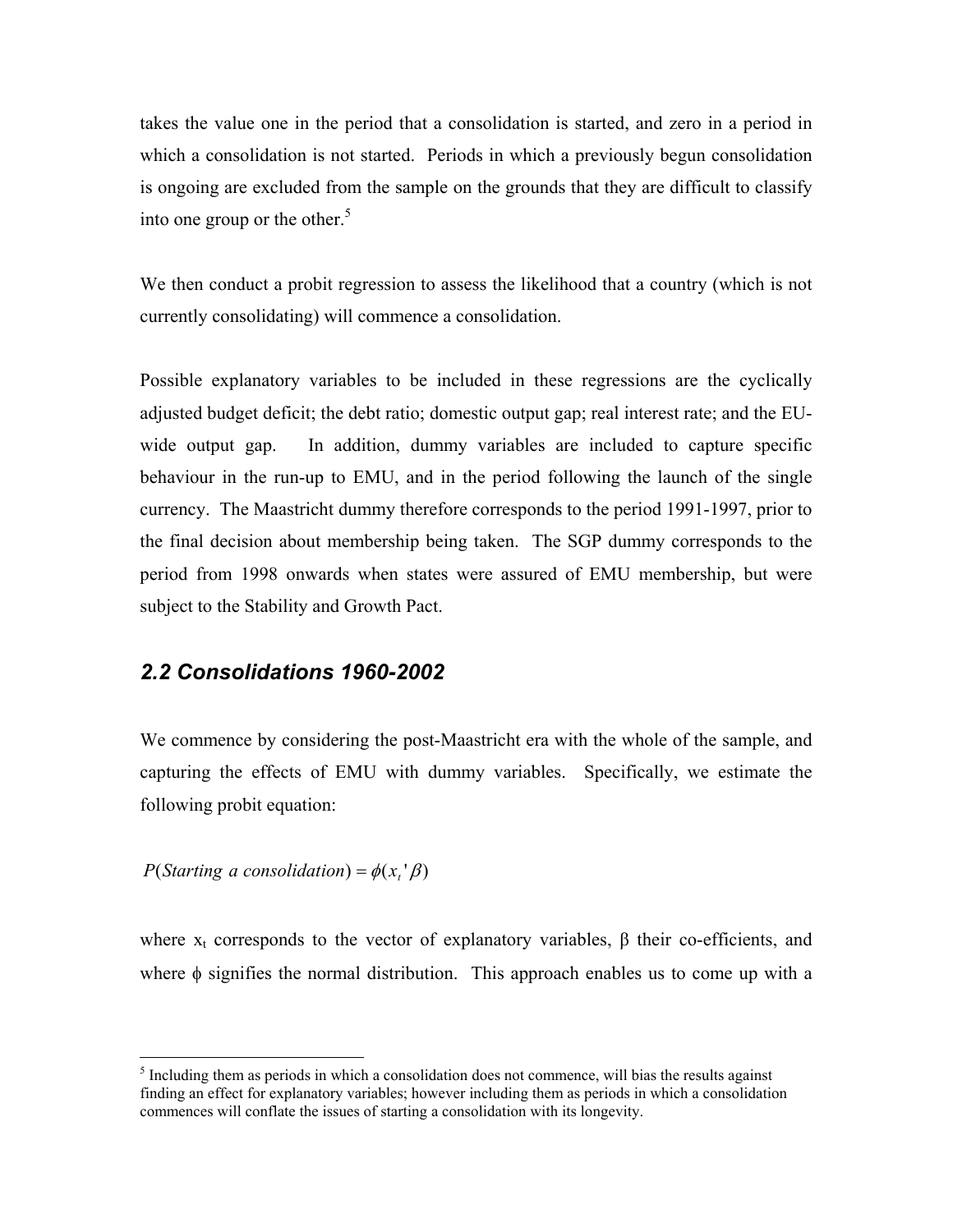single figure between 0 and 1 to express the probability of commencing a consolidation given the initial conditions at time *t*.

In each case, we estimate three separate regressions using lags, levels and first differences. The levels regressions are intended to show the basic impact of a variable on the probability of a consolidation; but lagged regressions are also included to take into account the fact that policy responses to a given situation may be delayed due to information problems, implementation problems or for other reasons. We also consider first differences, because the rate of change may be more important than the level of a variable. For instance, the rate of economic growth may play a big role in determining the budgetary position of a government, through its effects on automatic stabilisers. Similarly, economic theory suggests that the rate of change in debt ratios and cyclically adjusted budget deficits may be of greater importance in determining whether a country's long-run fiscal position is viewed as solvent or not.

We report the results of all three cases, and consider whether the choice of levels, lags or differences appears to alter our results.

**Box 1:** For Tables 1-3, the dependent variable is the probability of starting a consolidation episode in any EU-15 country. The explanatory variables are: Debt ratio = public sector debt/GDP  $(\%)$ 

Cyc Adj Deficit = cyclically adjusted deficit to GDP ratio  $(\%)$ , where the adjustment is made using a quadratic trend fitted to national output.

Dom Output Gap =domestic GDP-trend GDP, using the same trend estimates

EU Output Gap  $=$  sum of national output gaps

FSEU = aggregate fiscal stance in the EU (weighted aggregate of national deficit ratios)

 $SGP =$  dummy (=1 for the Stability and Growth Pact Era, 1998 onwards)

Maastricht = dummy  $(=1$  for the post Maastricht Treaty period, 1992 onwards)

Real interest rate = nominal rate less inflation rate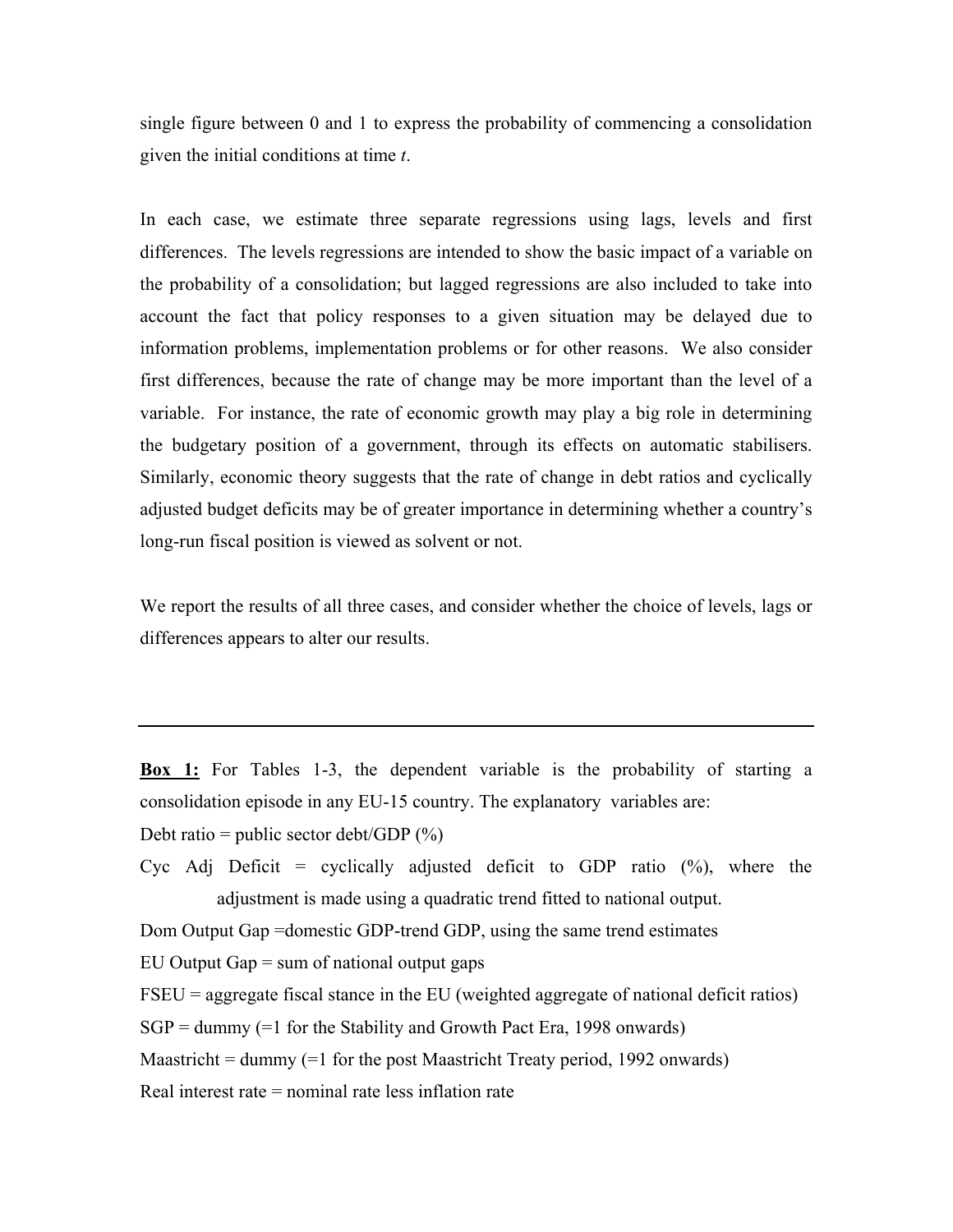Table 1 presents the probit regression results for three different equations- using levels, lags and first differences respectively, to capture the effect of initial conditions over the full period  $1960-2002^6$ [.](#page-7-0) The variables used in this and the following regressions are defined in Box 1.

-------------------------------------------------------------------------------------------------------

The coefficients on the debt ratio suggest that a rising debt ratio may act have a small effect on increasing the probability of starting a consolidation. As for the cyclically adjusted budget balance, it suggests that a rising budget imbalance may be a precursor for a consolidation. But if you don't act immediately, the consolidation will not be undertaken at all (the lagged effect).

| Variable    | <b>Levels</b> |                       | Lags     |                       | 1 <sup>st</sup> Difference |               |
|-------------|---------------|-----------------------|----------|-----------------------|----------------------------|---------------|
| Debt Ratio  | 0.003         | (1.57)                | 0.002    | (0.45)                | $-0.042$                   | $(-2.16)$ **  |
| Cyc Adj     | 0.066         | $(3.16)$ **           | $-0.124$ | (-                    |                            | Not included  |
| Deficit     |               |                       |          | $4.69$ <sup>***</sup> |                            |               |
| Dom. Output | 0.037         | (1.08)                | 0.097    | $(1.98)$ **           | $-0.121$                   | $(-2.64)$ *** |
| Gap         |               |                       |          |                       |                            |               |
| EU Output   | $-0.029$      | $(-0.40)$             | $-0.147$ | $(-1.13)$             | $-0.004$                   | (0.963)       |
| Gap         |               |                       |          |                       |                            |               |
| <b>FSEU</b> | $-0.040$      | $(-$                  | 0.004    | (0.30)                | 0.027                      | $(3.08)$ ***  |
|             |               | $3.62$ <sup>***</sup> |          |                       |                            |               |
| <b>SGP</b>  | $-0.533$      | $(2.15)$ **           | $-0.705$ | $(-0.40)$             | $-0.502$                   | $(-2.25)$ **  |

**Table 1: Initial Conditions for Commencing a Consolidation: 1960-2002** 

 $\overline{a}$ 

<span id="page-7-0"></span><sup>&</sup>lt;sup>6</sup> Our first observations are from 1960, but for some countries the data does not begin until later on.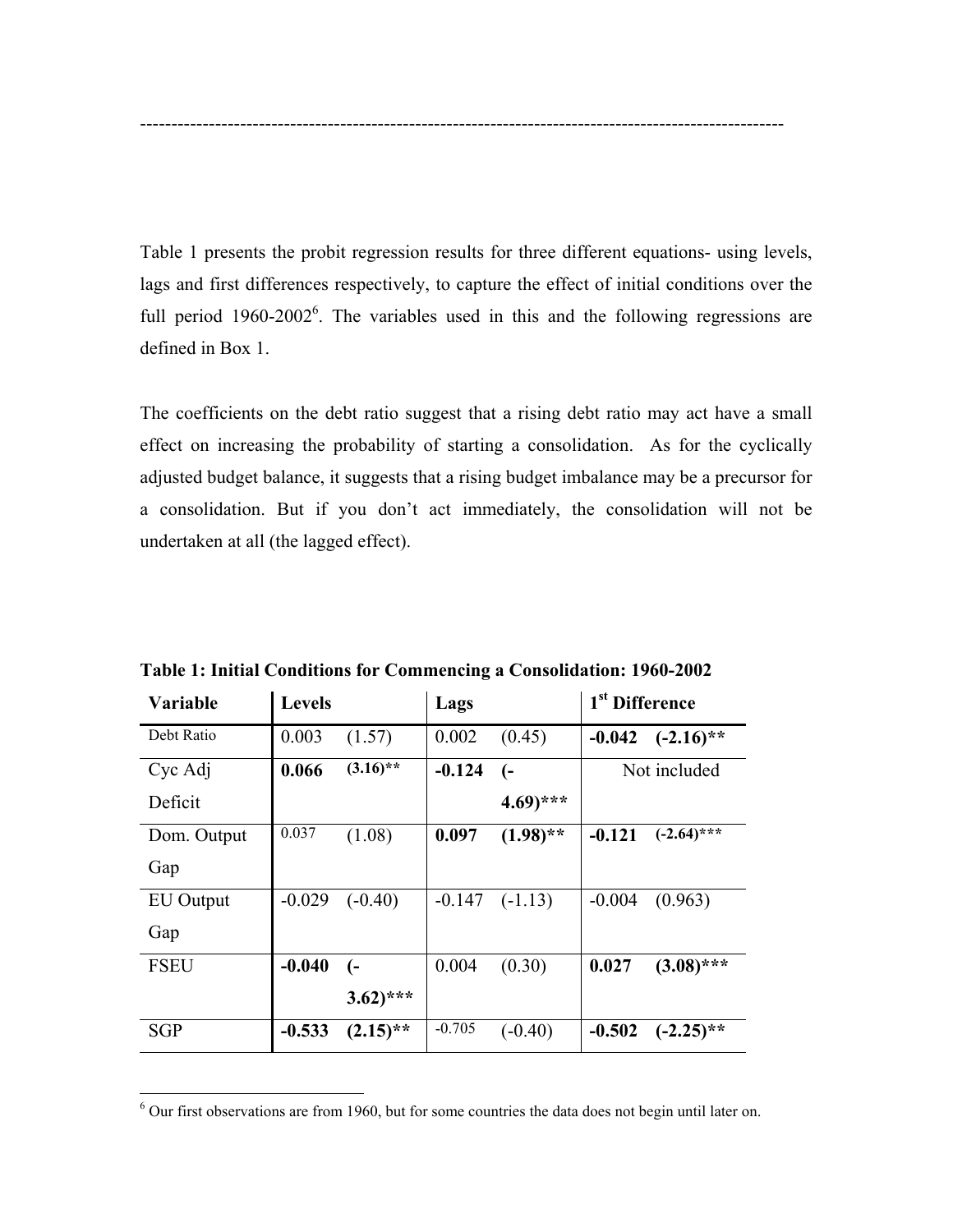| Maastricht    | 0.082 | (0.184)            |        | $0.477$ $(3.04)$ ** | 0.203 | (1.36)             |
|---------------|-------|--------------------|--------|---------------------|-------|--------------------|
|               |       |                    |        | $\star$             |       |                    |
| Real Interest |       | $-0.031$ $(-1.52)$ | 0.0312 | (1.32)              |       | $-0.003$ $(-0.07)$ |
| Rate          |       |                    |        |                     |       |                    |
| Pseudo $R^2$  |       | 0.09               |        | 0.10                |       | 0.07               |

#### **Notes:**

(1) Numbers in parentheses are t ratios.

 $(2)$  \*\*\*, \*\*, \* indicate that the co-efficient is significantly different from zero at the 1%, 5% and 10% significance levels respectively.

(3) First Difference of cyclically adjusted deficit is excluded because of close collinearity with definition of consolidation.

Political calculations may lie behind this result: governments may have been used to "fire-fighting", and if the decision has been taken not to consolidate then, it will have been for reasons that would lead them to loosen next period. Similarly, the domestic output gap may have some effect, suggesting that consolidations are more likely in a growing economy - perhaps because consolidations are politically easier to accomplish in good economic times. Interestingly, the lag of the output gap has the opposite effect, perhaps suggesting that it is actually only during the "upswing" of a cycle that fiscal consolidations are really more likely.

However, the EU output gap does not have a significant effect in any regression. Monetary conditions, as proxied by the real interest rate also appear to have no significant effect, although tight money would reduce the chances of a consolidation if it were significant.

More generally, the regressions suggest that economic factors are only part of the story, which leads one to suppose that whether consolidations are started or not may be very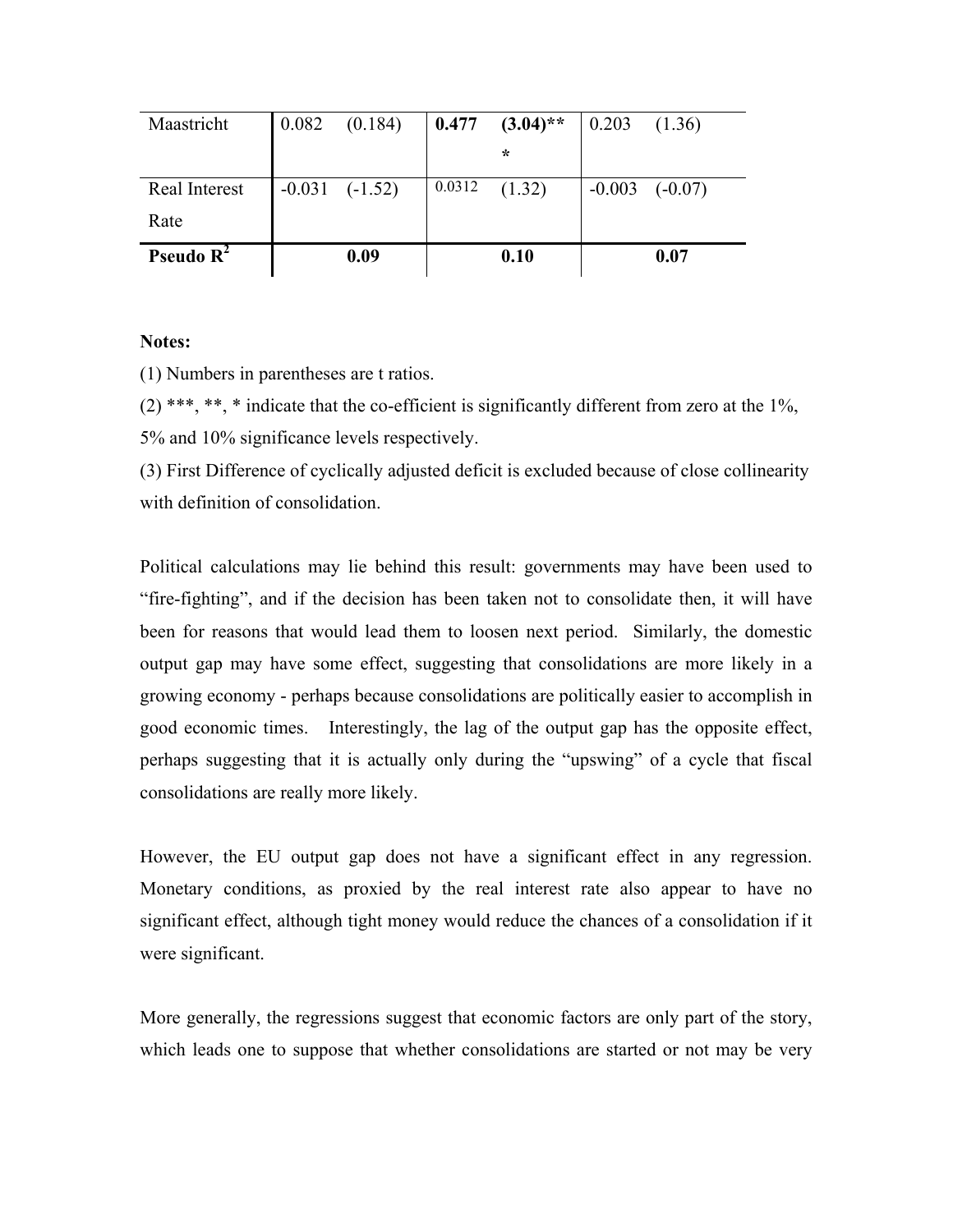much influenced by "political" factors as well. Chapter 5 will deal with these issues in depth.

Finally, we find some evidence of a "Maastricht effect" encouraging fiscal consolidations, but it is not very strong. Interestingly, we find in two of the regressions, that the significant dummy variable is the one reflecting the SGP, not the one reflecting the Maastricht period. The SGP dummy is particularly significant since it has the "wrong" sign even when the Maastricht dummy equals zero - suggesting that countries are *less* likely to undertake a fiscal consolidation post-1998 than they were prior to the signing of the Maastricht Treaty. On this basis, the post 1998 epoch is a period of unusually *few* consolidations, even when one controls for varying economic circumstances.

One possible explanation of this result might be that government objectives have changed over the period; and that the overriding goal now is to avoid the 3% limit imposed by the Stability and Growth Pact, whereas before 1998 it was to avoid being excluded from the Euro. Hence the emphasis has shifted from major consolidations pre-EMU, to a series of one-off fixes to ensure that budgets remain compliant with the 3% limit post EMU. In addition, it could also be argued that many governments did not consider the 3% limit to be binding, and so made little effort to consolidate post 1998. In other words, the Stability Pact's sanctions were evidently not regarded as either credible or enforceable. That observation can be justified by the fact that we find fiscal consolidations are evidently less likely if the rest of the EU is also running deficits at the same time.

## *2.3 The Post Maastricht Experience*

We now consider only the Post-Maastricht era, to see if there is any substantial difference in the relationship between initial conditions and the likelihood of commencing a consolidation. Table 2 presents the results of regressions run on the sample between the years 1992 and 2002.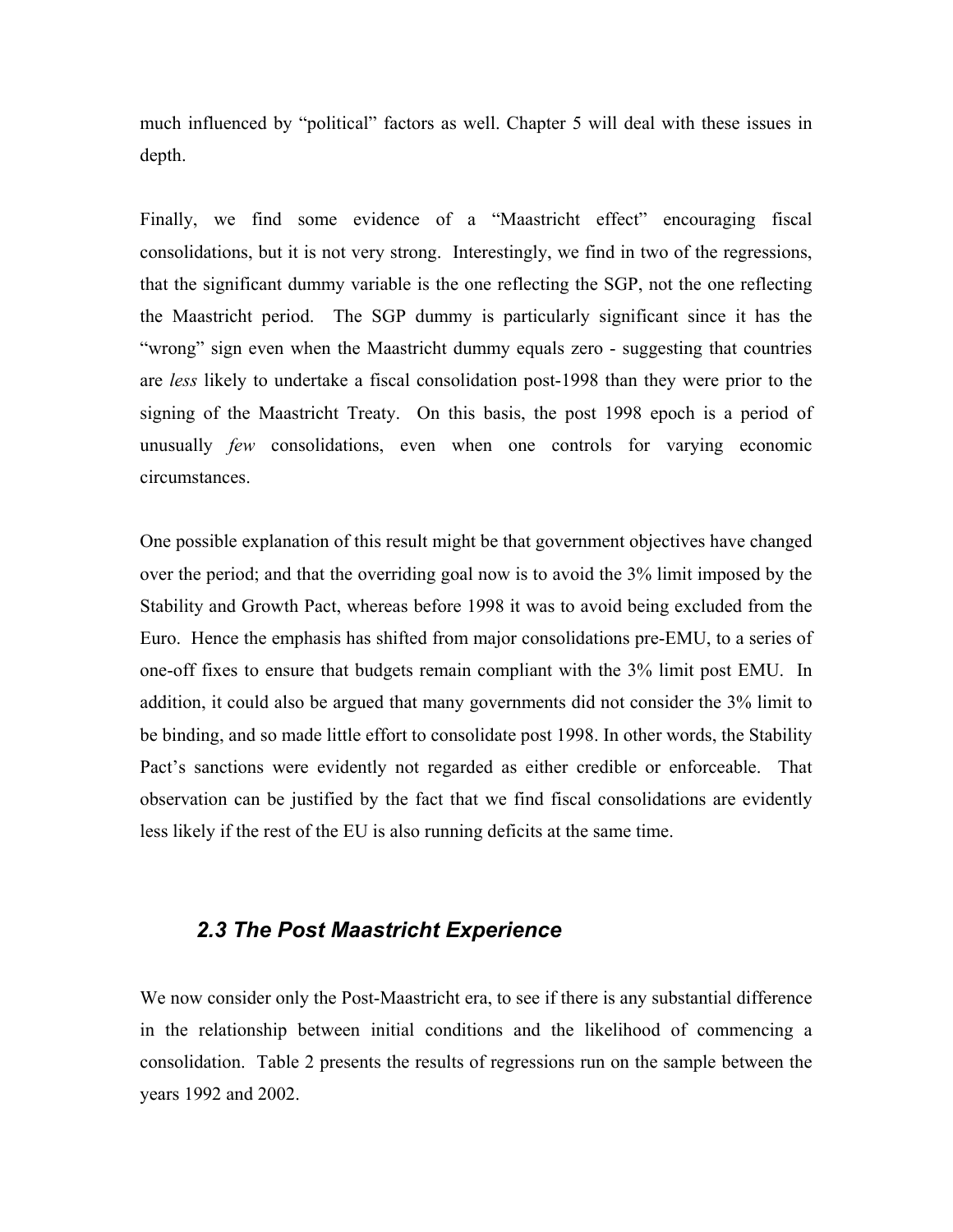| <b>Variable</b>     | <b>Levels</b> |              | Lags     |              | 1 <sup>st</sup> Difference |              |
|---------------------|---------------|--------------|----------|--------------|----------------------------|--------------|
| Debt Ratio          | $-0.007$      | $(-2.55)$ ** | 0.007    | (1.42)       | $-0.069$                   | $(-1.96**)$  |
| Cyc Adj             | 0.141         | $(3.99)$ *** | $-0.139$ | $(-2.20)$ ** |                            | Not included |
| Deficit             |               |              |          |              |                            |              |
| Dom. Output         | 0.128         | (1.98)       | 0.068    | (1.24)       | $-0.074$                   | $(-0.59)$    |
| Gap                 |               |              |          |              |                            |              |
| EU Output           | 0.895         | $(-0.43)$    | $-0.171$ | $(-0.77)$    | $-0.072$                   | $(-0.35)$    |
| Gap                 |               |              |          |              |                            |              |
| <b>FSEU</b>         | 0.451         | (1.03)       | $-0.060$ | $(-1.40)$    | 0.048                      | $(1.89)^*$   |
| <b>SGP</b>          | $-0.695$      | $(-1.07)$    | $-0.854$ | $(-2.25)$ ** | $-0.682$                   | $(-2.24)$ ** |
| Real Interest       | 0.049         | (0.51)       | $-0.036$ | $(-0.74)$    | 0.035                      | (0.69)       |
| Rate                |               |              |          |              |                            |              |
| <b>Pseudo</b> $R^2$ |               | 0.1604       |          | 0.1392       |                            | 0.1501       |

**Table 2: Initial Conditions for Commencing a Consolidation: 1992-2002** 

#### **Notes:**

(1) Numbers in parentheses are t ratios.

(2) \*\*\*, \*\*, \* indicate that the co-efficient is significantly different from zero at the  $1\%$ , 5% and 10% significance levels respectively.

(3) First Difference of cyclically adjusted deficit is excluded because of close collinearity with definition of consolidation.

Unlike the 1960-2002 period, we now find that the debt ratio was a significant factor in increasing the likelihood of beginning a consolidation - but that it now has the "wrong" sign. This probably reflects the fact that EMU participants with high debt ratios made strenuous efforts to reduce their budget deficits, perhaps in line with the 60% debt benchmark, because they would no longer have monetary policy to inflate debt away and restore sustainability in a crisis. Also, knowing that they could not reduce their debt ratios to 60% in short order, they may also have relied on the wording of the treaty which allows them to have larger debt or debt ratios if "the ratio of debt to GDP is sufficiently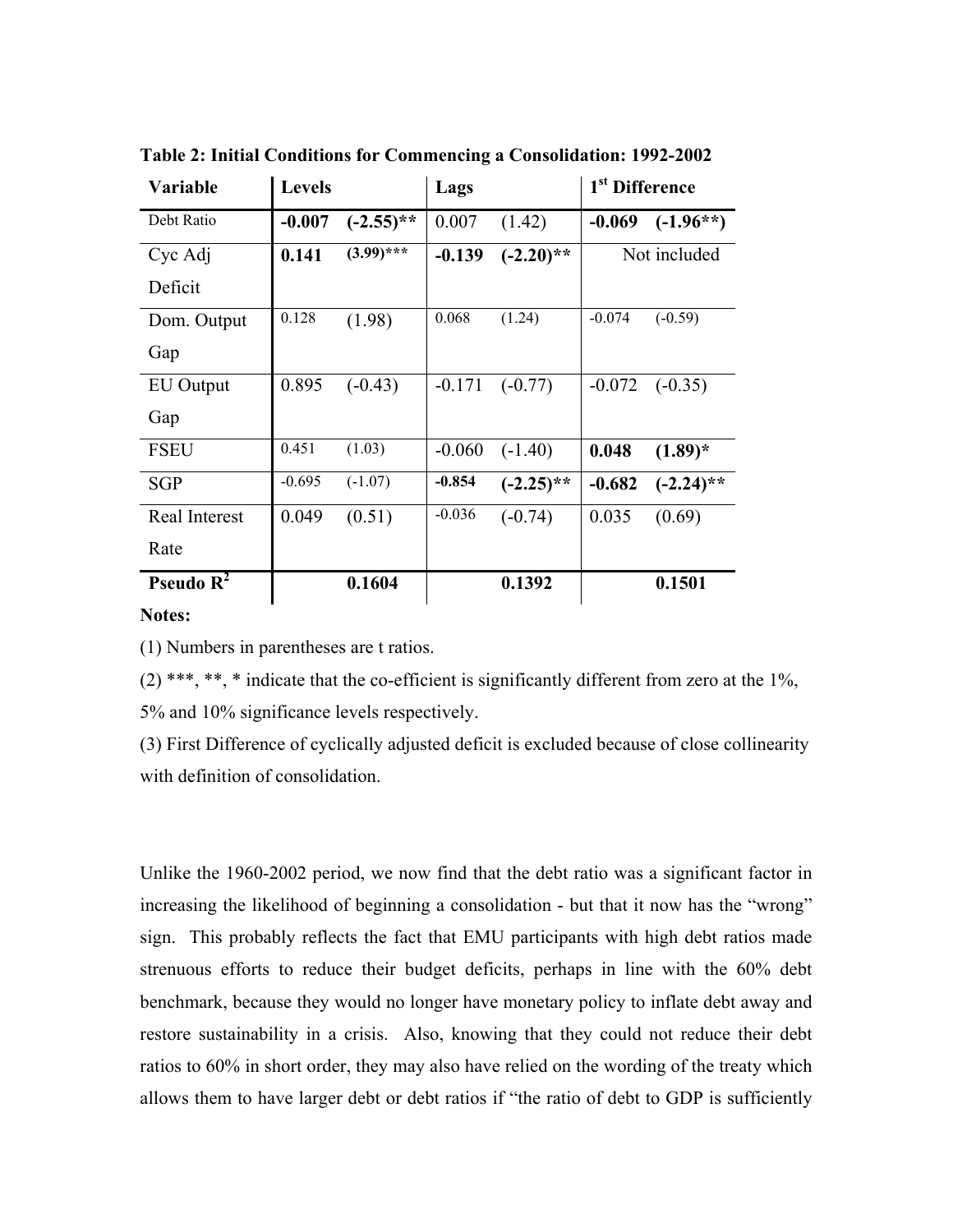diminishing and approaching the reference value at a satisfactory pace" (Article 104c). Whether the decline in their debt ratios would actually have been considered to be "approaching the reference value at a satisfactory pace" is a matter for judgement. But with debt levels one and half or two times the reference value (and deficit ratios close to  $3\%$ ), the argument must have appeared to be worth a try.<sup>[7](#page-11-0)</sup>

Similarly, we see a larger co-efficient on the cyclically adjusted budget deficit, which is around twice the size of its equivalent over the full sample and has the right sign. Again, this may well be due to the fact that countries with higher budget deficits were taking steps to consolidate, in order to reduce their budget deficits to less than 3% of GDP, in line with the Maastricht criteria.

Monetary policy has no role in explaining the likelihood of consolidation in this regression; and neither does the EU output gap, or the EU's general fiscal stance. However, the negative co-efficient on the SGP dummy demonstrates that the post 1998 period is still associated with a lower probability of starting to consolidate, suggesting that incentives were weaker once EMU had started. This backs up the result from the previous section, which suggested that the post-1998 epoch was one of *less* consolidation.

## *2.4 Were EMU participants more likely to consolidate?*

 $\overline{a}$ 

Up to now, we have considered all 15 countries as one homogenous block, without taking account of the fact that the United Kingdom, Sweden and Denmark chose not to participate in the Euro during the period shown. On the one hand, this appears

<span id="page-11-0"></span> $<sup>7</sup>$  An altogether simpler explanation would be that the high debt or high deficit countries could not risk</sup> starting a consolidation for fear that the recession effects would worsen their deficits in the short term and prejudice their chances of entering the Euro or of not violating the SGP. To test that hypothesis do an extra regression with the low debt countries separated out. This resolves the problem. A regression for the high debt countries alone (those above 60%:Austria,Belgium,Denmark,Spain,Greece,Ireland, The Netherlands, Sweden and Italy in this period) produces a negative coefficient of marginal sig-nificance on the debt ratio, as hypothesised. But the same regression for low debt countries has a positive and

significant coefficient. Varying the definition of "high debt" does not alter these outcomes.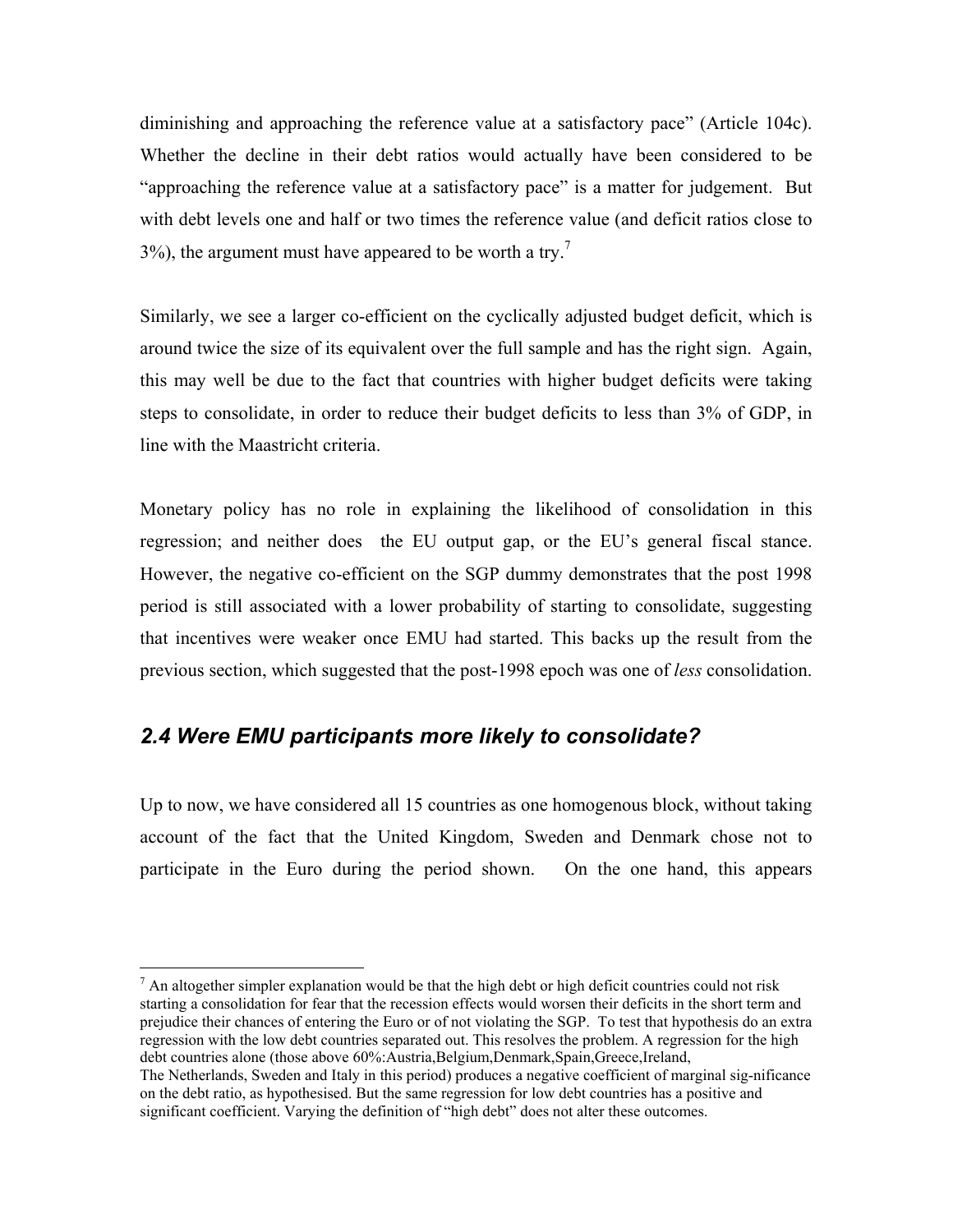reasonable, as the governments of these countries still entertained the prospect of joining the Euro $\delta$ , and were keen to ensure that the Maastricht criteria were met.

However, from a political economy perspective, if one believes that consolidations are driven by a significant "political" component, then one must argue that the ambivalence of the UK, Sweden and Danish populations towards joining the Euro may have made consolidations less politically likely, than in countries where EMU membership was prized more highly. In addition, the desire to be seen as a "good European" and to not break the rules of the club may have been stronger in more pro-EMU nations.

To examine these differences, we divide up the sample between two groups: EMU participants or "Ins" (Austria, Belgium, Finland, France, Germany, Greece, Italy, Ireland, Luxembourg, Netherlands, Portugal and Spain), and those who chose not to participate the "Outs". We perform separate regressions for each group. Table 3 now presents the results of those regressions.

| <b>Variable</b> | <b>Levels</b> |             | Lags       |             | 1 <sup>st</sup> Difference |             |
|-----------------|---------------|-------------|------------|-------------|----------------------------|-------------|
|                 | <b>INS</b>    | <b>OUTS</b> | <b>INS</b> | <b>OUTS</b> | <b>INS</b>                 | <b>OUTS</b> |
| Debt Ratio      | $-0.007**$    | $-0.029$    | $0.015**$  | 0.029       |                            | $-0.151$    |
|                 |               |             |            |             | $0.617*$                   |             |
|                 |               |             |            |             | $\star$                    |             |
| Cyc Adj         | 0.142         | 0.106       | $-0.305**$ |             | Not included               |             |
| Deficit         |               |             |            | $0.290***$  |                            |             |
| Dom. Output     | 0.112         | 0.627       | $-0.003$   | $0.527***$  | $-0.986$                   | $0.411***$  |
| Gap             |               |             |            |             |                            |             |
| EU Output       | $-0.112$      | $-0.251$    | 0.043      | $-0.742$    | $-0.122$                   | $-0.397$    |

**Table 3: EMU Participants vs. Non-Participants: 1992-2002** 

 $\overline{a}$ 

<span id="page-12-0"></span><sup>&</sup>lt;sup>8</sup> In the case of the UK, the governments of John Major and Tony Blair adopted a "wait and see" and "prepare and decide" policy respectively, with the intention of meeting formal convergence criteria, in order to preserve the option of joining. The Danish government favoured membership and held a referendum on the Euro membership in 2000. The Swedish government also supported joining the Euro, and held a referendum in September 2003 which rejected entry.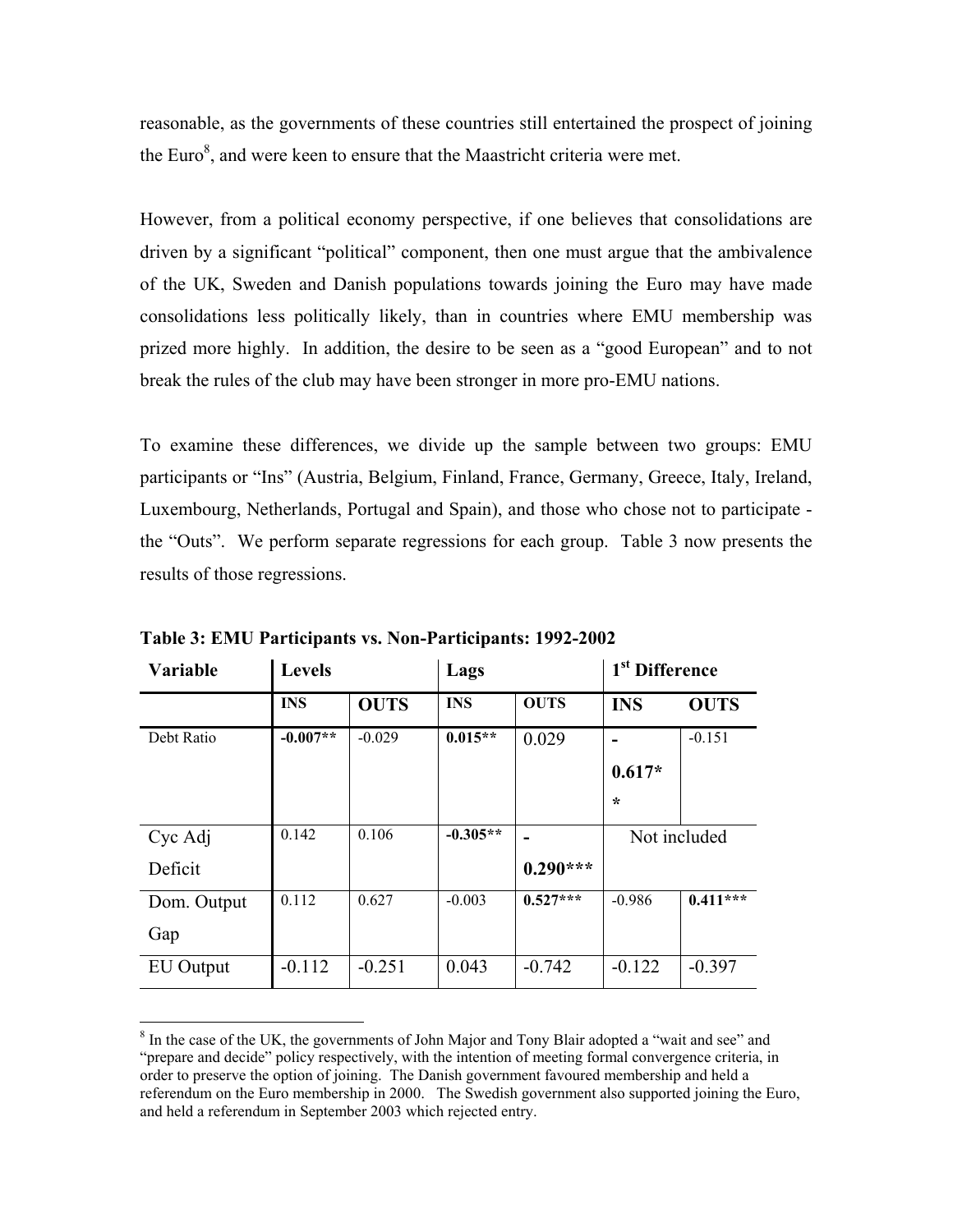| Gap                 |          |          |            |          |          |          |
|---------------------|----------|----------|------------|----------|----------|----------|
| <b>FSEU</b>         | 0.034    | 0.151    | $-0.027$   | $-0.185$ | 0.045    | $0.106*$ |
|                     |          |          |            |          |          | **       |
| <b>SGP</b>          | $-0.805$ | $-0.827$ | $-0.918**$ | $-0.429$ |          | $-0.398$ |
|                     |          |          |            |          | $0.643*$ |          |
|                     |          |          |            |          | $\star$  |          |
| Real Interest       | 0.021    | 0.246    | $-0.098$   | 0.046    | $-0.179$ | $0.252*$ |
| Rate                |          |          |            |          |          | **       |
| <b>Pseudo</b> $R^2$ | 0.1486   | 0.3170   | 0.2043     | 0.2454   | 0.1629   | 0.2515   |

**Notes:** 

(1) Numbers reported are regression co-efficients

 $(2)$  \*\*\*, \*\*, \* indicate that the co-efficient is significantly different from zero at the 1%, 5% and 10% significance levels respectively.

(3) First Difference of cyclically adjusted deficit is excluded because of close collinearity with definition of consolidation.

This table shows up some important differences between the two groups. First, the debt ratio is significant for EMU participants in every regression; but insignificant in each regression for non-EMU participants. That probably reflects the fact that the "Outs" actually enjoyed far lower debt ratios than the "Ins", and were less at risk given that they had retained their own monetary policies. They therefore had little incentive to consolidate from a debt reduction perspective.

Second, the debt variable has the right sign for the "ins", at least with a lag. But it has the wrong sign for the "outs". Serious consolidation may take a time to get organised especially if countries believe in the wriggle room offered by the wording of Article 104c of the treaty.

Third, a glance at the variables which reflect the prevailing economic conditions demonstrates that these variables are far better at explaining consolidations for non-EMU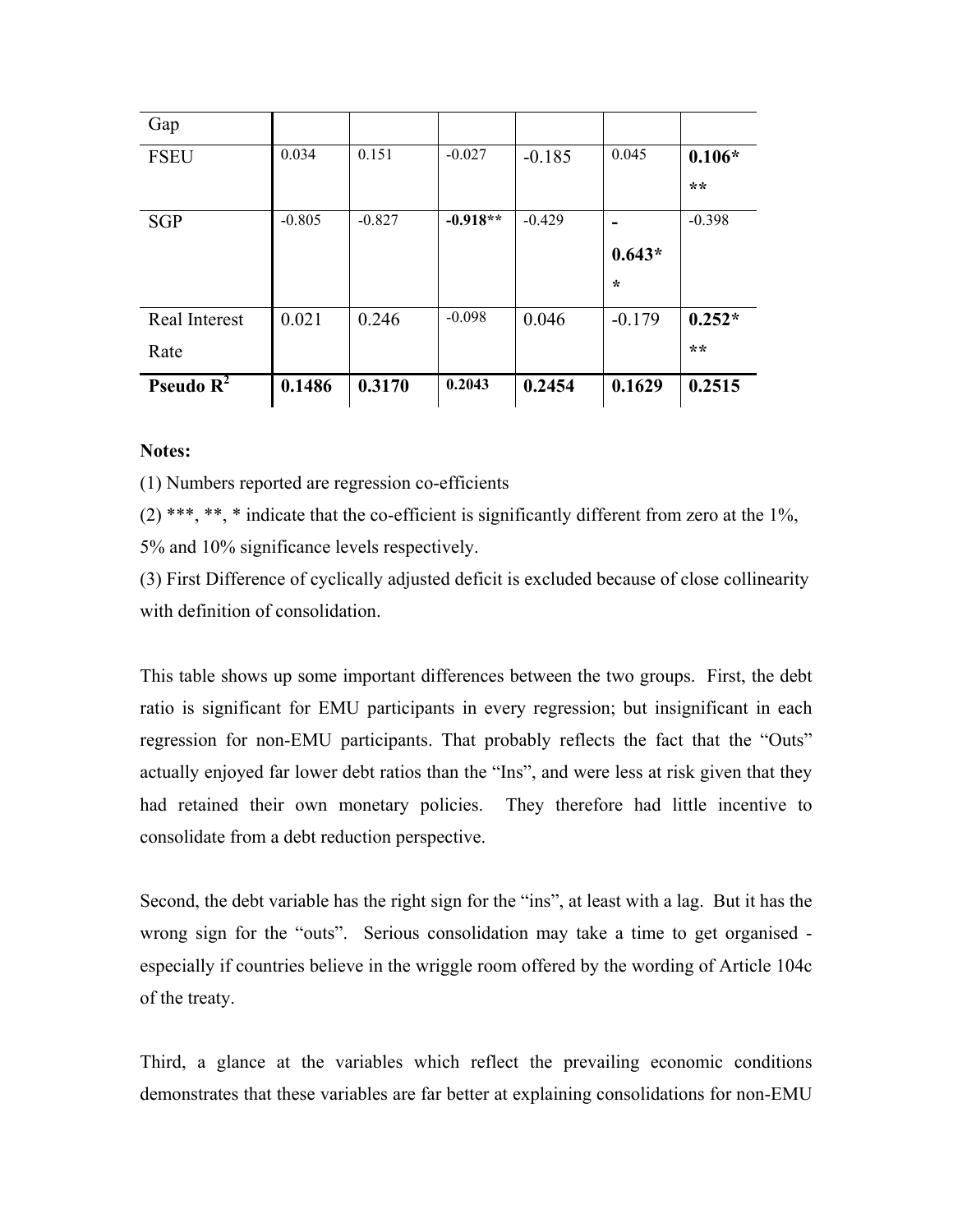participants, than for EMU participants. This suggests that for those who stayed out, economic rather than political considerations best explain the observed consolidation episodes.

Fourth, the negative effect for the SGP dummy appears only for participant countries. This could be interpreted either as consolidation fatigue, or as the run-up to EMU being a period of exceptional consolidation. In fact, of course, only the "ins" were subject to the SGP, so one shouldn't expect the "outs' to be affected by this dummy. The interesting feature of these results therefore is that "ins" are affected, but in the wrong way. The SGP has reduced the probability of a consolidation after 1998. That must imply consolidation fatigue - or a relaxation once EMU entry had been achieved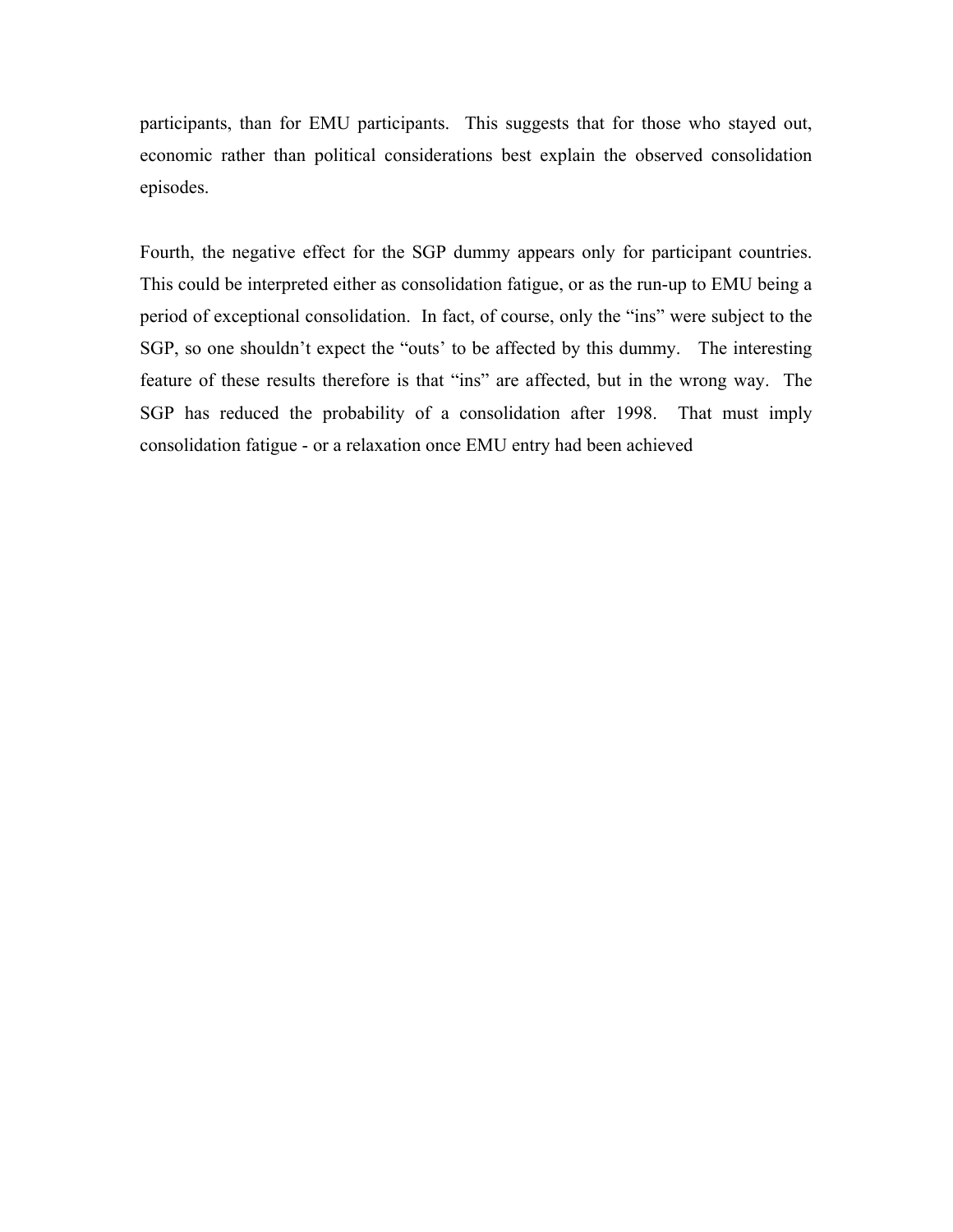## **3. Longevity of Fiscal Consolidations**

The analysis of the previous section has concentrated entirely on the issue of starting a consolidation, but made no attempt to explain the factors affecting how it may be sustained. Clearly this neglects an important aspect of fiscal discipline, since the persistence of a consolidation (once started) is of great importance.

In this section, we pick out those periods in which a consolidation is ongoing, and consider the factors which affect the probability of it ending. Therefore, we are effectively using the portion of the data which was left out of the previous section  $-$  i.e. those periods where a consolidation was ongoing.

The methodology utilised in this section is hazard rate analysis. As before, we say that a consolidation episode is ended when the cyclically adjusted budget balance stands at less than 75% of its figure in the first year of the consolid-ation episode. A dummy variable is then constructed which takes the value of one when a consolidation is ongoing, and zero in the period in which it ends. All periods which come after the end of one consolidation but before the beginning of the next are excluded. Then, given that a consolidation has started, there is a certain probability that the consolidation will endure, and a certain probability that this period will be the last of the consolidation. The ratio of these is known as the *hazard ratio.* A low figure implies that the consolidation is very likely to continue into the next period, whereas a higher figure implies the consolidation is likely to end.

We next assume that the conditional hazard rate follows a *Weibull* distribution, which is particularly convenient in our context as it allows us to include the effect of time. Consider a consolidation which began in period *t-1*. The hazard rate is this given by the standard parametric Weibull hazard rate model: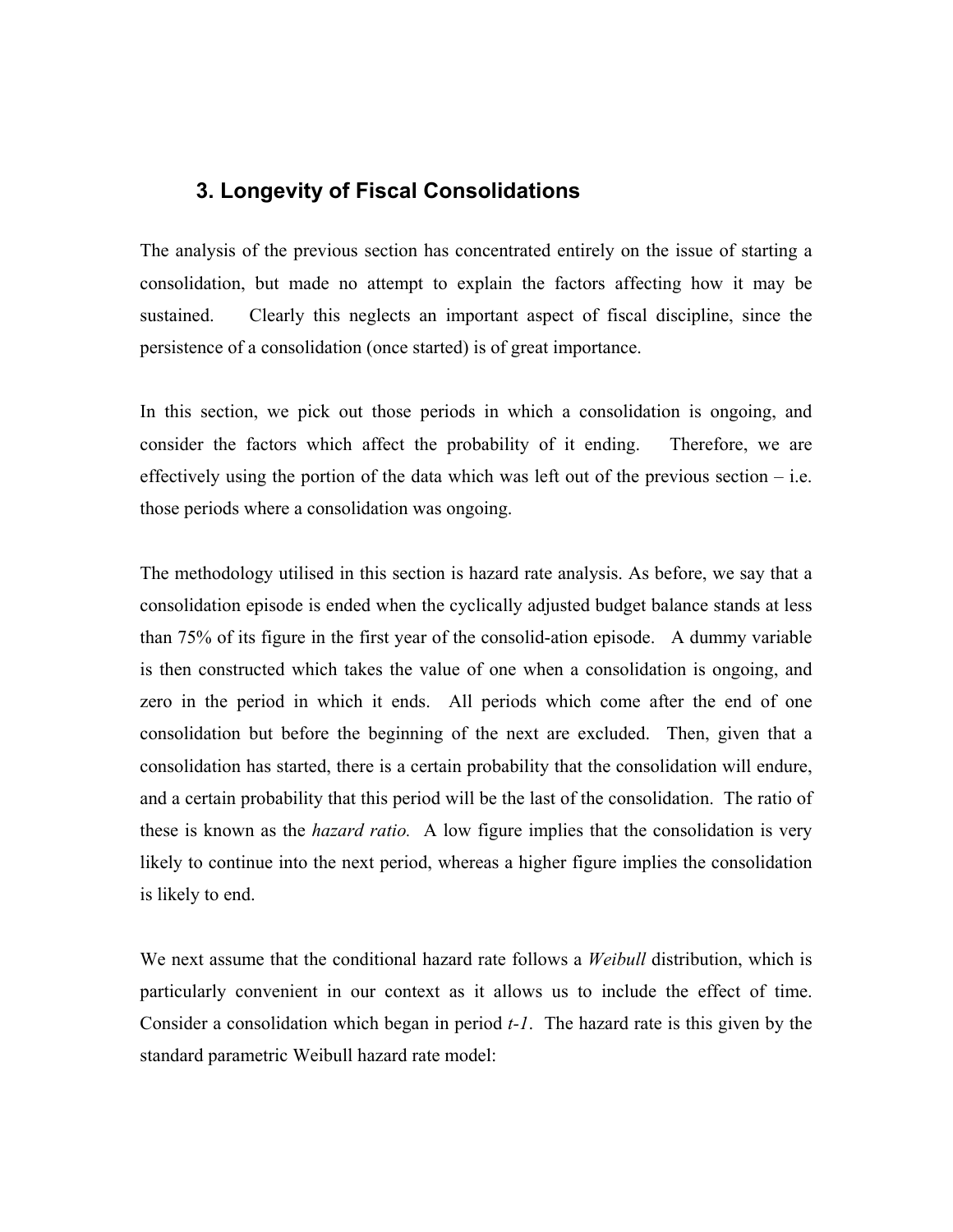$$
\lambda(t|z) = \rho t^{\rho-1} \exp(z_t \, \beta) \tag{1}
$$

where  $z_t$  is a vector of explanatory variables at time *t*, and  $\beta$  represents the co-efficients on these variables. The value of captures the effect of time on consolidation hazard. A value of implies that the probability of failure increases as the consolidation goes on; a value of  $\qquad$  1 means that time has no effect.

Here we test the data over the full sample, with four parameters which capture the political factors surrounding the launch of the single currency. First, we have a trend dummy in the run up to EMU running from 1992 to 1997; then a trend dummy post-EMU, from 1998 onwards.

There are also two step dummies, one capturing the effect on behaviour of the period between Maastricht and the decision about participation, the other in the post-1997 period.

The rationale behind this setup is that firstly we are particularly interested in modelling how incentives have changed over time. Secondly, this specification nests a variety of more simple time structures, which means that the diagnostic tests can be applied to check whether this structure is appropriate. Table 4 presents the results, taken for all 15 countries over the full sample.

| Variable    | <b>Levels</b> |               | Lags     |                       | 1 <sup>st</sup> Difference |              |
|-------------|---------------|---------------|----------|-----------------------|----------------------------|--------------|
| Constant    | $-3.104$      | $(-9.23)$ *** | $-3.077$ | $(-$                  | $-3.359$                   | (-           |
|             |               |               |          | $9.45$ <sup>***</sup> |                            | $12.77$ )*** |
| Debt Ratio  | $-0.002$      | $(-0.49)$     | $-0.003$ | $(-0.72)$             | 0.039                      | (1.63)       |
| Dom. Output | 0.055         | (1.00)        | $-0.022$ | $(-0.45)$             | $-0.173$                   | $(1.88)$ *   |
| Gap         |               |               |          |                       |                            |              |
| EU Output   | $-0.079$      | $(-0.73)$     | $-0.094$ | (0.80)                | $-0.162$                   | $(-1.31)$    |
| Gap         |               |               |          |                       |                            |              |
| <b>FSEU</b> | $-0.022$      | $(-1.55)$     | 0.002    | (0.23)                | $-0.015$                   | $(-1.41)$    |

**Table 4: Accompanying factors and consolidation hazard**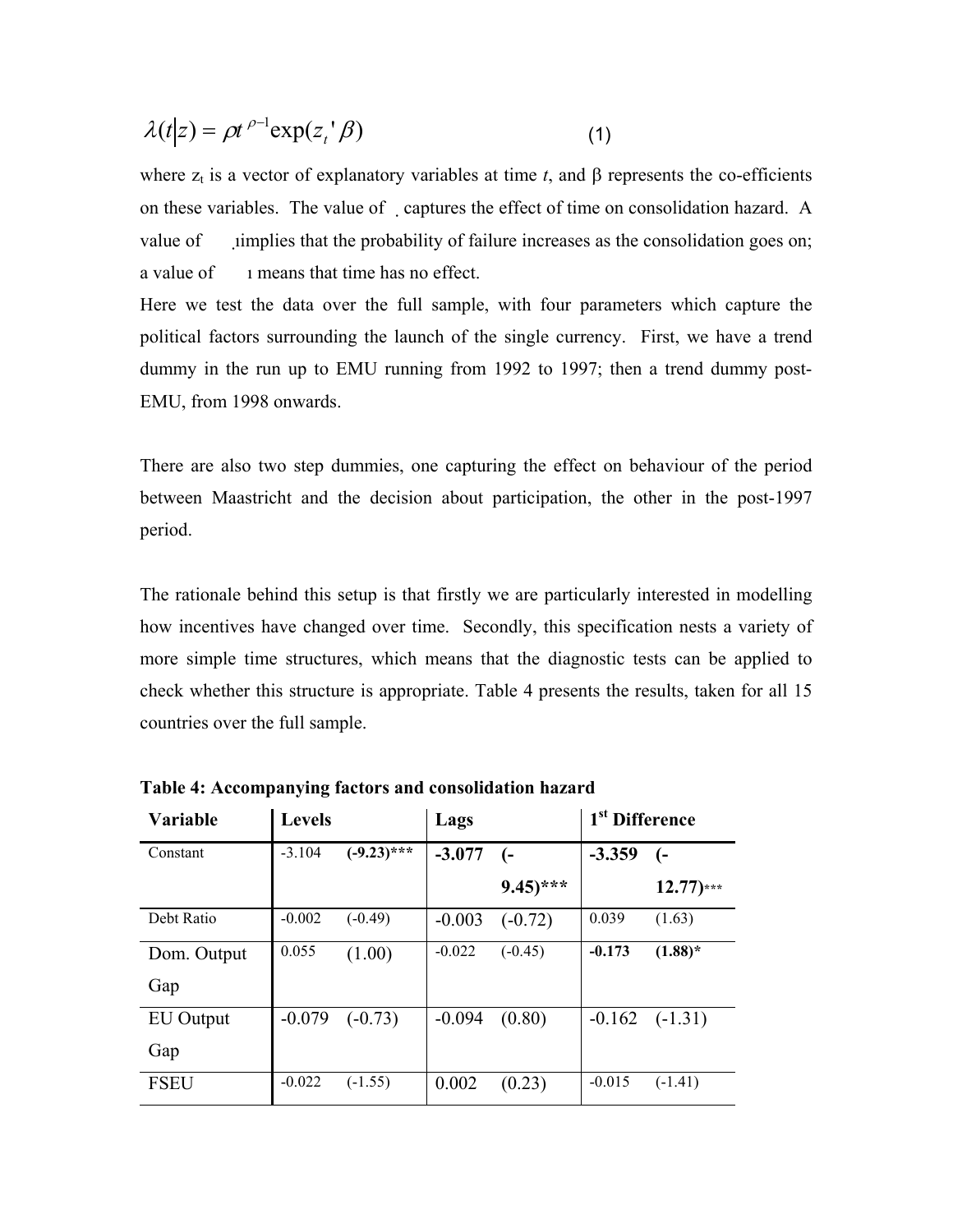| Real Interest  | $-0.051$ | $(-1.32)$    | $-0.049$ | $(-1.43)$    | $-0.005$ | $(-0.11)$    |
|----------------|----------|--------------|----------|--------------|----------|--------------|
| Rate           |          |              |          |              |          |              |
| Maas           | 0.641    | $(-1.32)$    | 0.468    | (0.65)       | 0.112    | (0.14)       |
| Pre-EMU        | $-0.192$ | $(-1.01)$    | $-0.166$ | $(-0.91)$    | $-0.133$ | $(-0.65)$    |
| trend          |          |              |          |              |          |              |
| <b>SGP</b>     | $-1.596$ | $(-2.49)$ ** | $-1.502$ | $(-2.23)$ ** | $-1.53$  | $(-2.54)$ ** |
| Post-EMU trend | 0.441    | $(2.79)$ **  | 0.449    | $(2.51)$ **  | 0.499    | $(3.16)$ **  |
|                |          |              |          |              |          |              |
|                |          | $\star$      |          |              |          | $\star$      |
| $\rho$         | 2.49     | $(11.27)^*$  | 2.48     | $(12.75**$   | 2.41     | $(11.63)^*$  |
|                |          | **           |          |              |          | **           |
| Chi-Square     | $20.87*$ |              | $16.54*$ |              | 26.99*** |              |

### **Notes:**

(1) Numbers in parentheses are t ratios.

 $(2)$  \*\*\*, \*\*, \* indicate that the co-efficient is significantly different from zero at the 1%, 5% and 10% significance levels respectively.

(3) The dependent variable is the probability that the current period is the last in this consolidation.

It confirms the existence of consolidation fatigue  $(\rho > 1)$  in all cases. Interestingly, the results also suggest relatively little role for economic factors once a consolidation has been started. Only the first difference in the output gap appears to have a significant effect - indicating that a sudden fall in output

tends to hasten the end of a consolidation spell (i.e. the hazard rate rises).

Most interesting of all is the strong existence of time-specific effects. The run-up to EMU appears to have no effect on consolidation hazard, but thereafter, we observe two effects. Firstly, the step dummy for 1998 onwards suggests that a consolidation is less likely to end under the SGP arrangements. But the time trend says that, for each year beyond 1998 that we move, the more likely it is that any given consolidation will end. We interpret these co-efficients to mean that the probability of having any consolidation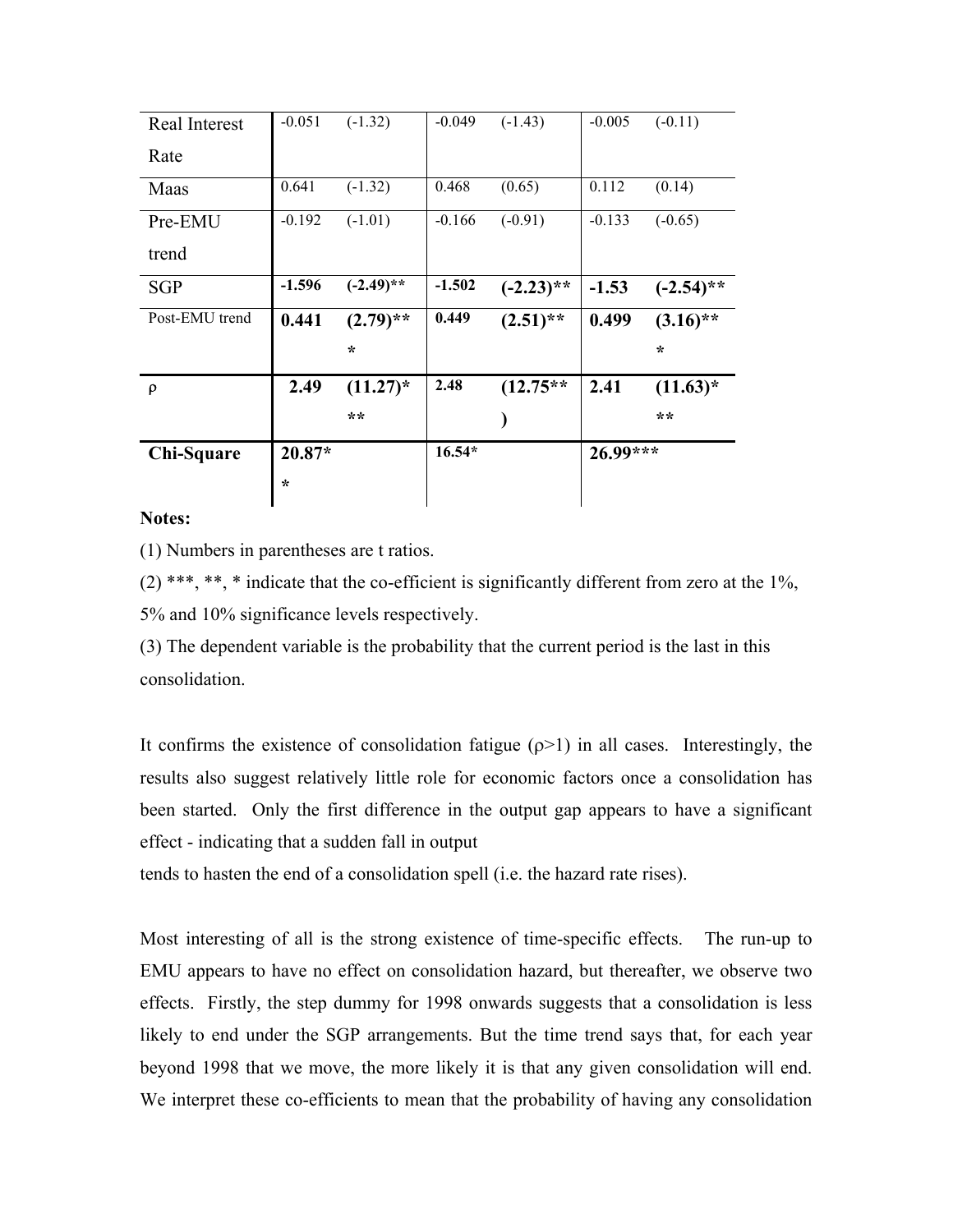sustained in 1998 was higher than earlier on in the sample, but that the probability of this consolidation being sustained is declining year on year after 1998. Hence, once one gets far enough beyond 1998, this time trend effect becomes larger than one-off effect; and at that point the probability of the consolidation being sustained is lower than for its pre-1998 counterpart. Comparing the size of the co-efficients in each case, we see that the SGP co-efficient is approximately 3 times larger than the time trend co-efficient, suggesting that 4 years after entry to EMU, the effect of the SGP in generating fiscal consolidations was eroded. This means that by 2004, the disciplinary effect of joining the Euro will have been completely lost. This is an observation which is entirely consistent with the idea that there was a concerted effort to qualify under the Maastricht treaty's deficit criterion; but then "consolidation fatigue" set in under the SGP, once EMU had started. In short there was a tightening of fiscal policy at the start of EMU –a second Maastricht effect –but it wears off fairly quickly so that by 2004 there is less fiscal discipline than before EMU.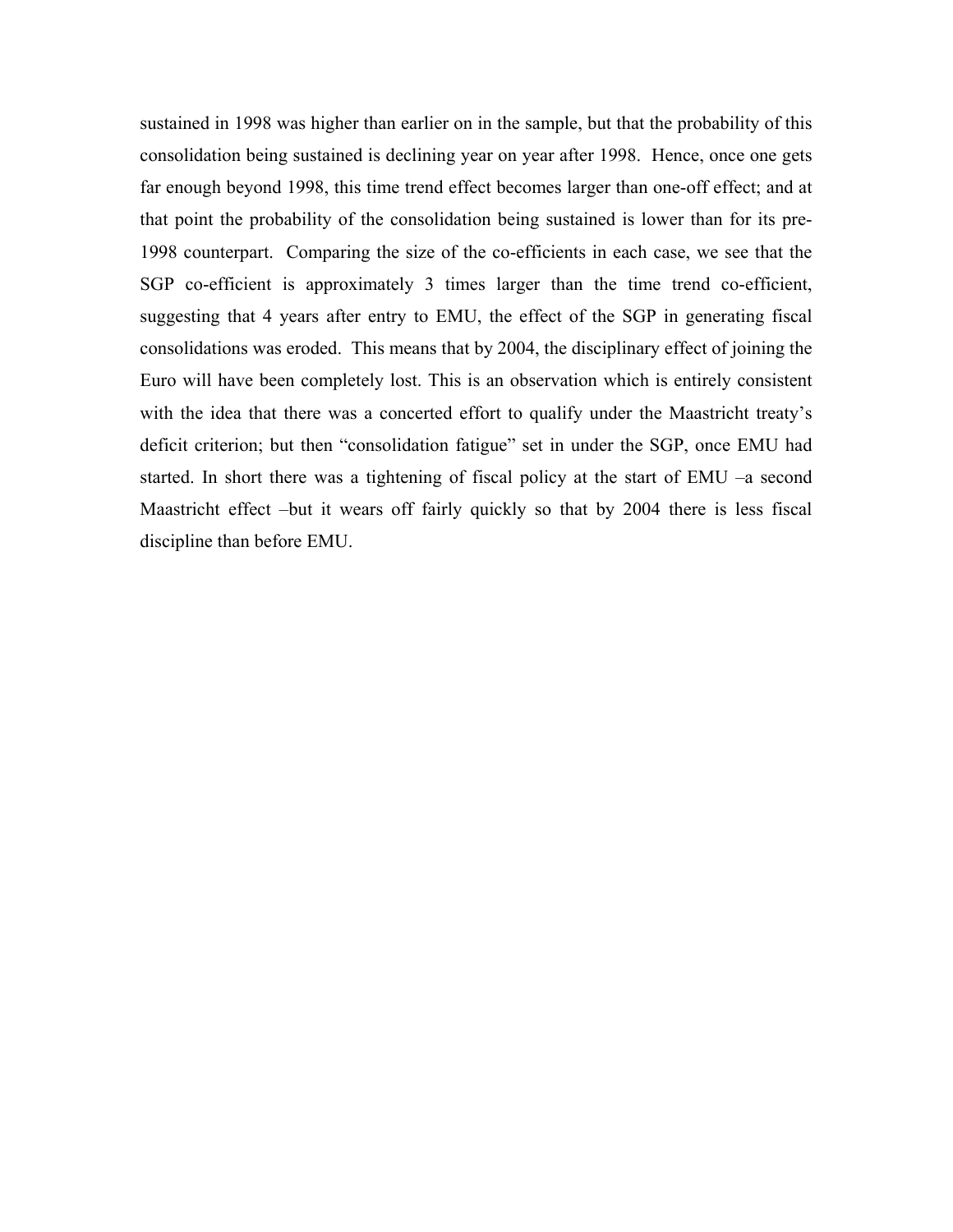## **4. Fiscal Policy and the 3% limit on budget deficits**

The previous analysis has been conducted in terms of an arbitrary measure of "fiscal consolidation", with no direct link to the criteria laid out in the Maastricht Treaty or the Stability and Growth Pact. In this section, we explore fiscal policy specifically in terms of these criteria. In particular, we consider the condition of the fiscal policy relative to the 3% limit of budget deficits originally defined in the Maastricht criteria, and later on expressed in the Stability and Growth Pact.

Whilst the SGP does not prohibit deficits in excess of 3%, it does provide a trigger for the so called "Excessive Deficit Procedure", designed to prevent unsustainable fiscal policies. In this way, it provides a useful benchmark for proxying fiscal health, since it embodies a key objective of the current institutional framework.

To examine what has happened, we construct a dummy variable equal to 1 if the primary budget deficit of a country exceeds 3% of GDP, and zero otherwise. We then conduct a probit regression to find the probability of a country violating the 3% limit in any given year.

## *4.1 Fiscal Discipline in a Historical Context*

In this section, we consider the whole sample. We use the same specification as in the previous section to capture the effect of time. Table 5 presents the results

| Variable    | Levels   |               | Lags     |                | 1 <sup>st</sup> Difference |             |
|-------------|----------|---------------|----------|----------------|----------------------------|-------------|
| Debt Ratio  | 0.065    | $(5.43)$ **   | 0.034    | $(6.46)$ ***   | 0.176                      | $(5.31)$ ** |
|             |          | $\ast$        |          |                |                            | $\star$     |
| CA. Bud Bal | $-0.870$ | $(-6.13)$ *** | $-0.527$ | $\overline{a}$ | 0.0231                     | (0.49)      |

**Table 5: Factors Affecting 3% Budget Violation: 1960-2002**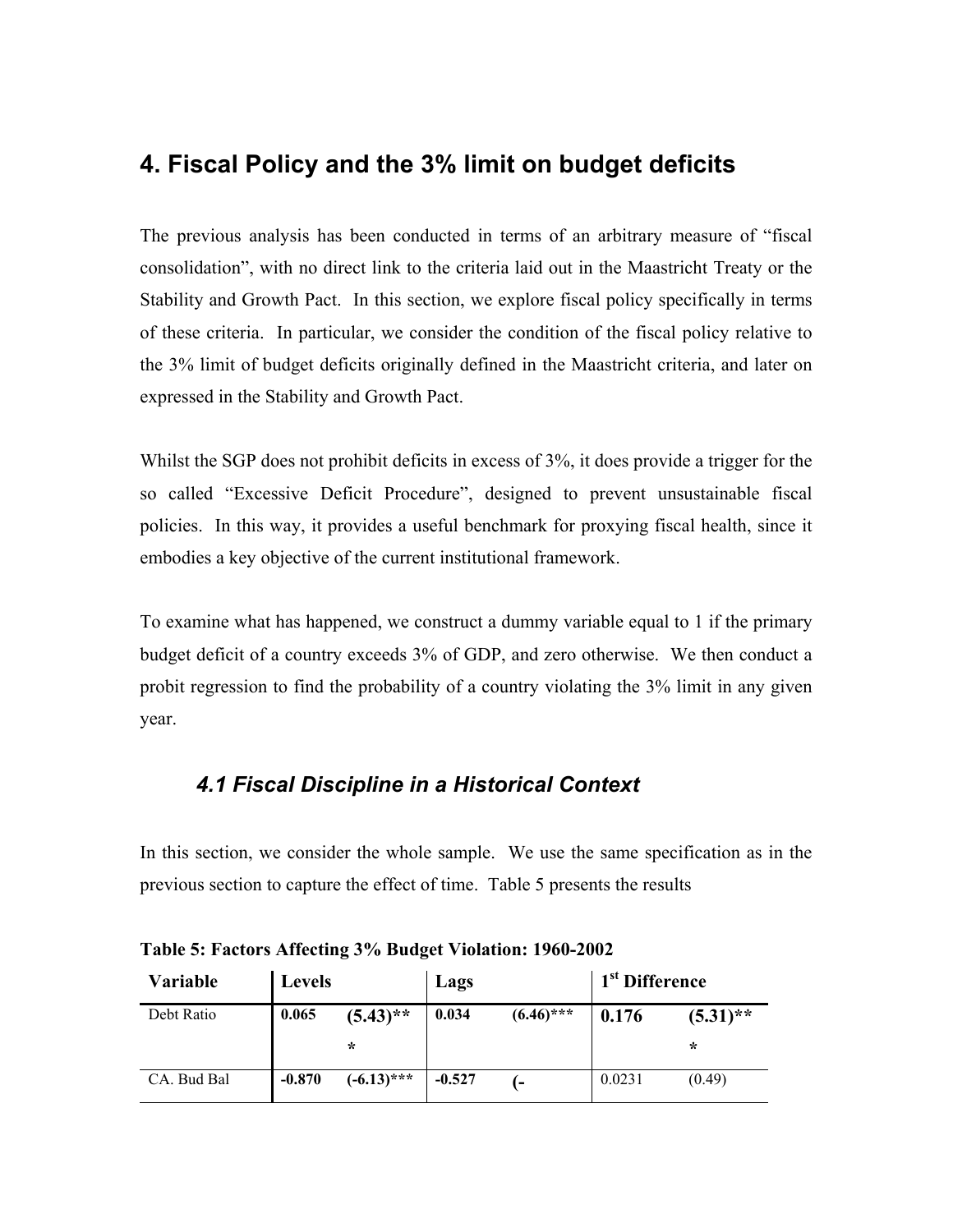|                  |          |                         |          | $7.32$ <sup>***</sup> |          |                       |
|------------------|----------|-------------------------|----------|-----------------------|----------|-----------------------|
| Dom. Output      | $-0.394$ | $\overline{(-4.02)$ *** | $-0.227$ | $\overline{(-)}$      | 0.080    | $(1.87)^*$            |
| Gap              |          |                         |          | $3.65$ <sup>***</sup> |          |                       |
| <b>EU</b> Output | 0.110    | (0.67)                  | $-0.018$ | $(-0.13)$             | 0.054    | (0.84)                |
| Gap              |          |                         |          |                       |          |                       |
| <b>FSEU</b>      | 0.040    | $(3.42)$ ***            | $-0.009$ | $(-0.64)$             | 0.009    | $(1.72)^*$            |
| Real Interest    | 0.047    | (0.97)                  | $-0.009$ | $(-0.24)$             | $-0.004$ | $(-0.16)$             |
| Rate             |          |                         |          |                       |          |                       |
| Maastricht       | $-0.064$ | (0.16)                  | 1.126    | $(2.64)$ **           | 0.439    | (0.99)                |
|                  |          |                         |          | $\star$               |          |                       |
| Pre-EMU          | $-0.793$ | $(-1.00)$               | $-0.292$ | $(-2.97)$ ***         | 0.016    | (0.843)               |
| Trend            |          |                         |          |                       |          |                       |
| <b>SGP</b>       | $-3.25$  | $\overline{(-)}$        | $-3.130$ | $\overline{(-)}$      | $-2.78$  | $\overline{(-)}$      |
|                  |          | $6.04$ <sup>***</sup>   |          | $5.09$ <sup>***</sup> |          | $(3.85)$ ***          |
| Post-EMU         | 0.385    | $(3.19)$ **             | 0.448    | $(3.40)$ **           | 0.419    | $\overline{(-)}$      |
| Trend            |          | $\star$                 |          | $\star$               |          | $3.00$ <sup>***</sup> |
| Pseudo $R^2$     | 0.712    |                         | 0.5931   |                       | 0.3039   |                       |
|                  | 6        |                         |          |                       |          |                       |

### **Notes:**

(1) Numbers reported are regression coefficients, numbers in parentheses are t-ratios  $(2)$  \*\*\*, \*\*, \* indicate that the co-efficient is significantly different from zero at the 1%, 5% and 10% significance levels respectively.

(3) The dependent variable is now the probability of violating the SGP's 3% deficit limit in the current period.

We observe that a high debt ratio increases the probability of violating the 3% limit in all 3 regressions. Conversely, a (cyclically adjusted) budget surplus reduces the probability of a violation, as does a positive domestic output gap. But a (cyclically adjusted) deficit increases it. Where both the deficit and output gap effects are significant, we find that a 1% improvement in the cyclically adjusted budget balance has roughly twice the effect of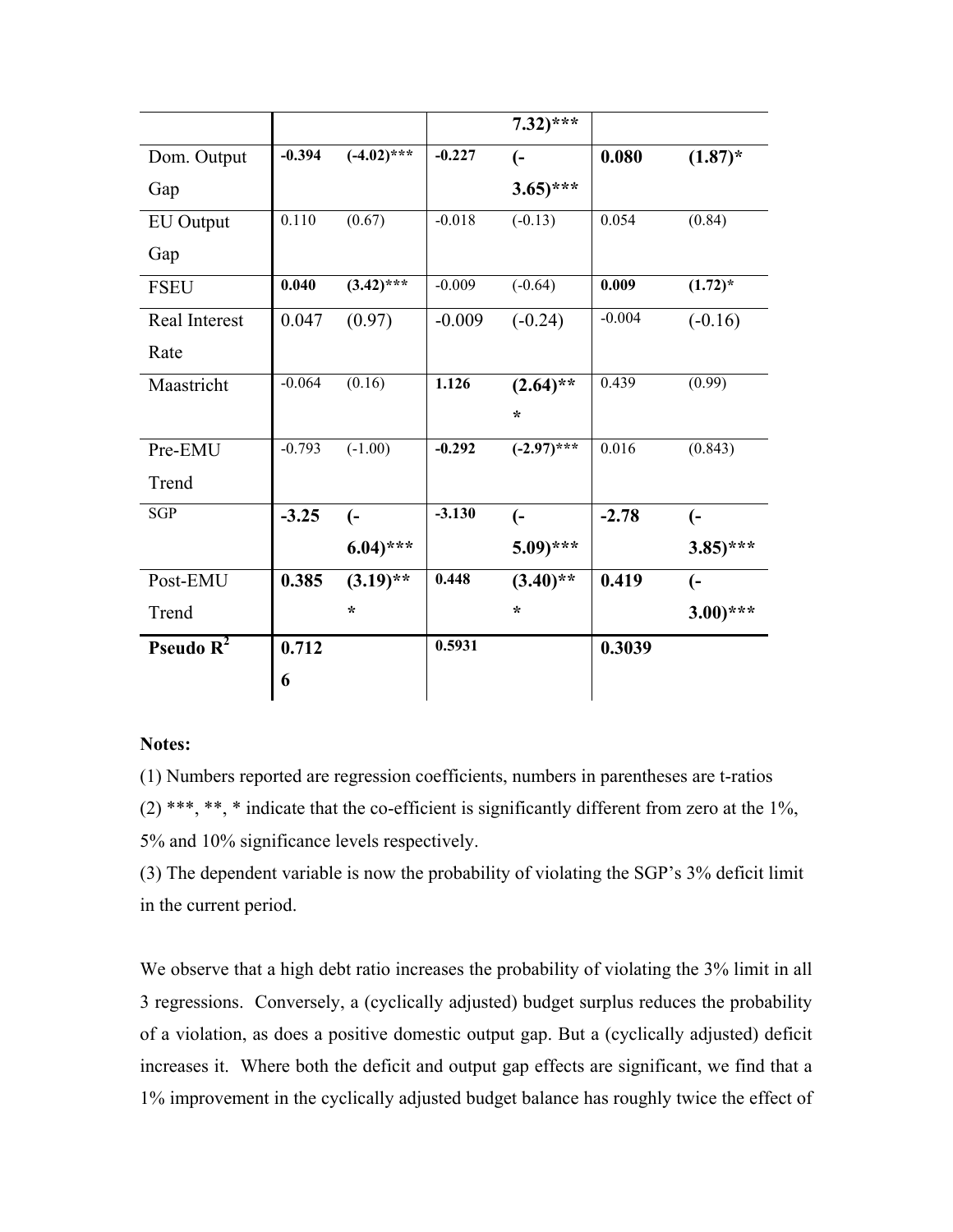an increase of 1% domestic output gap. Monetary policy, as proxied by the real interest rate appears to be an insignificant factor in each regression.

The analysis of time specific factors tells a similar story in each of the 3 regressions. The onset of the stability pact appears to reduce the probability of violating the 3% limit, but the post-1998 time trend suggests that in each subsequent year (beyond 1998), there is a progressively increasing tendency to violate the 3% limit. As in table 4, these results are consistent with the view that countries made a concerted effort to get over the 3% hurdle in order to be accepted into the single currency, but since then discipline has gradually weakened.

### *4.2 Fiscal Discipline since 1991*

We now turn our attention the period following the signing of the Maastricht Treaty for a closer look at the factors affecting countries probability of violating the 3% limit. We run the same regressions as before, but restrict the sample to the post-1991 period, and to EMU participant countries only.

| Variable         | <b>Levels</b> |               | Lags     |                       | 1 <sup>st</sup> Difference |               |
|------------------|---------------|---------------|----------|-----------------------|----------------------------|---------------|
| Debt Ratio       | 0.126         | $(4.42)$ **   | 0.022    | $(2.32)$ **           | 0.359                      | $(2.94)$ **   |
|                  |               | $\star$       |          |                       |                            | $\star$       |
| CA. Bud Bal      | $-2.249$      | $(-5.26)$ *** | $-0.583$ | (−                    | $-0.366$                   | $(-3.03)$ *** |
|                  |               |               |          | $4.44$ <sup>***</sup> |                            |               |
| Dom. Output      | $-1.061$      | $(-4.59)$ *** | $-0.199$ | $(-1.84)^*$           | $-0.201$                   | $(-1.66)^*$   |
| Gap              |               |               |          |                       |                            |               |
| <b>EU</b> Output | 0.635         | $(1.72)^*$    | $-0.214$ | $(-0.85)$             | 0.802                      | $(1.65)^*$    |
| Gap              |               |               |          |                       |                            |               |
| <b>FSEU</b>      | 0.093         | $(2.30)$ **   | $-0.072$ | $(-2.85)$ ***         | 0.072                      | $(4.22)$ ***  |
| Real Interest    | 0.187         | (1.47)        | 0.206    | $(3.08)$ **           | 0.287                      | $(1.92)^{*}$  |

**Table 6: Factors Affecting 3% Budget Violation: EMU Participants 1991-2002**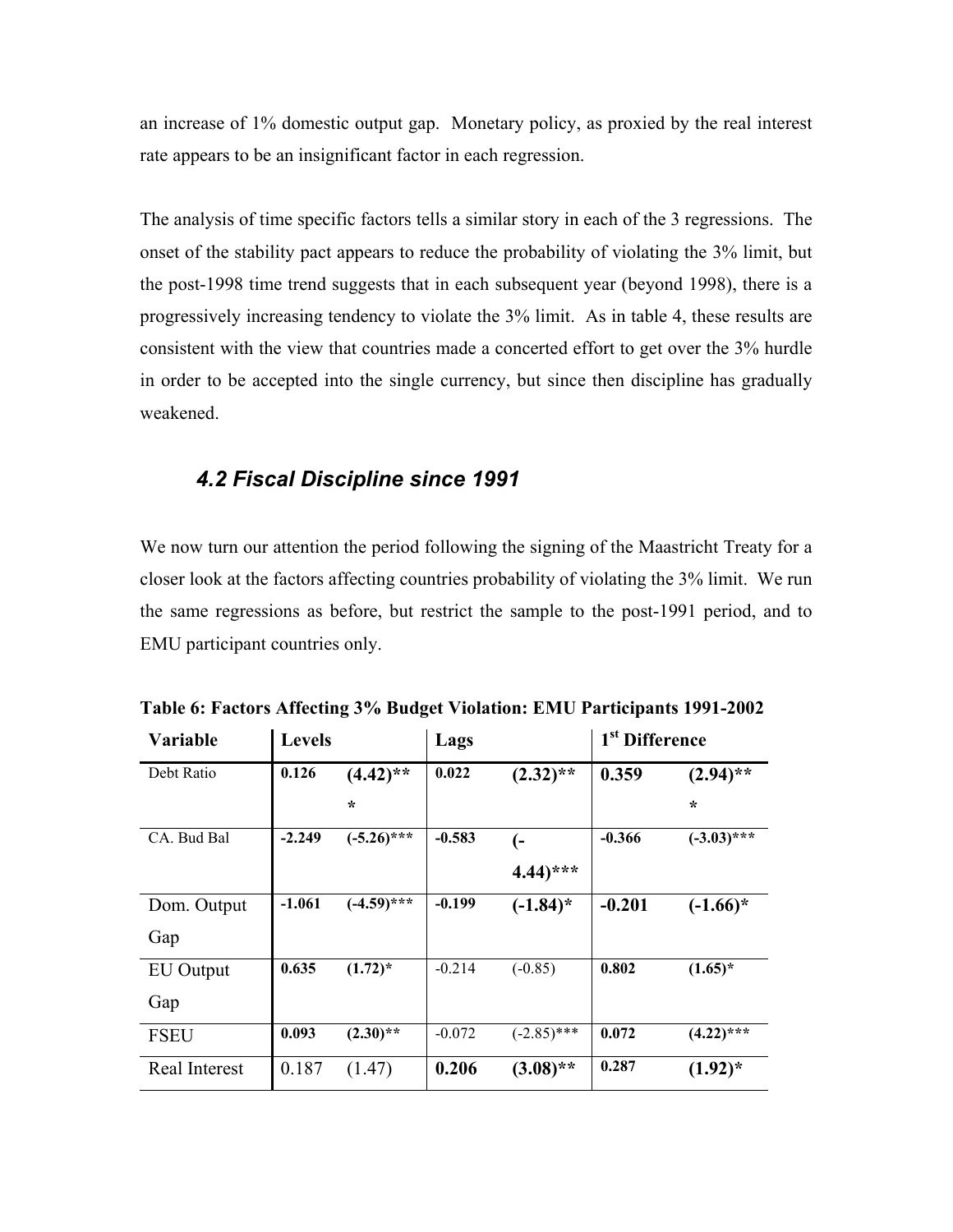| Rate         |                |              |          | $\star$      |          |                       |
|--------------|----------------|--------------|----------|--------------|----------|-----------------------|
| Pre-EMU      | 0.002          | (0.01)       | 0.154    | (0.74)       | 0.163    | (1.20)                |
| Trend        |                |              |          |              |          |                       |
| <b>SGP</b>   | $-3.589$       | $(-3.15)$ ** | $-3.023$ | (−           | $-6.286$ | (-                    |
|              |                |              |          | $(2.95)$ *** |          | $3.18$ <sup>***</sup> |
| Post-EMU     | 0.350          | (1.31)       | 0.586    | $(3.68)$ **  | 1.212    | $(4.31)$ **           |
| Trend        |                |              |          | $\star$      |          | $\star$               |
| Pseudo $R^2$ | 0.824          |              | 0.5851   |              | 0.6606   |                       |
|              | $\overline{2}$ |              |          |              |          |                       |

#### **Notes:**

(1) Numbers reported are regression co-efficients, numbers in parentheses are t-ratios  $(2)$  \*\*\*, \*\*, \* indicate that the co-efficient is significantly different from zero at the 1%, 5% and 10% significance levels respectively.

These results back up the account detailed in the discussion of table 5. For both sample periods, the debt ratio increases the probability of violation; and a high cyclically adjusted budget deficit reduces the probability of a violation as does a high domestic output gap. We also find that in the latter period, the size of these coefficients has changed, with each taking a higher value. In particular, tighter monetary policy now appears to have a positive effect on violation, unlike in the whole 1960-2002 period as a whole. So once inside EMU, tight monetary policies could trigger excessive deficits, though it is not clear from this analysis whether this is because tighter money may induce a recession, or because tighter money triggers a fiscal response to ward off these recessions. The point to make here is that this interaction with monetary policy *increases* in the Post-Maastricht era (compare table 5), and is *only* significant for its potential for causing violations of the SGP.

We see the same effect emerging from the Stability Pact, as we did for the Maastricht effect in Table 4 - namely that the initial effect (reducing probability of violating 3% limit) is offset by a time-trend running in the opposite direction. Comparing co-efficient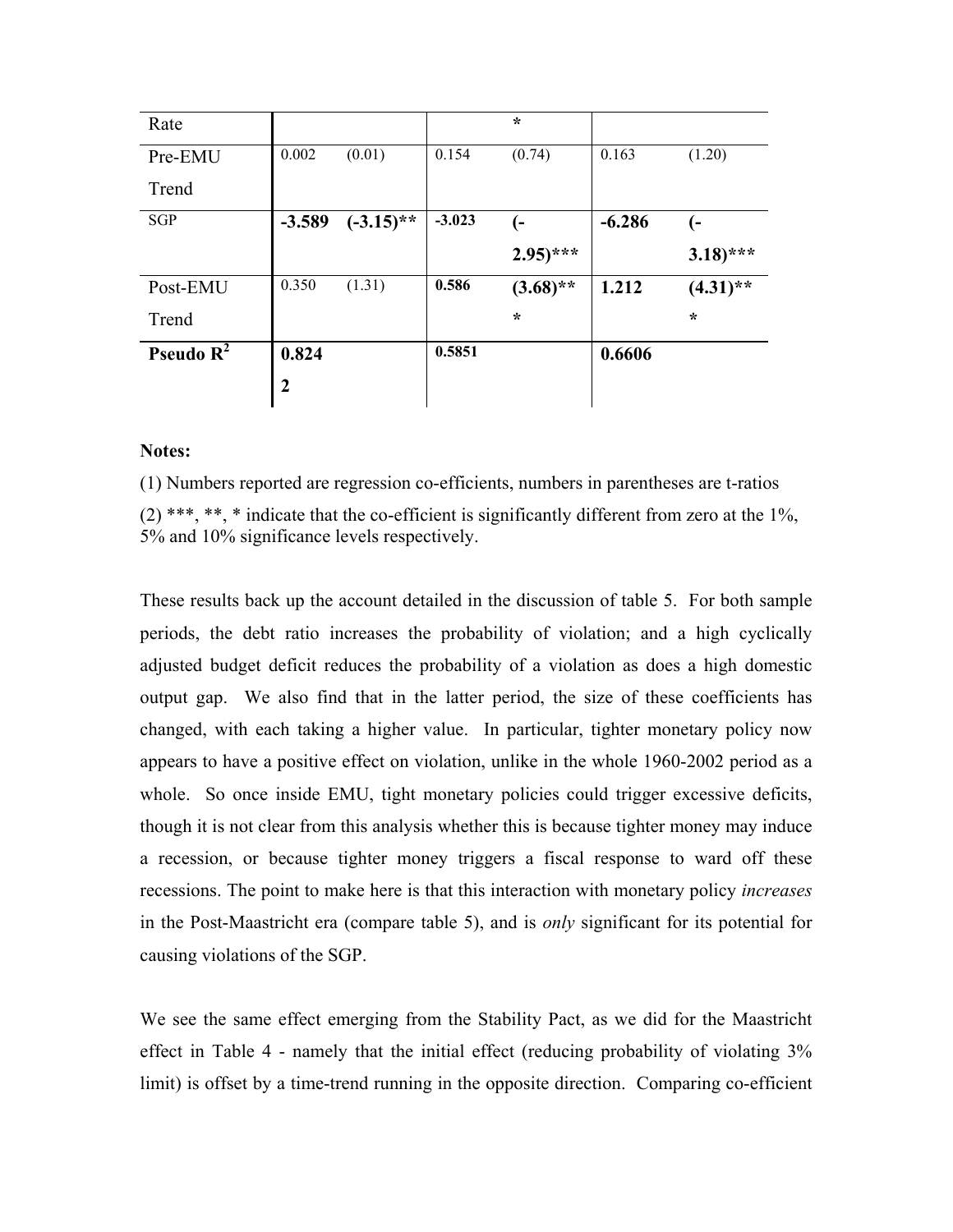sizes, our analysis suggests that within five years --that is from 2004 -- the disciplinary benefits of the SGP will have worn off entirely.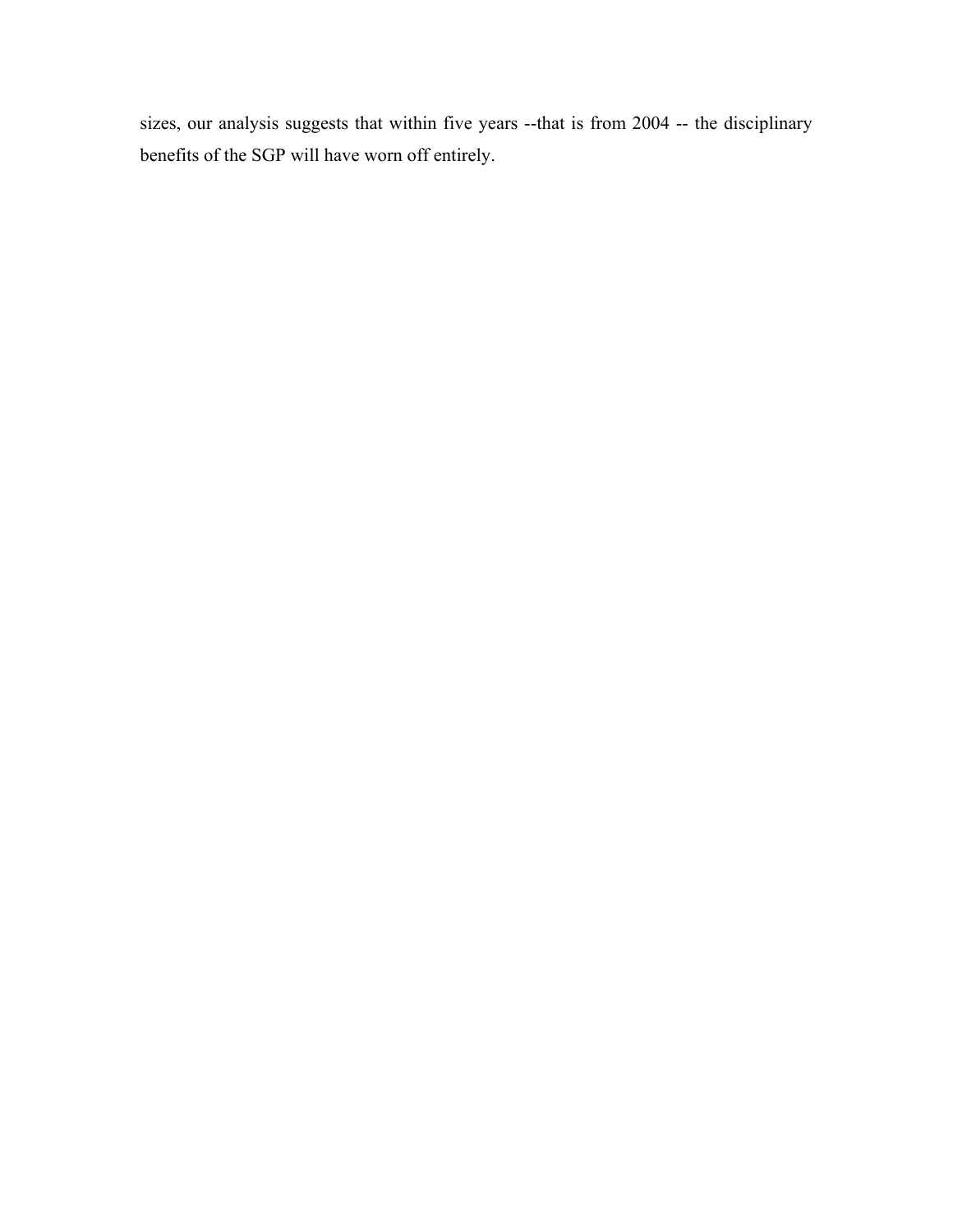## **5. Growth Accounting**

Our regression results have shown the factors which influence the probability that a consolidation will be undertaken, but not whether those consolidations will be effective and produce deficit reductions of any particular size. For that we need a more detailed analysis of the budget developments themselves

The budget deficit in any one year is widely acknowledged to be a poor indicator of fiscal health, since it is influenced by both the underlying soundness of fiscal policy and the cyclical position of the economy in question. For this reason, EMU participants must not only aim to keep inside the 3% headline figure for budget deficits, but must also follow a longer term objective for their cyclically adjusted budget deficit.

Depending on the combination of discretionary fiscal policy and economic cycle, it is perfectly possible for a country to hit one, neither or both of the targets and there need not be a strong correlation between a country's success with the two criteria.

In this section, we analyse the actual budgetary positions of EMU members, taking into account both intrinsic prudence - i.e. the underlying budgetary balance - and their economic growth. In particular we utilise a growth accounting approach to quantify the strength of the relative effects.

Insofar as a country's observed fiscal health is attributable largely to economic growth, that county's health is liable to flounder if growth slows. On the other hand, if a country's observed fiscal health is attributable mainly to a healthy cyclically adjusted budget balance, then this desirable condition is much more likely to persist. Alternatively put, the extent to which a deficit can be attributed to lack of growth directly determines its long run sustainability.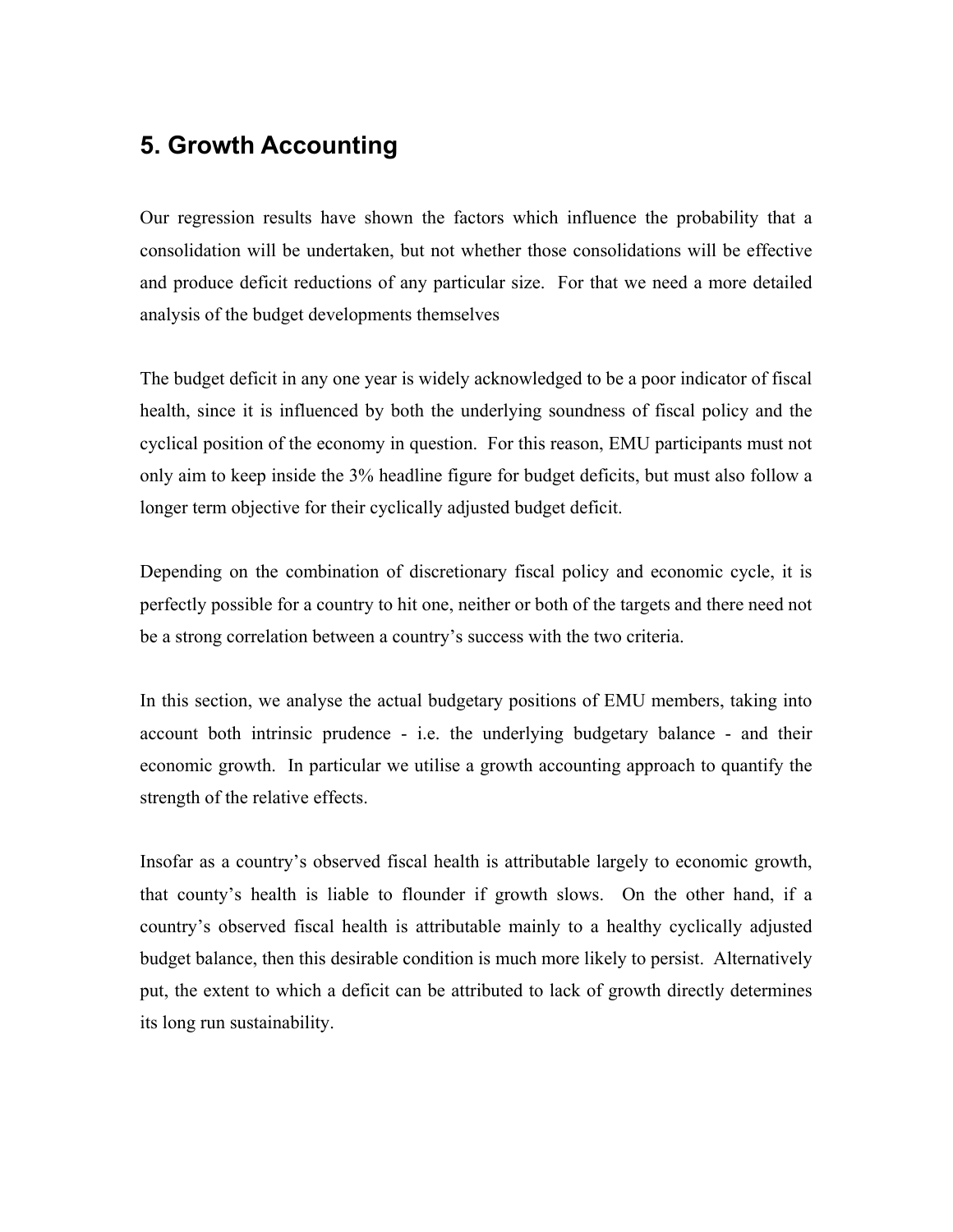In addition, we also analyse the performance of member states relative to both short term (actual budget deficit) and medium term (cyclically adjusted budget deficit) targets.

## *5.1 Actual Fiscal Performance versus Targets*

In this section we analyse how countries measured up to pre-defined fiscal targets for both long term and short term variables. The target values chosen are those agreed jointly by the European Commission and the government in question. These figures are shown in table  $8<sup>+</sup>$ 

|           | Actual fiscal balances |         | Cyclically adjusted budgets |           |                  |  |
|-----------|------------------------|---------|-----------------------------|-----------|------------------|--|
|           | Target                 | Outcome | Target                      | Min.      | Outcome          |  |
|           |                        |         |                             | Benchmark |                  |  |
| Belgium   | 0.2                    | 0.3     | $-0.5$                      | $-1.0$    | $-0.4$           |  |
| Germany   | $-1.5$                 | $-2.8$  | $-0.5$                      | $-1.5$    | $-3.0$           |  |
| Spain     | 0.0                    | $-0.1$  | $-0.5$                      | $-1.0$    | $-0.8$           |  |
| France    | $-1.0$                 | $-1.6$  | $-0.5$                      | $-1.5$    | $-2.2$           |  |
| Ireland   | 4.3                    | 1.2     | $-0.5$                      | $-1.0$    | $\boldsymbol{0}$ |  |
| Italy     | $-0.8$                 | $-2.6$  | $-0.5$                      | $-1.5$    | $-3.1$           |  |
| NL        | 0.7                    | 0.1     | $+1.0$                      | $-1.0$    | $-1.0$           |  |
| Austria   | $-0.8$                 | 0.3     | $-0.5$                      | $-1.0$    | $\boldsymbol{0}$ |  |
| Portugal  | $-1.1$                 | $-4.2$  | $-0.5$                      | $-1.0$    | $-4.6$           |  |
| Finland   | 4.7                    | 5.1     | $+1.0$                      | $-1.0$    | $+4.2$           |  |
| Greece    | 0.5                    | $-1.9$  | $-0.5$                      | $-1.0$    | $-2.3$           |  |
| Denmark   | 2.8                    | 2.2     | $+1.0$                      | $-1.0$    | $+1.0$           |  |
| Sweden    | 3.5                    | 4.7     | $+1.0$                      | $-1.0$    | $+3.0$           |  |
| <b>UK</b> | 0.6                    | 0.5     | $-0.5$                      | $-1.5$    | $+1.0$           |  |

**Table 8: Fiscal Policy Targets and Outcomes for 2001** 

Source: European Commission (2001), taken from the individual Stability and Convergence Programmes; European Commission (2002). Figures exclude revenues from the sale of UMTS licences. Note: "-" denotes a deficit.

These figures demonstrate that all countries bar Portugal were successful in terms of ensuring that the deficit ratio was no more than 3% of GDP. In terms of the country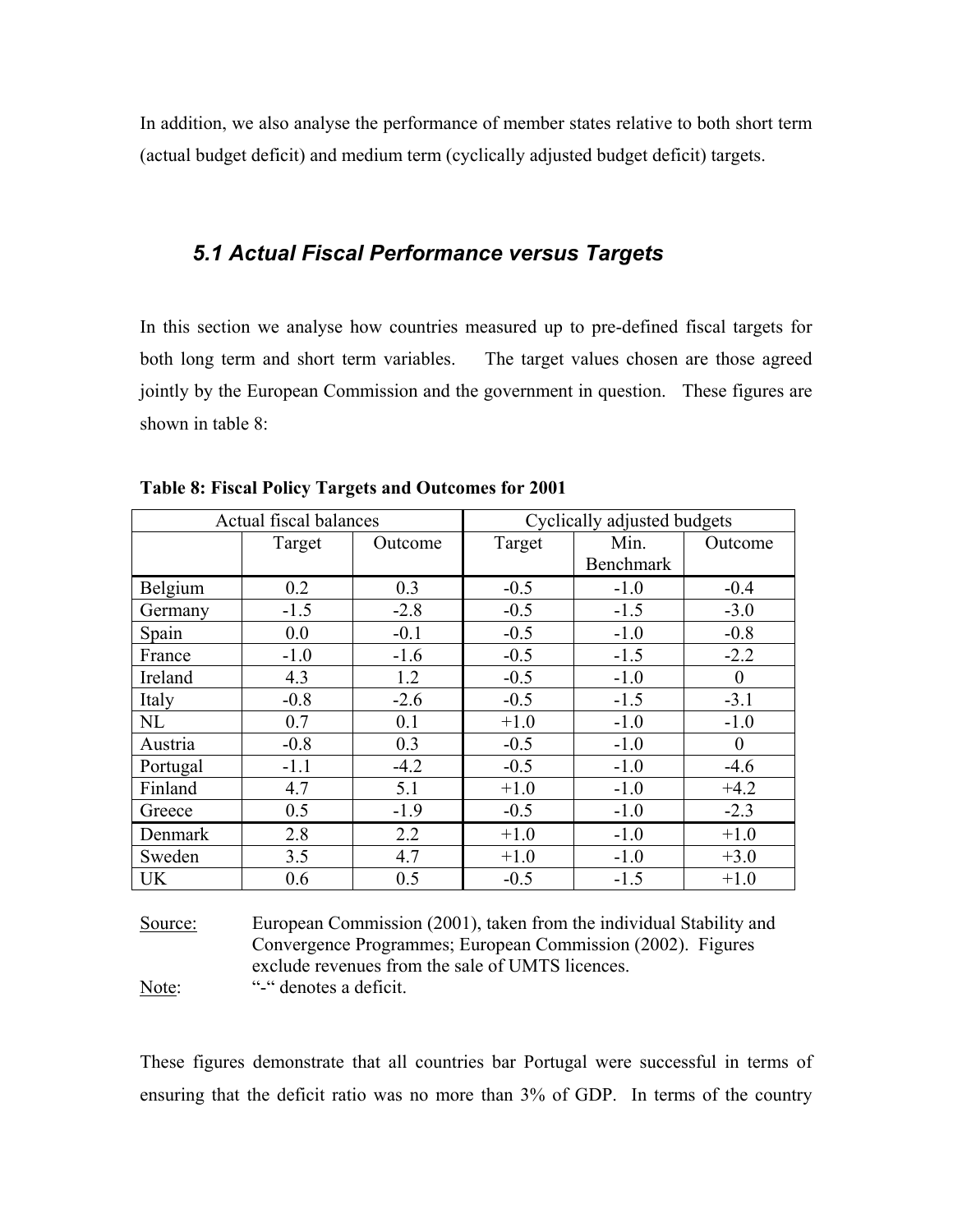specific target balances, there was reasonable compliance, with only Germany, Greece, Italy and Portugal substantially overshooting the deficit targets and France missing out by a smaller amount.

A similar picture emerges in terms of the targets for cyclically adjusted budget deficits. Again, Germany, France, Italy, Portugal and Greece have missed their target values by substantial amounts; with the remainder of the EMU participants, along with the UK, Sweden and Denmark meeting or surpassing the targets laid down. Indeed Germany, France, Italy and Portugal and Greece missed even their minimum benchmark figures. And on the more widely accepted goal of a cyclically adjusted deficit ratio of zero, only Finland, Austria and Ireland actually meet their targets.

By 2002, the fiscal situation had worsened visibly. Table 9 presents the same set of figures for the year 2002.

|           | Actual fiscal balances |         | Cyclically adjusted budgets |                  |         |  |  |  |
|-----------|------------------------|---------|-----------------------------|------------------|---------|--|--|--|
|           | Target                 | Outcome | Target                      | Min.             | Outcome |  |  |  |
|           |                        |         |                             | <b>Benchmark</b> |         |  |  |  |
| Belgium   | 0.2                    | 0.1     | $-0.5$                      | $-1.0$           | 0.1     |  |  |  |
| Germany   | $-2.5$                 | $-3.6$  | $-0.5$                      | $-1.5$           | $-3.3$  |  |  |  |
| Spain     | 0.0                    | $-0.1$  | $-0.5$                      | $-1.0$           | $-0.4$  |  |  |  |
| France    | $-2.0$                 | $-3.1$  | $-0.5$                      | $-1.5$           | $-3.3$  |  |  |  |
| Ireland   | 0.4                    | $-0.3$  | $-0.5$                      | $-1.0$           | $-0.9$  |  |  |  |
| Italy     | $-0.5$                 | $-2.3$  | $-0.5$                      | $-1.5$           | $-2.1$  |  |  |  |
| NL        | 0.4                    | $-1.1$  | $+1.0$                      | $-1.0$           | $-1.0$  |  |  |  |
| Austria   | 0.0                    | $-0.6$  | $-0.5$                      | $-1.0$           | $-0.6$  |  |  |  |
| Portugal  | $-1.1$                 | $-2.7$  | $-0.5$                      | $-1.0$           | $-2.5$  |  |  |  |
| Finland   | 2.6                    | 4.7     | $+1.0$                      | $-1.0$           | 4.8     |  |  |  |
| Greece    | 0.8                    | $-1.2$  | $-0.5$                      | $-1.0$           | $-1.8$  |  |  |  |
| Denmark   | 1.6                    | 2.0     | $+1.0$                      | $-1.0$           | 1.9     |  |  |  |
| Sweden    | 1.7                    | 1.3     | $+1.0$                      | $-1.0$           | 0.9     |  |  |  |
| <b>UK</b> | $-1.8$                 | $-1.3$  | $-0.5$                      | $-1.5$           | $-1.0$  |  |  |  |

**Table 9: Fiscal Policy Targets and Outcomes for 2002**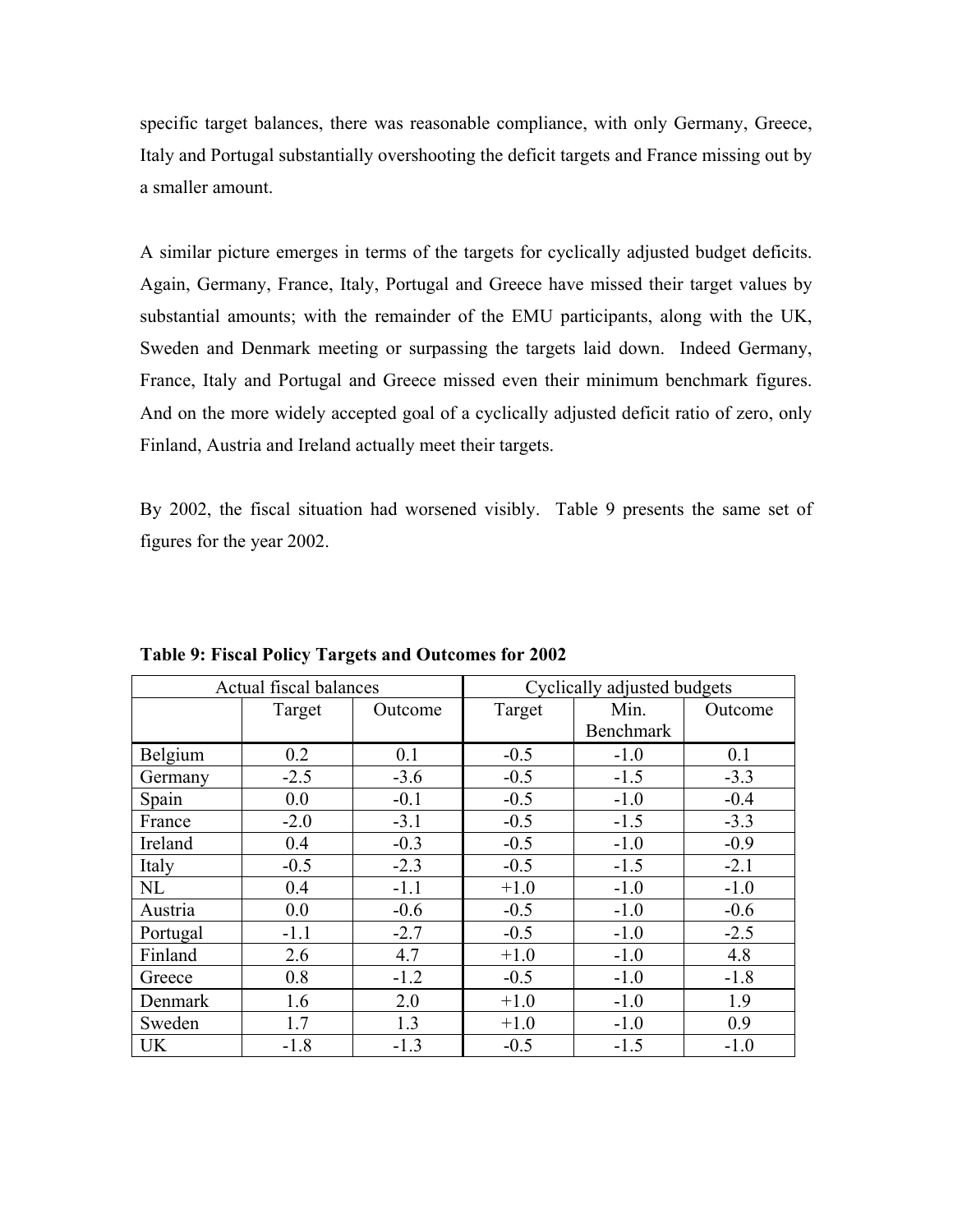Source: European Commission (2002), taken from the individual Stability and Convergence Programmes; European Commission (2002). Figures exclude revenues from the sale of UMTS licences. Note: "-" denotes a deficit.

It demonstrates that there has been some "slippage" in the budgetary positions of member states. Only Finland managed to meet its target; all other states failed to do so, some by a very large margin. Across all EMU participants, the average budget deficit rose from 1.6 to 2.2% of GDP. $9$ 

This may be partly attributable to the slowdown in economic growth across Europe, but that is far from the full story. The cyclically adjusted figures demonstrate that even after allowing for the cyclical state of the economy, many countries worsened their budgetary positions. Indeed, across all Eurozone countries, cyclically adjusted budget balance fell by 0.3% of GDP

## *5.2 Growth Accounting*

To analyse further the effects of growth, versus underlying prudence, we utilise a growth accounting technique pioneered by Von Hagen et al (2001). This approach allows us to decompose observed changes in deficit ratios into two components - those due to autonomous changes in revenue and spending, and those due to changes in economic growth. In order to this, we must construct a counterfactual estimate of the budget ratio over time under the assumption that the government follows a "neutral" fiscal policy and then compare this with the actual observed changes in the deficit ratio over time. The hypothetical ratio demonstrates the effect of economic growth on the government's budgetary position. And the difference between the hypothetical and the actual figures shows the effects of the change in the government's fiscal policy.

 $\overline{a}$ 

<span id="page-27-0"></span><sup>9</sup> European Commission: Public Finances in EMU(2003)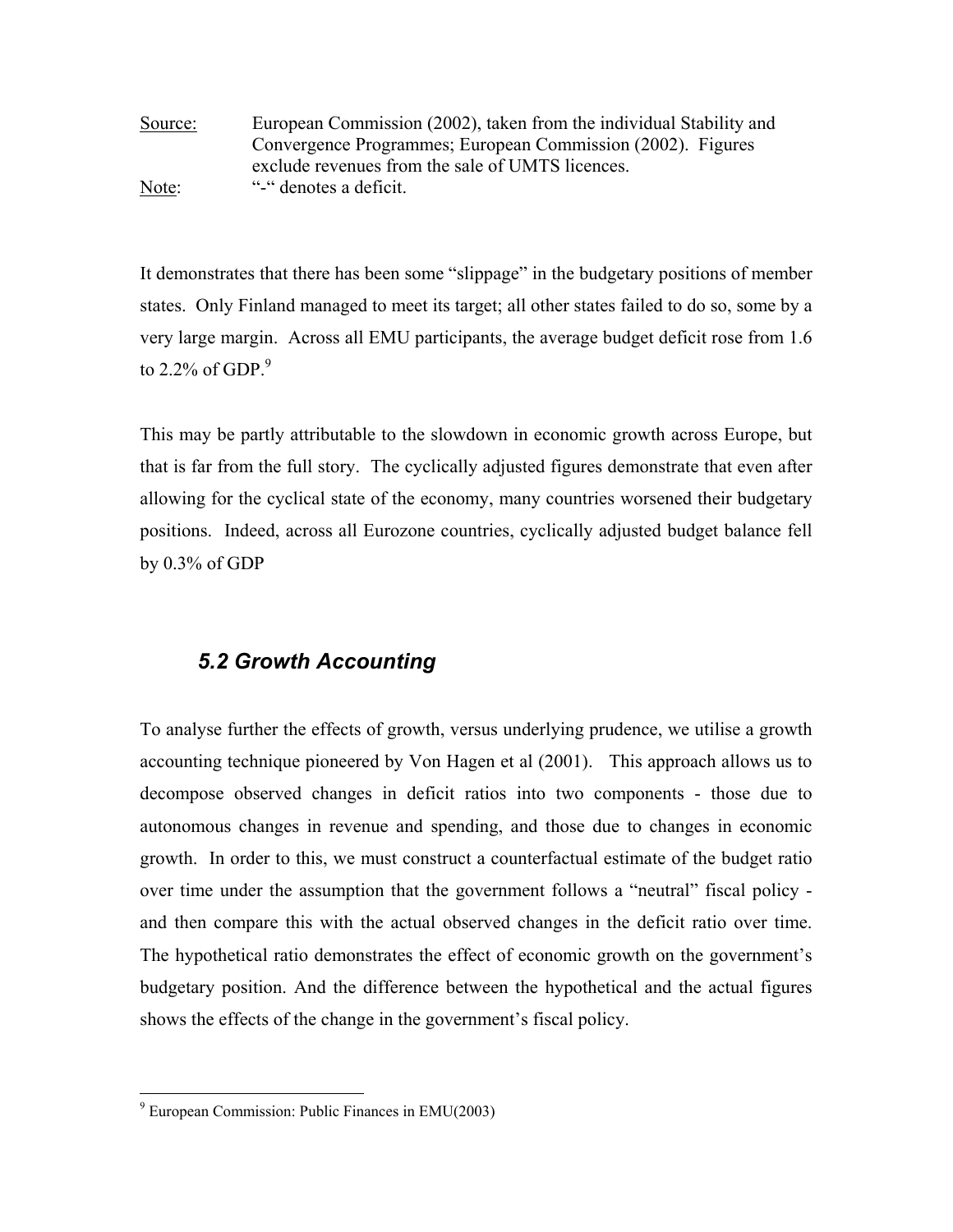This analysis rests on the notion of a "neutral" fiscal policy - by which we mean one where the government makes no autonomous changes in fiscal policy. This poses a challenge, because tax revenues and many items of government expenditure (e.g. unemployment and other social benefits) are determined endogenously by the level of economic activity.

Therefore, we must specify how these revenue and spending patterns would have changed in the absence of any changes in stance of the government's fiscal policies. A complete answer would require a detailed analysis of public how the public accounts vary with economic activity. But for the purposes of this analysis, we examine 3 possible definitions of a neutral fiscal policy as substitutes for that analysis.

We write the deficit ratio, *d*, as

$$
d = (G-T)/Y = (g-t)
$$

where T denotes total government (tax) revenues, G total government expenditures, and Y denotes national output (GDP). Thus g is the share of overall government spending in GDP, and t is the average tax rate.

#### **Definition 1: Government Spending Held Constant**

Our first definition of a neutral fiscal policy is one in which the average tax rate t, where  $T=tY$  defines t, is held constant; and in which the <u>level</u> of public expenditures is held constant. In other words, real government expenditure is held constant, and tax revenues vary as a constant proportion of GDP. That is exactly the French government's intended fiscal programme at the moment, for example.

The contribution of economic growth to reducing the deficit ratio is then given by

$$
\Delta d = -\frac{t\Delta Y}{Y} - \frac{\Delta Y}{Y}(g - t) = -\gamma(t + d)
$$
\n(1)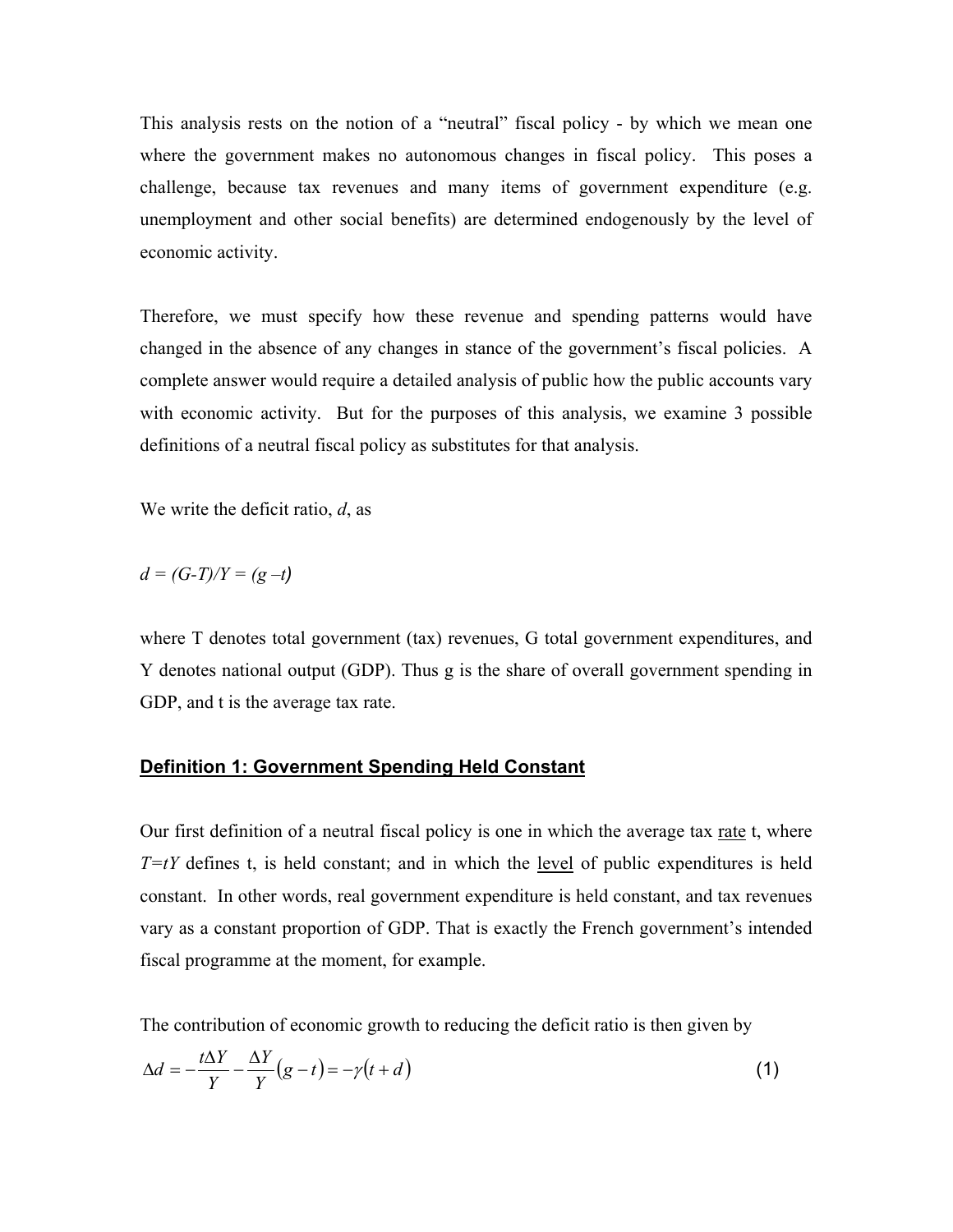where  $\gamma$  denotes the rate of growth of national income. Since  $t + d = g$  is necessarily positive, (1) says that, in the absence of growth, there is no possibility of any improvements in the deficit ratio – irrespective of the current fiscal position, or of the consolidation efforts currently underway – unless you can also decrease the share of public expenditure in national income (or increase tax rates) by more, that is faster, than the fall in national incomes.<sup>10</sup>

That would be hard to achieve in reality, since in recession, *g* would tend to rise, and t would tend to fall. Reducing the government spending as a proportion of GDP might also be politically difficult, and may have a contractionary effect which exacerbates the initial downturn.

#### **Definition 2: Government Spends all Additional Revenue**

We might, therefore, be interested in a weaker, but more "realistic" definition of neutral policy. We could define a constant fiscal policy to be one in which public spending is allowed to grow in line with any extra revenues generated, but not beyond. With this more lenient definition, the growth effect on the deficit ratio becomes

$$
\Delta d = -\gamma d \tag{2}
$$

with  $\Delta G = \Delta T$  implying  $g = t$ . This definition may be of interest because it shows what would happen if governments spend any new revenues as they come in.

#### **Definition 3: Government Spending Rises with Trend Growth**

<span id="page-29-0"></span><sup>&</sup>lt;sup>10</sup> From (1),we get  $\Delta d = (\Delta G - (t+d)\Delta Y)/Y$  which is negative only when  $\Delta G \le g\Delta Y \le 0$  since t+d = g. That implies  $\Delta G/G \le \gamma \le 0$ . Alternatively we would need to have  $\Delta t > -gy$  to get the same result.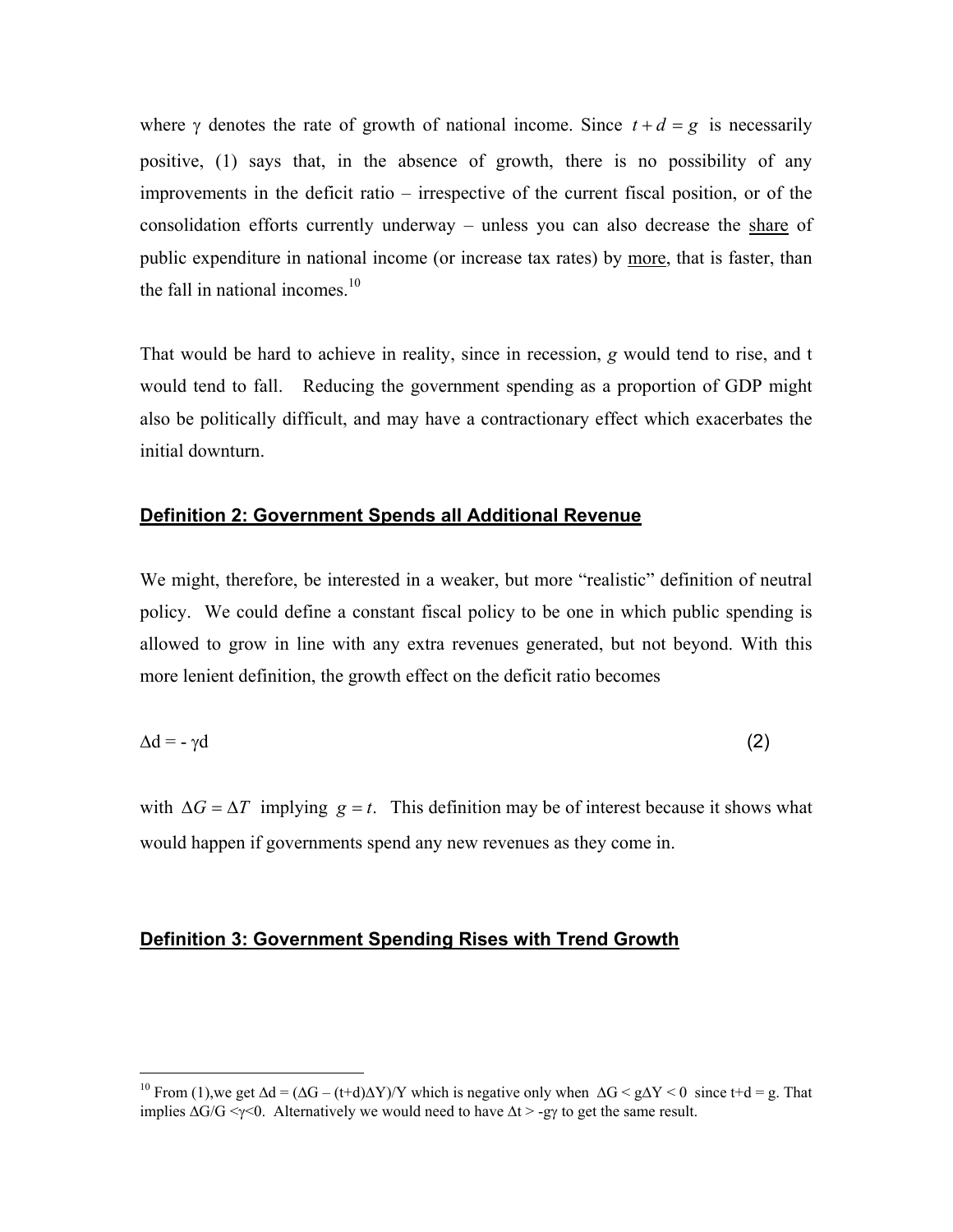A third possibility is to define a neutral fiscal policy as one in which the average tax rate remains constant, but the level of government spending is kept at a constant proportion of trend GDP. In that case

$$
\Delta G = g \Delta \gamma \tag{3}
$$

where  $\gamma$  is the trend rate of economic growth which then implies:

$$
\Delta d = \left(\frac{g\overline{\mathbf{y}}Y - t\Delta Y}{Y - \gamma(g - t)}\right) = g(\overline{\gamma} - \gamma)
$$
\n<sup>(4)</sup>

Consequently  $\Delta d \le 0$  if  $\gamma > \overline{\gamma}$ ; and  $\Delta d > 0$  if  $\gamma < \overline{\gamma}$ , where  $\overline{\gamma}$  denotes the growth in potential (or trend) output. This definition is of interest because fiscal policies are typically pre-committed. It may not be possible, and it is certainly not desirable, to try to change these policies with each fluctuation in national income. Equation (4) therefore shows what would happen to the deficit ratio if public expenditures increase as a constant proportion of trend output growth, but no more.

Tables 10-13 report estimates of these growth effects, together with the observed changes in deficit ratios in 1999. The latter are reported in the first column of the table. The second column presents the effects of economic growth on the primary deficit ratio during 1999 assuming a constant, no expenditure increase fiscal policy as defined by equation (1). This table shows that the growth in the EU in 1999 had a favourable effect on the deficit ratio of each member (Column 2). The third column then adds in the effect of the credibility gain of a more disciplined monetary policy on the interest payments element in the deficit. This also worked towards a reduction of deficit ratios in all countries. Adding the second and third columns and then subtracting the result from the observed reductions reported in column one, gives the effect of fiscal policy itself (column 4) after all the growth and monetary effects have been stripped out. This difference will be positive if the deficit ratio would have fallen by more than it actually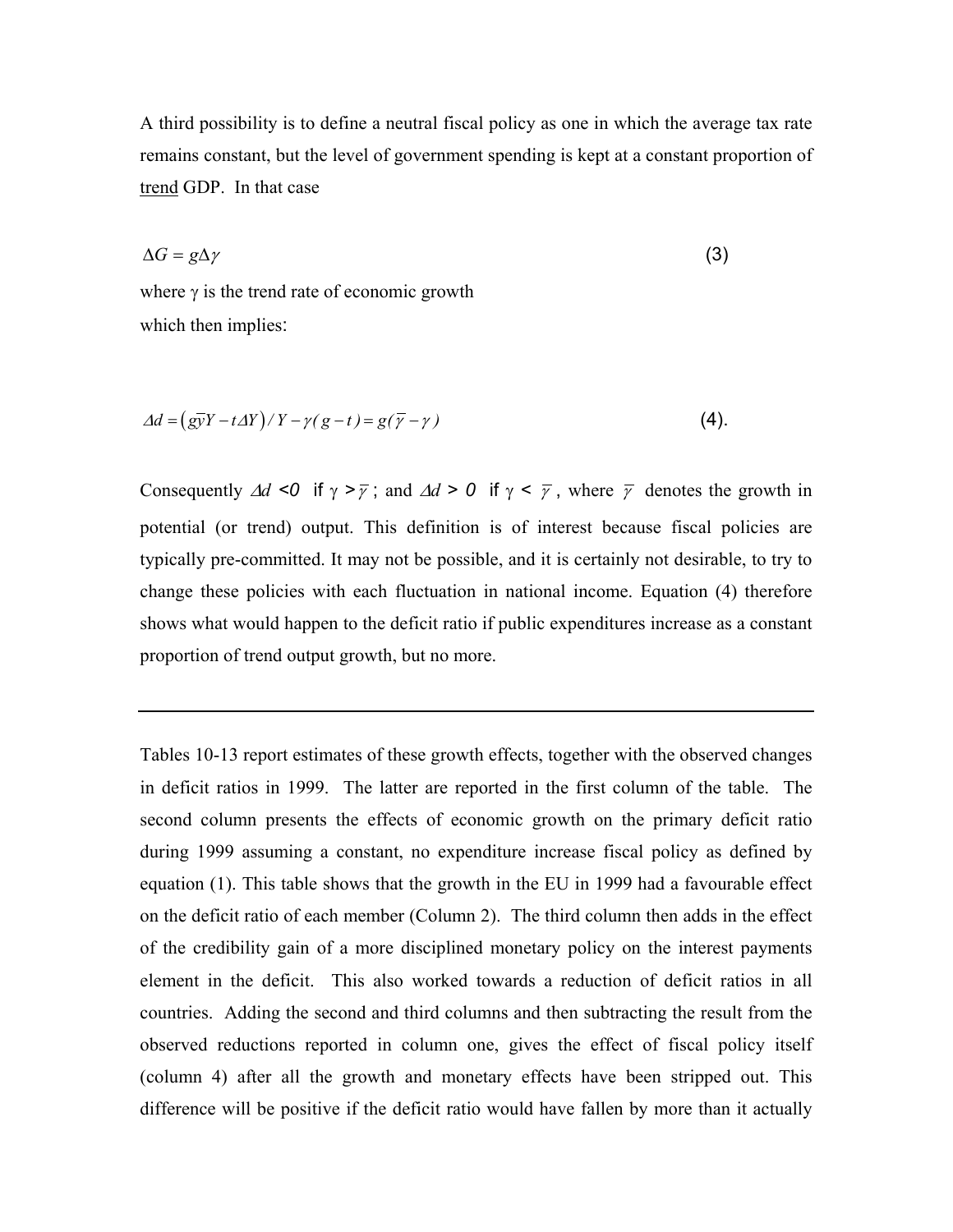did, had there been no changes in fiscal policy between the previous and current years. Hence, a positive number in the fourth column indicates a relaxation of the fiscal stance in a given year, a negative number indicates a fiscal tightening.

Finally, column 6 (the last but one) shows the reductions in deficit ratios that would have occurred if countries had kept their fiscal stance neutral – in the sense that all new expenditures must be fully matched by new revenues. The last column then indicates the change in the deficit ratio that would have occurred if expenditures increased at their trend rate.

#### **.2.1 Fiscal Policy in 1999 5**

Table 10 indicates that Denmark was the only country which tightened fiscal policy in 1999. Whilst all states bar Ireland enjoyed a reduction in the deficit ratio, this was in general due to growth effects, combined with the benefits of a lower debt stock and lower interest rates. All 12 Eurozone participants therefore had an expansionary fiscal policy, despite the Stability and Growth Pact requiring them to consolidate over the medium term to ensure a balanced budget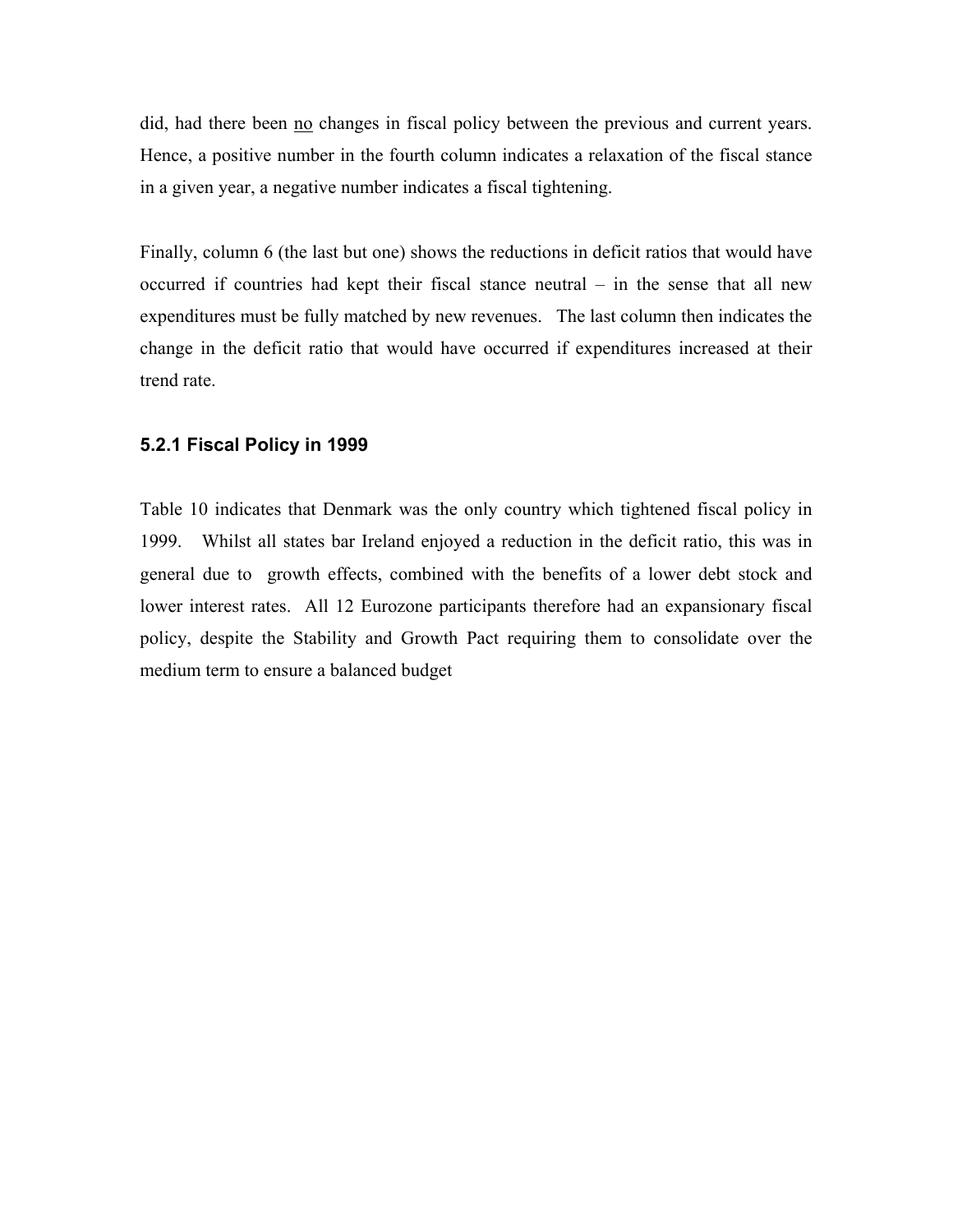|             | Observed<br>Reductio | Due to<br>of        | Impact       | Due<br>t <sub>0</sub> | of<br>which,     | $\Delta b$ ,<br>the  | change<br>if trend |
|-------------|----------------------|---------------------|--------------|-----------------------|------------------|----------------------|--------------------|
|             | ns                   | Economic            |              | Fisca                 | due to           | change               |                    |
|             |                      | Monetary<br>growth, | Policy:      | Polic                 | falling<br>debt: | neutral              |                    |
|             |                      | $\Delta G=0$ :      | $\Delta r.b$ |                       | $r \Delta b$     | $if g=t$<br>spending |                    |
|             |                      |                     |              | y<br><b>Effor</b>     |                  |                      |                    |
|             |                      |                     |              | t                     |                  |                      |                    |
|             |                      |                     |              |                       |                  |                      |                    |
| Belgium     | $-0.2$               | $-1.59$             | $-0.29$      | $+1.68$               | $-0.29$          | $-0.161$             | $-0.55$            |
| Germany     | $-0.7$               | $-1.00$             | $-0.12$      | $+0.42$               | $-0.02$          | $-0.031$             | $-0.21$            |
| Spain       | $-1.9$               | $-1.68$             | $-0.70$      | $+0.48$               | $-0.13$          | $-0.046$             | $-0.51$            |
| France      | $-0.9$               | $-1.72$             | $-0.34$      | $+1.16$               | $-0.06$          | $-0.058$             | $-0.62$            |
| Ireland     | $+0.1$               | $-3.83$             | $-0.65$      | $+4.38$               | $-0.28$          | $+0.258$             | $-1.30$            |
| Italy       | $-1.4$               | $-0.81$             | $-1.51$      | $+0.92$               | $-0.08$          | $-0.028$             | 0.0                |
| Netherlands | $-1.5$               | $-1.88$             | $-0.38$      | $+0.76$               | $-0.26$          | $+0.028$             | $-0.65$            |
| Austria     | $-0.2$               | $-1.48$             | $-0.53$      | $+1.81$               | $-0.20$          | $-0.063$             | $-0.34$            |
| Portugal    | $-0.4$               | $-1.74$             | $-0.26$      | $+1.59$               | $-0.04$          | $-0.108$             | $-0.55$            |
| Finland     | $-0.5$               | $-1.79$             | $-0.38$      | $+1.66$               | $-0.11$          | $+0.069$             | $-0.27$            |
| Greece      | $-0.7$               | $-1.69$             | $-0.55$      | $+1.53$               | $-0.05$          | $-0.066$             | $-0.27$            |
| Denmark     | $-2.2$               | $-1.48$             | $-0.30$      | $-0.42$               | $-0.28$          | $+0.087$             | $-0.21$            |
| Sweden      | $-0.8$               | $-2.75$             | $-0.47$      | $+2.42$               | $-0.39$          | $+0.069$             | $-1.21$            |
| UK          | $-0.9$               | $-0.94$             | $-0.51$      | $+0.54$               | $-0.17$          | $+0.027$             | $+0.06$            |

**Table 10: The 1999 Growth Effects and Deficit Ratio Changes** 

The last but one column shows the potential reductions, had countries kept fiscal stance neutral - in the sense that all new expenditures were fully matched by new revenues. This more generous measure of fiscal neutrality suggests there was some small tightening in the sense that the observed reductions are actually slightly larger than those that would have occurred under a regime of matching new expenditures with new revenues. Equally, this implies that the bulk of new revenues stemming from strong growth, were simply spent, rather than used for consolidation. Belgium, Germany and Ireland seem to have done that. A similar result holds for France, Austria, Portugal, Finland, Greece and Sweden, although their results are closer to those obtained for maintaining public spending in line with trend GDP growth.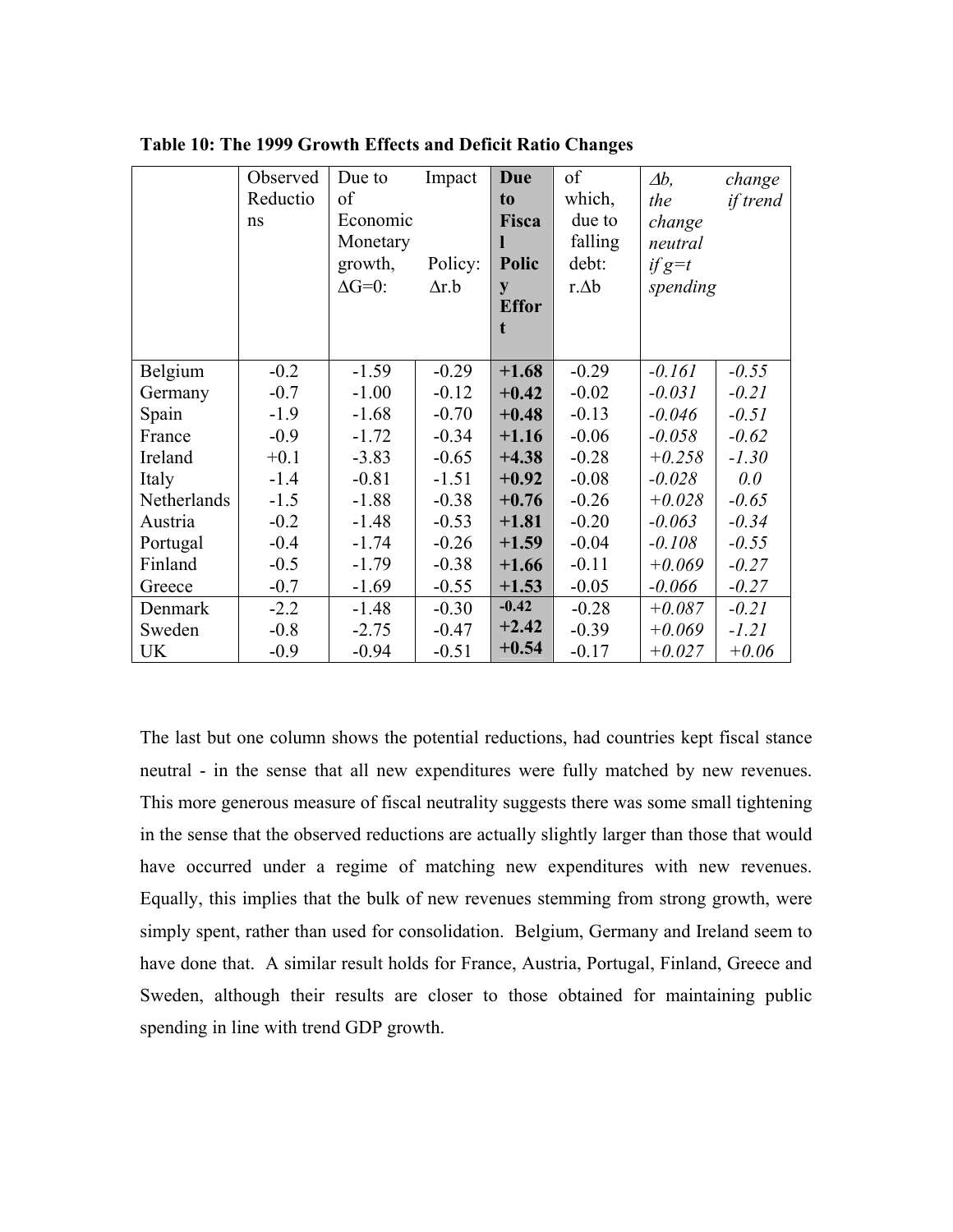

**Figure 3: Output Gap and Fiscal Stance in 1999**

Figure 3 shows the calculated fiscal stance, alongside the output gap, as measured by the difference between actual and trend  $GDP<sup>11</sup>$ . This gives an indication of the cyclical position of the economies. In the main, the period is one of growth, and therefore one in which one might expect countries to be consolidating.

But in nearly every case fiscal expansions were running ahead of a positive output gap the only exceptions are Spain, the Netherlands, Finland where there were fiscal contractions relative to the positive output gap; Denmark where there was an actual contraction; and Ireland, Portugal and the UK where there is no relative expansion

In sum, one might have expected a period of relative growth to be accompanied by more consolidation efforts. However, it appears that in the first year of EMU there was relatively little effort at consolidating, and that the expansionary fiscal positions could not be justified on grounds of stabilising output, given the strong cyclical position which most countries enjoyed.

#### **5.2.2 Fiscal Policy in 2000**

<span id="page-33-0"></span><sup>&</sup>lt;sup>11</sup> The measure used comes from the Statistical Annex to The European Economy, *European Commission*, *2003*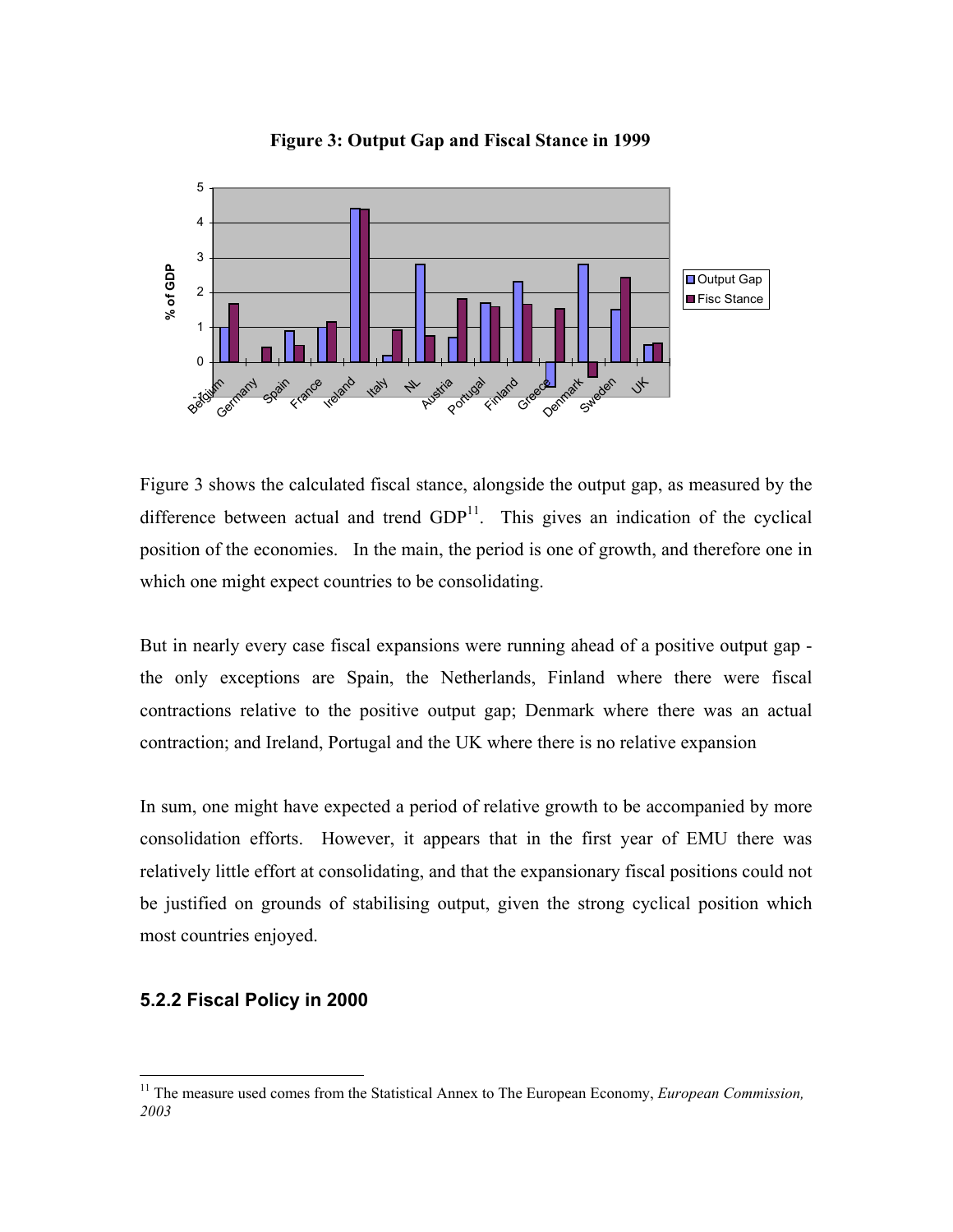|             | Observed | Due to         | Impact       | Due            | of           | $\varDelta b$ , | change   |
|-------------|----------|----------------|--------------|----------------|--------------|-----------------|----------|
|             | Reductio | of             |              | t <sub>0</sub> | which,       | the             | if trend |
|             | ns       | Economic       |              | <b>Fiscal</b>  | due to       | change          | neutral  |
|             |          | Monetary       |              | <b>Policy</b>  | falling      | $if g=t$        |          |
|             |          | growth,        | Policy:      | <b>Effort</b>  | debt:        | spending        |          |
|             |          | $\Delta G=0$ : | $\Delta r.b$ | S              | $r \Delta b$ |                 |          |
|             |          |                |              |                |              |                 |          |
| Belgium     | $-0.6$   | $-1.03$        | $+0.12$      | $+0.31$        | $-0.33$      | $+0.002$        | $+0.01$  |
| Germany     | $-0.4$   | $-0.68$        | $-0.04$      | $+0.32$        | $-0.06$      | $-0.016$        | $+0.06$  |
| Spain       | $-0.3$   | $-1.49$        | $-0.06$      | $+1.25$        | $-0.14$      | $-0.024$        | $-0.06$  |
| France      | $-0.4$   | $-1.18$        | $-0.03$      | $+0.81$        | $-0.07$      | $-0.030$        | $-0.05$  |
| Ireland     | $-2.3$   | $-2.36$        | $+0.01$      | $+0.05$        | $-0.51$      | $+0.332$        | $-0.01$  |
| Italy       | $-1.1$   | $-0.79$        | $+0.06$      | $-0.37$        | $-0.26$      | $+0.010$        | $-0.00$  |
| Netherlands | $-1.5$   | $-1.11$        | $-0.08$      | $-0.31$        | $-0.51$      | $-0.054$        | $+0.07$  |
| Austria     | $-0.8$   | $-1.05$        | $+0.01$      | $+0.24$        | $-0.04$      | $-0.030$        | $+0.06$  |
| Portugal    | $-0.0$   | $-1.12$        | $+0.06$      | $+1.06$        | $-0.06$      | $-0.069$        | $+0.07$  |
| Finland     | $-4.9$   | $-1.54$        | $+0.02$      | $-3.36$        | $-0.17$      | $+0.216$        | $-0.10$  |
| Greece      | $+0.1$   | $-1.72$        | $-0.28$      | $+1.99$        | $+0.08$      | $-0.067$        | $-0.23$  |
| Denmark     | $-0.7$   | $-1.24$        | $-0.01$      | $+1.94$        | $-0.50$      | $+0.059$        | $-0.01$  |
| Sweden      | $-2.2$   | $-1.54$        | $-0.11$      | $-0.55$        | $-0.54$      | $+0.099$        | $-0.08$  |
| <b>UK</b>   | $-2.8$   | $-0.90$        | $+0.09$      | $-1.99$        | $-0.20$      | $+0.080$        | $+0.06$  |

**Table 11: The 2000 Growth Effects and Deficit Ratio Changes** 

Table 11 reports the results for the year 2000, a year of relatively strong growth. Compared to 1999 we observe larger reductions in deficits. Growth effects are roughly the same, implying smaller expansions in the underlying fiscal positions. Within the Eurozone, Italy, the Netherlands and particularly Finland made attempts to tighten fiscal policy; and Sweden and the UK outside the Euro also made fiscal retrenchments.

Comparing actual deficit reductions with those that would have been obtained under the rule of spending additional revenues, we see that Belgium, Germany and Austria made some attempt to tighten fiscal policies. On the other hand, Spain, France, Portugal Greece and Denmark appear to have allowed public expenditures to remain on trend or simply absorb all new additional revenues.

With regard to the cyclical position, it is clear that 2000 was one of strong growth, with all countries bar Greece reporting a positive output gap. Set against this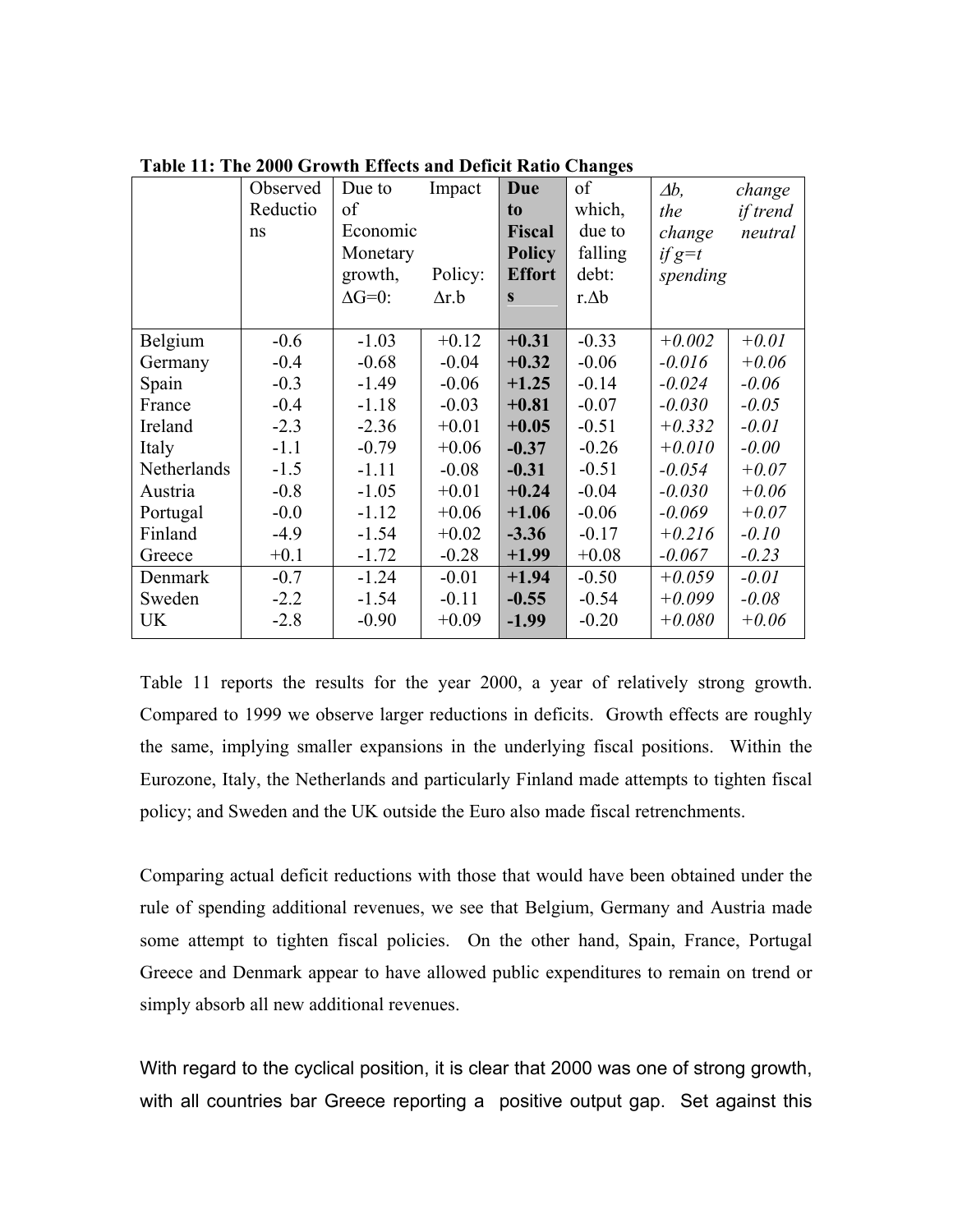backdrop, 2000 can be viewed as something of a missed opportunity for consolidation: whilst growth remained strong, few countries took the opportunity to build up surpluses.



**Figure 4: Output Gap and Fiscal Stance, 2000**

#### **5.2.3 Fiscal Policy in 2001**

In 2001, the predominant economic outlook was one of a slowdown in growth. Growth effects are a little weaker than before, but are supported by a stronger relaxation in monetary policy. Observed ratio changes are now positive for Ireland, Italy, the Netherlands, Portugal and Finland. This is largely the result of fiscal expansions. In this period, only Austria is showing any real desire to restrict fiscal policy. In contrast Germany, France, Italy, Portugal and Finland are all expanding spending even faster than they would have done had they merely spent all their new revenues, or increased their expenditures on trend.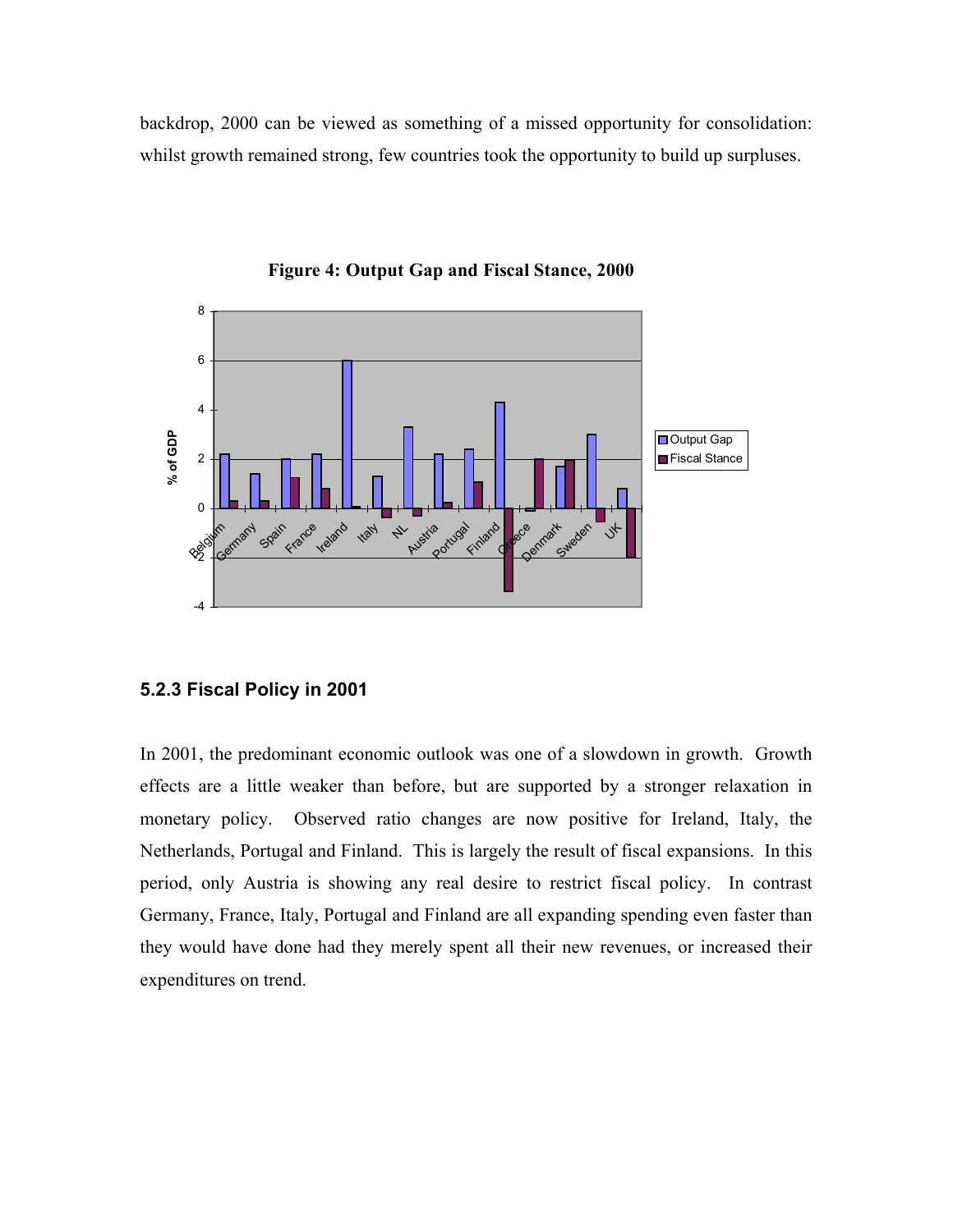| Table 12. The 2001 Growth Effects and Defielt Katio Changes |          |                |              |               | of           |                 |          |
|-------------------------------------------------------------|----------|----------------|--------------|---------------|--------------|-----------------|----------|
|                                                             | Observed | Due to         | Impact       | Due           |              | $\varDelta b$ , | change   |
|                                                             | Reductio | of             |              | to            | which,       | the             | if trend |
|                                                             | ns       | Economic       |              | <b>Fiscal</b> | due to       | change          |          |
|                                                             |          | Monetary       |              | <b>Policy</b> | falling      | neutral         |          |
|                                                             |          | growth,        | Policy:      | <b>Effort</b> | debt:        | if $g=t$        |          |
|                                                             |          | $\Delta G=0$ : | $\Delta r.b$ | $\mathbf{s}$  | $r \Delta b$ | spending        |          |
|                                                             |          |                |              |               |              |                 |          |
| Belgium                                                     | $-0.3$   | $-0.98$        | $-0.23$      | $+0.91$       | $-0.07$      | $+0.008$        | $+0.05$  |
| Germany                                                     | $+1.7$   | $-0.69$        | $-0.06$      | $+2.45$       | $-0.04$      | $-0.040$        | $+0.09$  |
| Spain                                                       | $-0.7$   | $-1.18$        | $-0.01$      | $+0.49$       | $-0.19$      | $-0.003$        | $-0.03$  |
| France                                                      | $+0.1$   | $-1.17$        | 0.00         | $+1.27$       | 0.00         | $-0.032$        | $-0.04$  |
| Ireland                                                     | $+3.0$   | $-2.42$        | $-0.35$      | $+5.80$       | $-0.12$      | $+0.107$        | $+0.07$  |
| Italy                                                       | $+2.0$   | $-0.80$        | $-0.07$      | $+2.87$       | $-0.04$      | $-0.043$        | $+0.01$  |
| Netherlands                                                 | $+2.1$   | $-1.04$        | $-0.19$      | $+3.33$       | $-0.20$      | $+0.002$        | $+0.17$  |
| Austria                                                     | $-1.8$   | $-0.99$        | $+0.01$      | $-0.82$       | $+0.03$      | $+0.006$        | $+0.10$  |
| Portugal                                                    | $+1.4$   | $-1.07$        | $-0.23$      | $+2.70$       | $+0.13$      | $-0.097$        | $+0.15$  |
| Finland                                                     | $+2.0$   | $-1.54$        | $-0.19$      | $+3.73$       | $-0.07$      | $+0.153$        | $-0.11$  |
| Greece                                                      | $-0.5$   | $-1.68$        | $-0.75$      | $+1.93$       | $+0.05$      | $-0.049$        | $-0.22$  |
| Denmark                                                     | $-0.5$   | $-1.23$        | $-0.12$      | $+0.85$       | $-0.18$      | $+0.068$        | $+0.03$  |
| Sweden                                                      | $-0.8$   | $-1.51$        | $-0.79$      | $+1.50$       | $-0.08$      | $+0.119$        | $-0.05$  |
| <b>UK</b>                                                   | $+3.1$   | $-0.98$        | $-0.19$      | $+4.27$       | $-0.20$      | $+0.019$        | $-0.04$  |

**Table 12: The 2001 Growth Effects and Deficit Ratio Changes** 

**Source:** Authors Calculations and the AMEC data base. NB: "-" denotes a fall (improvement) in the deficit ratio

In 2001, the predominant economic outlook was one of a slowdown in growth. Growth effects are a little weaker than before, but are supported by a stronger relaxation in monetary policy. Observed ratio changes are now positive for Ireland, Italy, the Netherlands, Portugal and Finland. This is largely the result of fiscal expansions. In this period, only Austria is showing any real desire to restrict fiscal policy. In contrast Germany, France, Italy, Portugal and Finland are all expanding spending even faster than they would have done had they merely spent all their new revenues, or increased their expenditures on trend.

Analysing the cyclical position shows that few countries could claim to be running a counter cyclical fiscal policy- with strongly expansionary fiscal policies largely accompanied by (smaller) positive output gaps. Only Austria, Denmark and Sweden appear show any signs of running an avowedly counter-cyclical policy.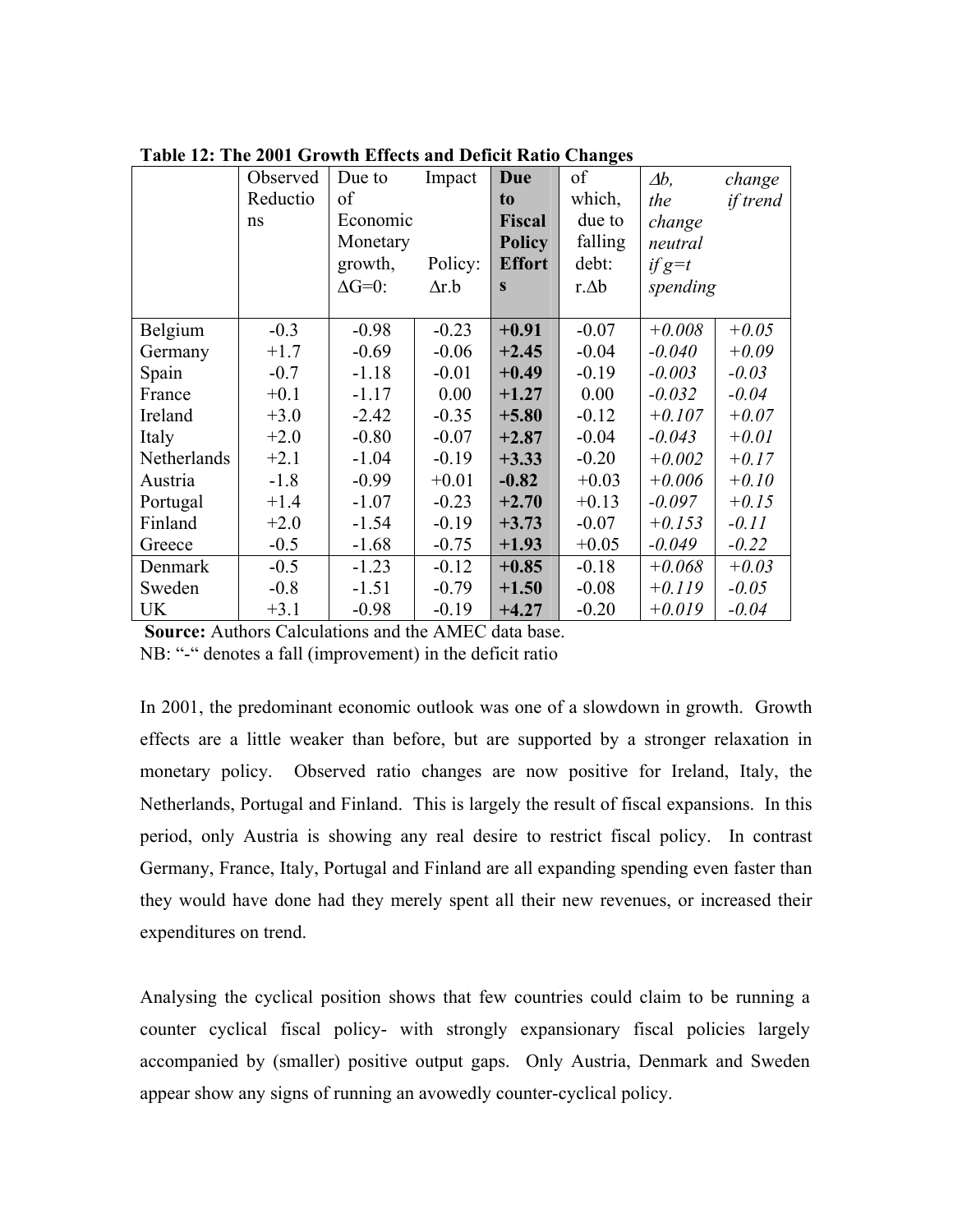

**Figure 5: Fiscal Stance and Output Gap, 2001**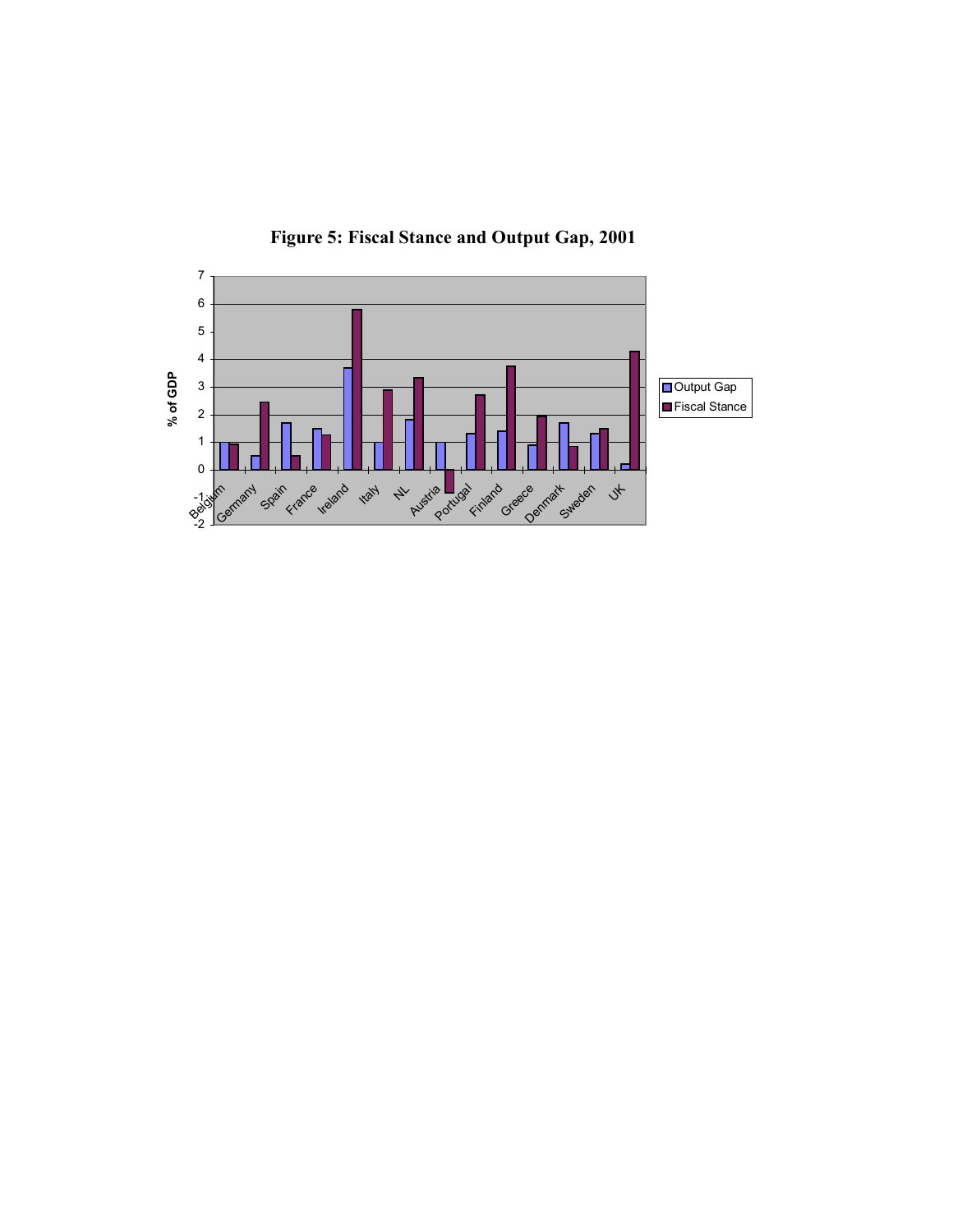### **5.2.4 Fiscal Policy in 2002**

|             | Observed | Due to         | Impact       | Due           | of           | $\varDelta b$ , | change   |
|-------------|----------|----------------|--------------|---------------|--------------|-----------------|----------|
|             | Reductio | of             |              | to            | which,       | the             | if trend |
|             | ns       | Economic       |              | <b>Fiscal</b> | due to       | change          | neutral  |
|             |          | Monetary       |              | <b>Policy</b> | falling      | $if g=t$        |          |
|             |          | growth,        | Policy:      | <b>Effort</b> | debt:        | spending        |          |
|             |          | $\Delta G=0$ : | $\Delta r.b$ | S             | $r \Delta b$ |                 |          |
|             |          |                |              |               |              |                 |          |
| Belgium     | $+0.5$   | $-0.15$        | $-0.33$      | $+0.98$       | $-0.17$      | $-0.000$        | $+0.86$  |
| Germany     | $+1.0$   | $-0.01$        | $-0.18$      | $+1.19$       | $-0.07$      | $-0.004$        | $+0.74$  |
| Spain       | 0.0      | $-0.79$        | $-0.09$      | $+0.88$       | $-0.11$      | $-0.002$        | $+0.39$  |
| France      | $+1.7$   | $-0.54$        | $-0.12$      | $+2.36$       | $+0.11$      | $-0.032$        | $+0.57$  |
| Ireland     | $+2.4$   | $-1.08$        | $-0.16$      | $+3.64$       | $-0.40$      | $-0.029$        | $+1.39$  |
| Italy       | $-0.2$   | $-0.10$        | $-0.72$      | $+0.62$       | $+0.02$      | $-0.005$        | $+0.70$  |
| Netherlands | $+1.2$   | 0.00           | $-0.29$      | $+1.49$       | $-0.01$      | 0.000           | $+1.23$  |
| Austria     | $+2.1$   | $-0.21$        | $-0.12$      | $+2.42$       | $+0.20$      | $-0.007$        | $+0.89$  |
| Portugal    | $-1.0$   | $-0.42$        | $-0.24$      | $-0.34$       | $+0.13$      | $-0.029$        | $+0.80$  |
| Finland     | $+1.3$   | $-1.23$        | $-0.44$      | $+2.97$       | $-0.05$      | $+0.090$        | $+0.21$  |
| Greece      | $-0.1$   | $-1.85$        | $-0.73$      | $+2.46$       | $-0.06$      | $-0.052$        | $-0.44$  |
| Denmark     | $+0.9$   | $-1.10$        | $-0.29$      | $+2.28$       | $-0.02$      | $+0.040$        | $+0.14$  |
| Sweden      | $+3.2$   | $-1.22$        | $-0.24$      | $+4.66$       | $-0.15$      | $+0.027$        | $+0.26$  |
| <b>UK</b>   | $+2.0$   | $-0.69$        | $-0.38$      | $+3.07$       | $-0.02$      | $-0.020$        | $+0.06$  |
|             |          |                |              |               |              |                 |          |

**Table 13: The 2002 Recession Effects and Deficit Ratio Changes** 

**Source:** Authors calculations and the AMEC data base

NB: "-" denotes a fall (improvement) in the deficit ratio

Table 13 shows 2002 was a year of slower growth and recession for some countries. Germany, France, Ireland, the Netherlands, Finland, Austria and the UK all record significant increases in the deficit ratio. Pure growth effects are now generally at their lowest level since the start of EMU. Fiscal stance is expansionary for all countries bar Portugal - who was forced to take remedial measures, having been declared to be in "excessive deficit" during 2002. However, most countries had made some attempts to reduce the expansionary nature of their fiscal stance, despite the recession. Only in Spain, France, Finland and Greece was fiscal policy loosened *relative to 2001.* Indeed, Belgium, Spain and most noticeably Portugal, all reduced their deficits, despite the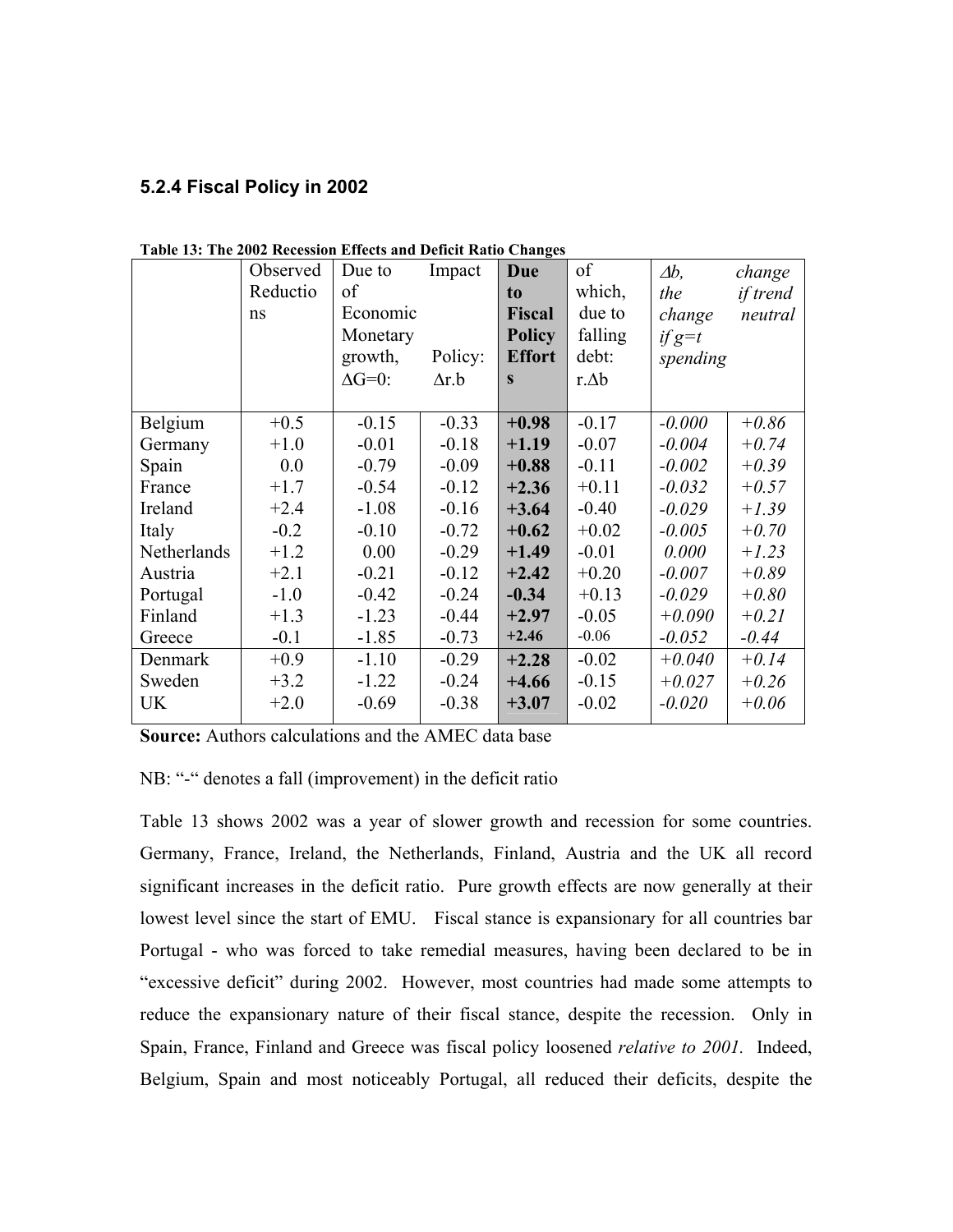recession, relative to the case where expenditure was allowed to increase in line with trend. Moreover this was a partial consolidation which occurred at a time when the output gap was relatively low, or even negative, for many countries.



#### **5.2.5 Conclusions**

On the basis of examining the observed changes in budget deficits, one might be tempted to conclude that it was during the slowdown of 2001-2 that fiscal discipline appeared to be slipping. However, the figures presented above tell a quite different story - namely that the biggest failure to consolidate occurred as the European Economy came off the *top* of its cycle in 1999-2000. In particular, there was relatively little consolidation in 1999 and 2000 despite strong growth, with countries typically prepared simply to spend additional revenues as they came in.

In addition, apart from a few isolated cases in 1999-2000 and in contrast to the claims of Gali and Perotti (2003), fiscal policy does not appear to have been counter-cyclical in the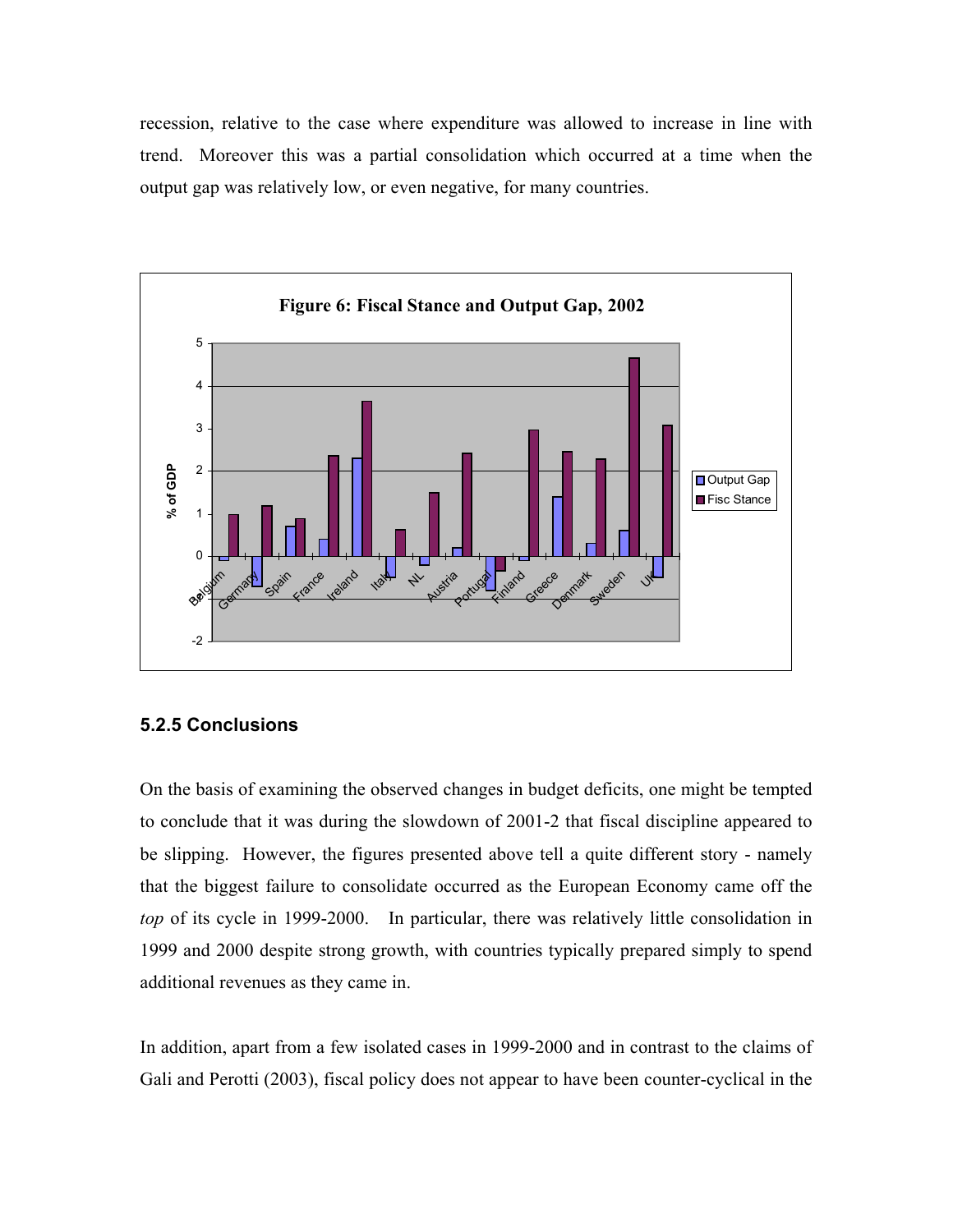Eurozone. Indeed, for several countries, there appears to have been pro-cyclical movements in fiscal policy. Portugal is a case in point: following an expansionary policy in 1999 (when the output gap was nearly 2%), and then following a contractionary policy by 2002 (with a negative output gap) after violating the 3% reference value in 2001. However, our conclusions on the cyclicality of fiscal policy need to bear in mind the fact that for the majority of countries in the sample, we have yet to observe their behaviour in a serious downturn. However, the failure to build up surpluses in the upper part of the cycle suggests that they would have had limited room for manoeuvre when faced with a recession and the need to maintain deficits within a 3% limit in any recessions thereafter. It is that which gives European fiscal policy its apparently procyclical impact.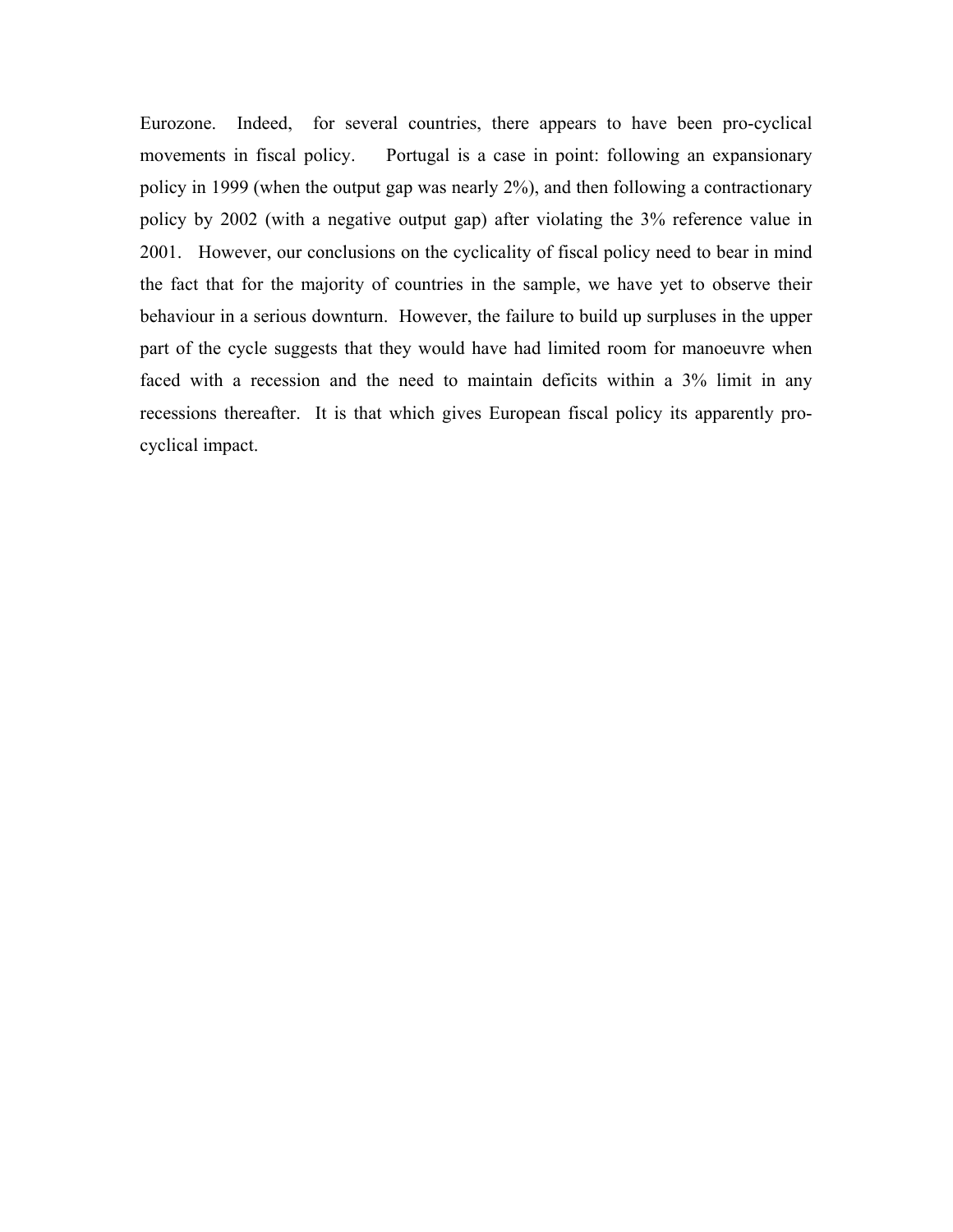## **6. Conclusions and Discussion**

In this paper we contrast fiscal discipline under the stability and growth pact, with the discipline present in the run up to EMU, and with the pre-Maastricht era; on the basis of three criteria- the probability of commencing a consolidation, the longevity of consolidation and the probability of violating the 3% deficit ratio limit.

In terms of the starting consolidations, we find that the Maastricht era was one of higher probabilities of consolidations relative to the period 1960-1991, but that the SGP era was one of unusually few consolidations. For longevity of consolidations, we find that economic factors are of little importance, however the political factors as proxied by time variables. We find that prior to EMU, consolidations were no more or less likely to persist, but that post 1999 there was a sharp fall in the hazard rate. However, each year saw a subsequent rise in the hazard rate, with the effect that after 4 years, the initial boost to discipline had been entirely eroded.

A similar effect emerges when one considers the probability of violating the 3% limit. We find no effect over the run up to EMU, but that there was strong fall in the following the launch of the single currency. However, each year after 1998 sees an increase in the probability, with the effect that within 5 years the boost to discipline had been entirely eroded.

These results suggest that the desire to join EMU exerted a strong influence on fiscal discipline, with countries keen to qualify. However, once safely inside, the SGP was not an effective means of disciplining governments. Our results indicate that by the time of its *de facto* suspension in 2003, it was *already* a dead duck with fiscal discipline no different to the pre-Maastricht era in which no supranational constraints existed.

These results provide empirical support for the widely held view that the SGP has failed to discipline governments. What they add, is the fact even prior to the well publicised deficit problems experienced in 2004, the SGP had, in terms of our indicators, no